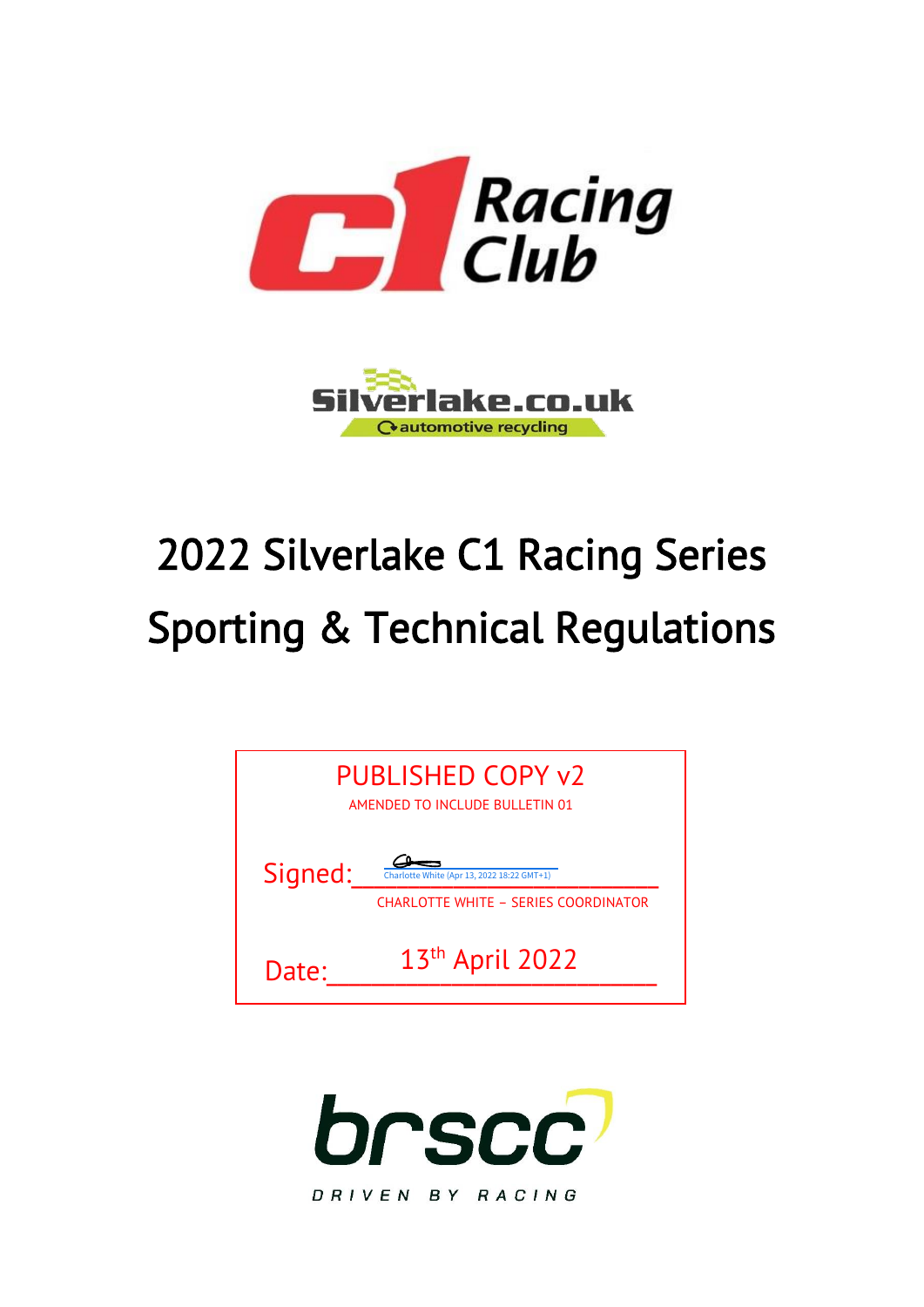# CONTENTS Page

| $\mathbf{1}$            | Introduction<br><b>SPORTING REGULATIONS - GENERAL</b> | 2<br>3         |
|-------------------------|-------------------------------------------------------|----------------|
| 1.1                     | Title & Jurisdiction                                  | 3              |
| 1.2                     | <b>Officials</b>                                      | 3              |
| 1.3                     |                                                       | 4              |
| 1.4                     | <b>Competitor Eligibility</b><br>C1 Club Membership   |                |
| 1.5                     | Series Events                                         | 4<br>5         |
|                         |                                                       | 5              |
| 1.6<br>1.7              | Scoring<br>Awards                                     | 5              |
| $\overline{2}$          | SERIES RACE MEETINGS & RACE PROCEDURES                | 7              |
|                         | <b>Entries</b>                                        | $\overline{7}$ |
| 2.1                     |                                                       | $\overline{7}$ |
| 2.2                     | <b>Briefings</b>                                      | 7              |
| 2.3                     | <b>Driver Nominations</b>                             |                |
| 2.4                     | Practice/Qualification                                | 7              |
| 2.5                     | Races                                                 | 8              |
| 2.6                     | <b>Starts</b>                                         | 8              |
| 2.7                     | Session Red Flag                                      | 9              |
| 2.8                     | Safety Car                                            | 10             |
| 2.9                     | Pit Procedures                                        | 10             |
| 2.10                    | <b>Pit Lane Procedures</b>                            | 11             |
| 2.11                    | Refuelling                                            | 11             |
| 2.12                    | <b>Driver Changes</b>                                 | 12             |
| 2.13                    | <b>Driving Time</b>                                   | 13             |
| 2.14                    | <b>Race Finishes</b>                                  | 13             |
| 2.15                    | Results                                               | 13             |
| 2.16                    | Classification                                        | 13             |
| 2.17                    | <b>Timing Modules</b>                                 | 14             |
| 2.18                    | <b>Qualification Races</b>                            | 14             |
| 2.19                    | <b>Tow Back</b>                                       | 14             |
| 2.20                    | <b>Eligibility Scrutineering</b>                      | 14             |
| 2.21                    | Communications                                        | 14             |
| 2.22                    | <b>Onboard Cameras</b>                                | 14             |
| 2.23                    | Parc Fermé                                            | 15             |
| 3                       | SPECIFIC SERIES REGULATIONS                           | 16             |
| 3.1                     | Motorsport UK's Respect Code                          | 16             |
| 3.2                     | <b>Replacement Cars</b>                               | 16             |
| 3.3                     | <b>Reserve Entries</b>                                | 16             |
| 3.4                     | Acceptance of Regulations                             | 16             |
| $\overline{\mathbf{4}}$ | <b>SPECIFIC SERIES PENALTIES</b>                      | 17             |
| 4.1                     | Infringements Of Technical Regulations                | 17             |
| 4.2                     | Additional Specific Series Penalties                  | 17             |
| 4.3                     | Social Media                                          | 18             |
| 5                       | <b>TECHNICAL REGULATIONS</b>                          | 19             |
| 5.1                     | Introduction                                          | 19             |
| 5.2                     | <b>General Description</b>                            | 20             |
| 5.3                     | Safety Requirements                                   | 20             |
| 5.4                     | General Technical Requirements & Exceptions           | 22             |
| 5.5                     | Bodyshell                                             | 22             |
| 5.6                     | Bodywork                                              | 23             |
| 5.7                     | Engines                                               | 27             |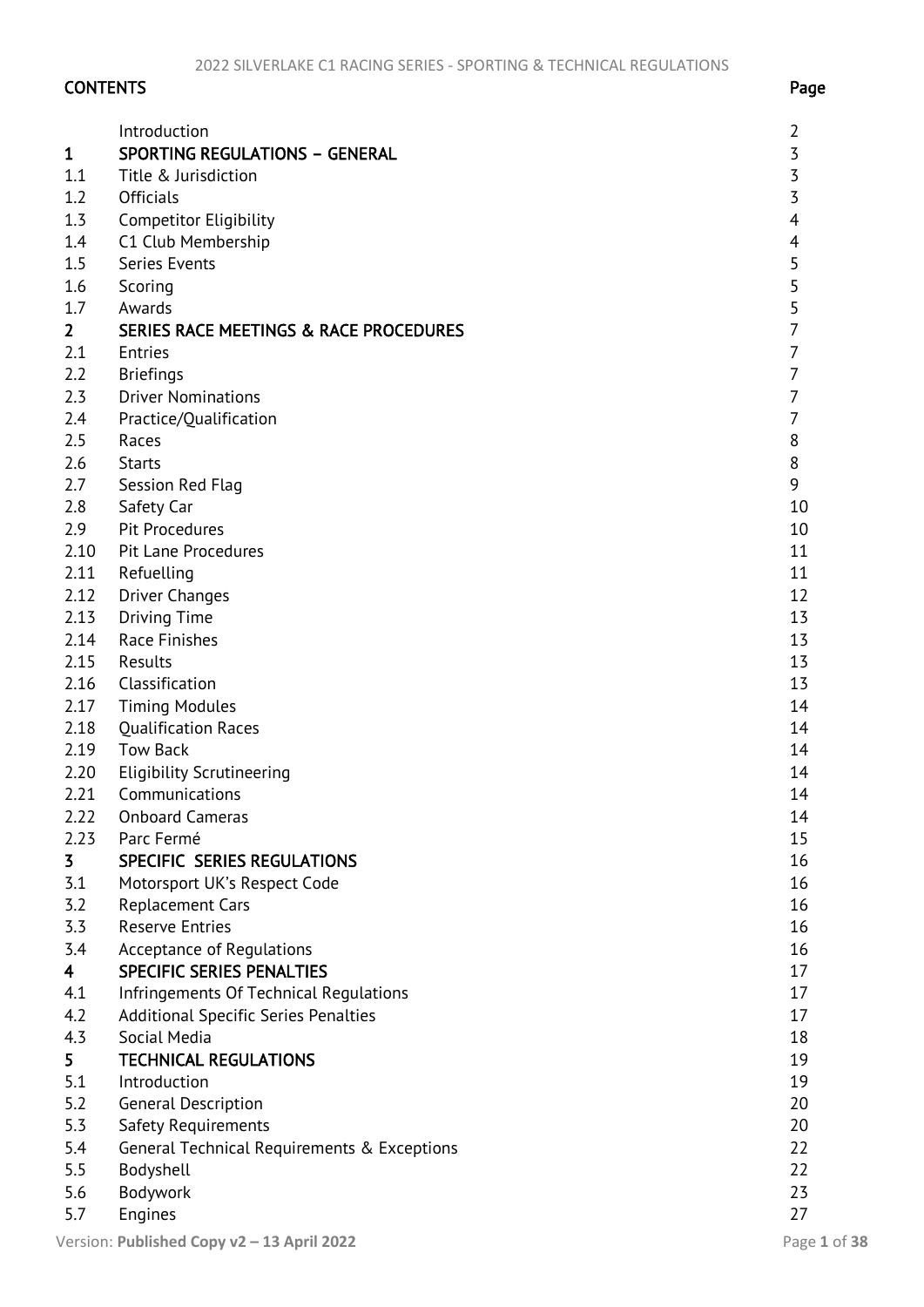<span id="page-2-1"></span>

| 5.8  | Suspensions                        | 30 |
|------|------------------------------------|----|
| 5.9  | Transmissions                      | 31 |
| 5.10 | <b>Electrics</b>                   | 31 |
| 5.11 | <b>Brakes</b>                      | 33 |
| 5.12 | Wheels/Steering                    | 34 |
| 5.13 | Tyres                              | 34 |
| 5.14 | Weight                             | 34 |
| 5.15 | Fuel Tank & Fuel                   | 35 |
| 5.16 | <b>Competitions Numbers/Decals</b> | 36 |
| 5.17 | Miscellaneous                      | 37 |
| 6    | <b>Appendices</b>                  | 38 |
| 6.1  | Race Organising Clubs & Contacts   | 38 |
| 6.2  | Commercial Undertakings            | 38 |

# <span id="page-2-0"></span>INTRODUCTION

#### The Operating Constitution of the C1 Racing Club

The C1 Racing Club is an association comprising of membership of annual subscription paying members.

The purpose of the club is to promote by association the C1 Racing Series.

For entries into the C1 Racing Series to be valid all drivers of an entered car must hold membership of the club.

By definition, the club reserves the right and will make final decision as to any issues of any nature surrounding or potentially affecting the harmony of the club.

In pursuance of the above, the club may at any time issue a suspension of membership which will be for a time period to be defined as relevant to the occasion.

The suspension (under the constitution of the club) will not be appealable.

It should be firmly understood that a suspension of membership to the club will deny (for the period of suspension) the suspended club member being permitted to race.

#### NB.

Any items preceded by (NB.) are advisory and not regulatory. Any italic text is for information, and/or to illustrate organisers preferential advice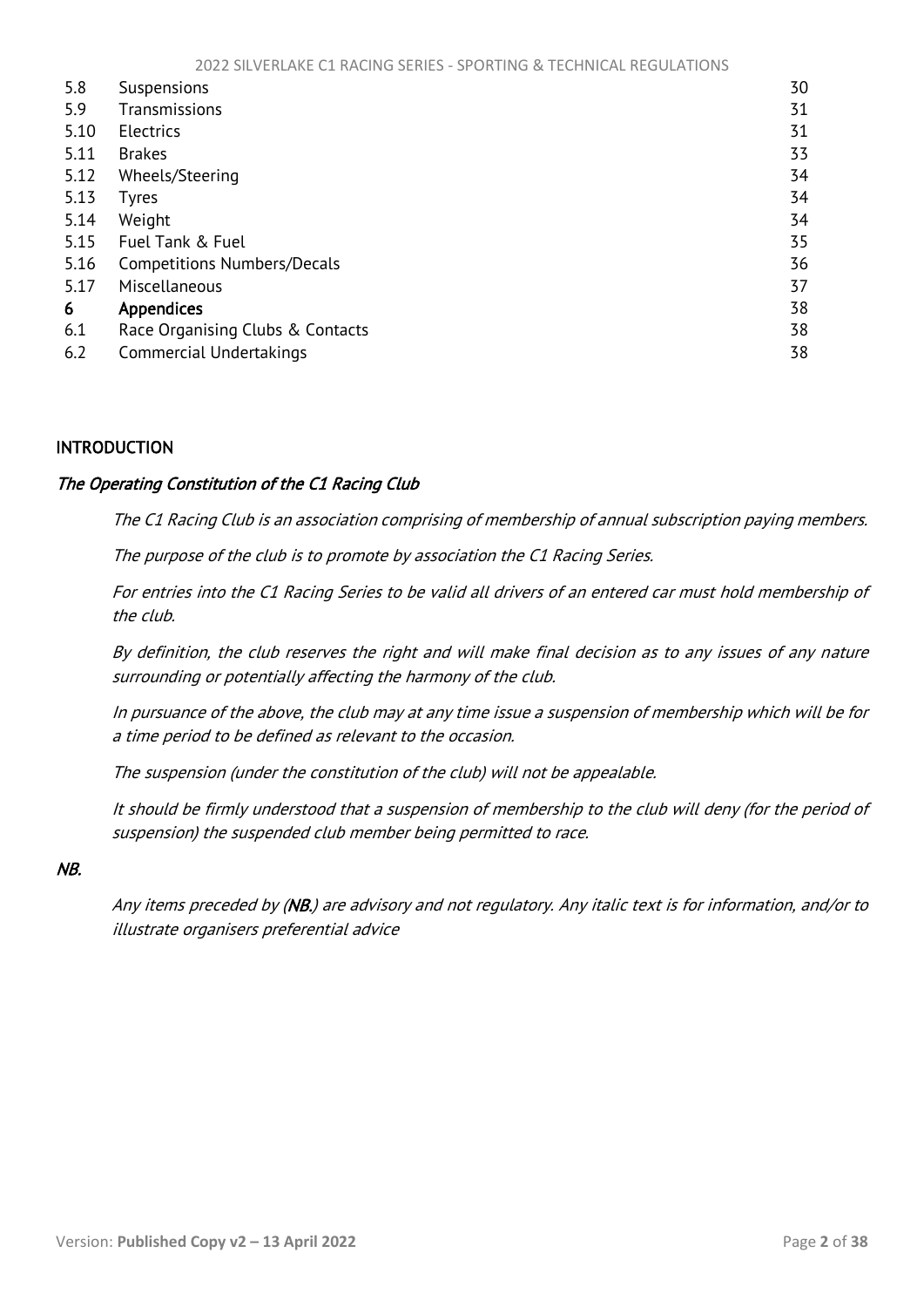# <span id="page-3-3"></span><span id="page-3-0"></span>1. SPORTING REGULATIONS – GENERAL

# <span id="page-3-1"></span>1.1 TITLE & JURISDICTION

The 2022 Silverlake C1 Racing Series is organised and administrated by the British Racing and Sports Car Club (BRSCC) in accordance with the General Regulations of Motorsport UK (incorporating the provisions of the International Sporting Code of the FIA) and these Series Regulations. Throughout these regulations the term 'Organisers' may mean either BRSCC or C1 Racing Club.

Motorsport UK Series Certificate No: RS2022/037

Race Status: Interclub

## <span id="page-3-2"></span>1.2 OFFICIALS

1.2.1 Series Co-ordinator

Charlotte White Email: [admin@c1racing.club](mailto:admin@c1racing.club) Tel : 07590 767216

## 1.2.1.1 Series Clerk of the Course

Luke Souch (or his appointed deputy) Email: [luke@brscc.co.uk](mailto:luke@brscc.co.uk) Tel: 01732 780100

#### 1.2.1.2 Series Principle

 Robin Welsh Email: [robin@c1racing.club](mailto:robin@c1racing.club) Tel: 07305 247947

#### 1.2.2 Licenced Eligibility Scrutineer

Assigned per event.

#### 1.2.3. Series Stewards

D Simons, I Moore, T Parry, A Green

Any three Series Stewards will constitute a quorum. In the event of any of the Series Stewards listed above being unavailable or being unable to consider any particular matter due to a perceived conflict of interest, the organisers reserve the right to appoint an alternative Series Steward or, if deemed to be necessary, more than one alternative Series Steward.

(G) 2.7 Series Stewards may only adjudicate on any disputes, irregularities or appeals arising from the approved Series regulations.

(G) 2.7.1 Series Stewards are also empowered to consider any request from the Series co-ordinator to penalise any Competitor for any breach of Series regulations after holding a formal hearing to impose a penalty in accordance with C.2.1.1 (subject to the rights of appeal provided for in Section C).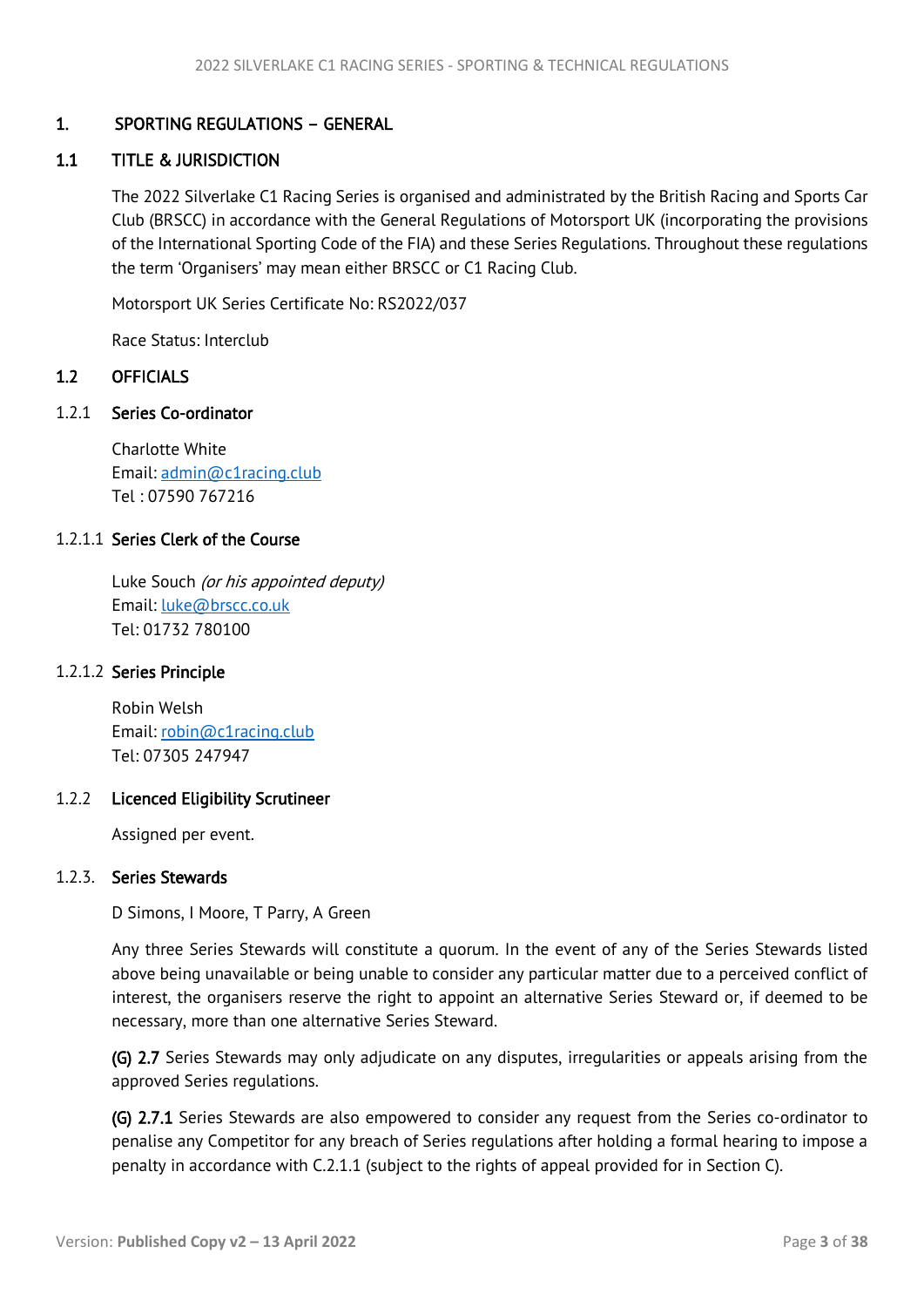#### 2022 SILVERLAKE C1 RACING SERIES - SPORTING & TECHNICAL REGULATIONS

<span id="page-4-2"></span>(W) 2.2.1 The Series Stewards can only adjudicate upon any disputes, irregularities or appeals arising from the approved Series Regulations. They are also empowered to consider any request from the Series Co-ordinator to penalise any Competitor for breach of Series Regulations and, after holding a formal hearing, to impose a penalty in accordance with C.2.1, subject to the rights of appeal to the MSC provided in Section C.

# <span id="page-4-0"></span>1.3 COMPETITOR ELIGIBILITY

## 1.3.1 Entrants must:

- (a) Be fully paid up valid membership card holding members of the BRSCC and
- (b) be a current member of the C1 Racing Club and
- (c) be in possession of a valid Motorsport UK Entrants Licence

## 1.3.2 Drivers and Entrant/Drivers must:

- (a) Be current Racing Members of the BRSCC (a minimum of one driver per car) and
- (b) all be current members of the C1 Racing Club and

(c) be in possession of a valid Motorsport UK Competition (Racing) Interclub status licence as a minimum (d) Or be in possession of the highest grade of National Race Licence or valid FIA International Licence, together with their ASN's written consent ((H)26.2 and FIA ISC Article 2.3.7b applies).

(e) If participation in the Series requires absence from education a driver, in full time school education is required to have the approval of their head teacher and a letter stating such approval from the school in order to fulfil registration for the Series. A driver shall not take time out of their education to participate in motor sport without the prior written approval of their education establishment.

- 1.3.3 All necessary documentation must be presented for checking at all rounds when signing-on.
- 1.3.4 Each car must have a minimum of two and maximum of four drivers for an event of less than 12 hours. For events of 12 hours of more, each car must have a minimum of three and a maximum of six drivers.
- 1.3.5 A driver may drive no more than two cars overall in the race; however, the driver must have qualified in each car.

# <span id="page-4-1"></span>1.4 C1 RACING CLUB MEMBERSHIP

- 1.4.1 All competitors must join the C1 Racing Club by completing the membership form on the website with the Membership Fee being paid to C1 Racing Club (or already be a member of the club) prior to the closing date for entries for the race being entered.
- 1.4.2 The Club Membership Fee is £50 + VAT and should be paid direct to the C1 Racing Club.
- 1.4.3 C1 Racing Club reserve the right to refuse a membership application or renewal.
- 1.4.4 C1 Racing Club may expel any C1 Racing Club member who offends against the rules of the Club or whose conduct, in the opinion of the Board, renders him or her unfit for membership of the Club
- 1.4.5 Competition numbers issued will be the permanent competition numbers for the Series season.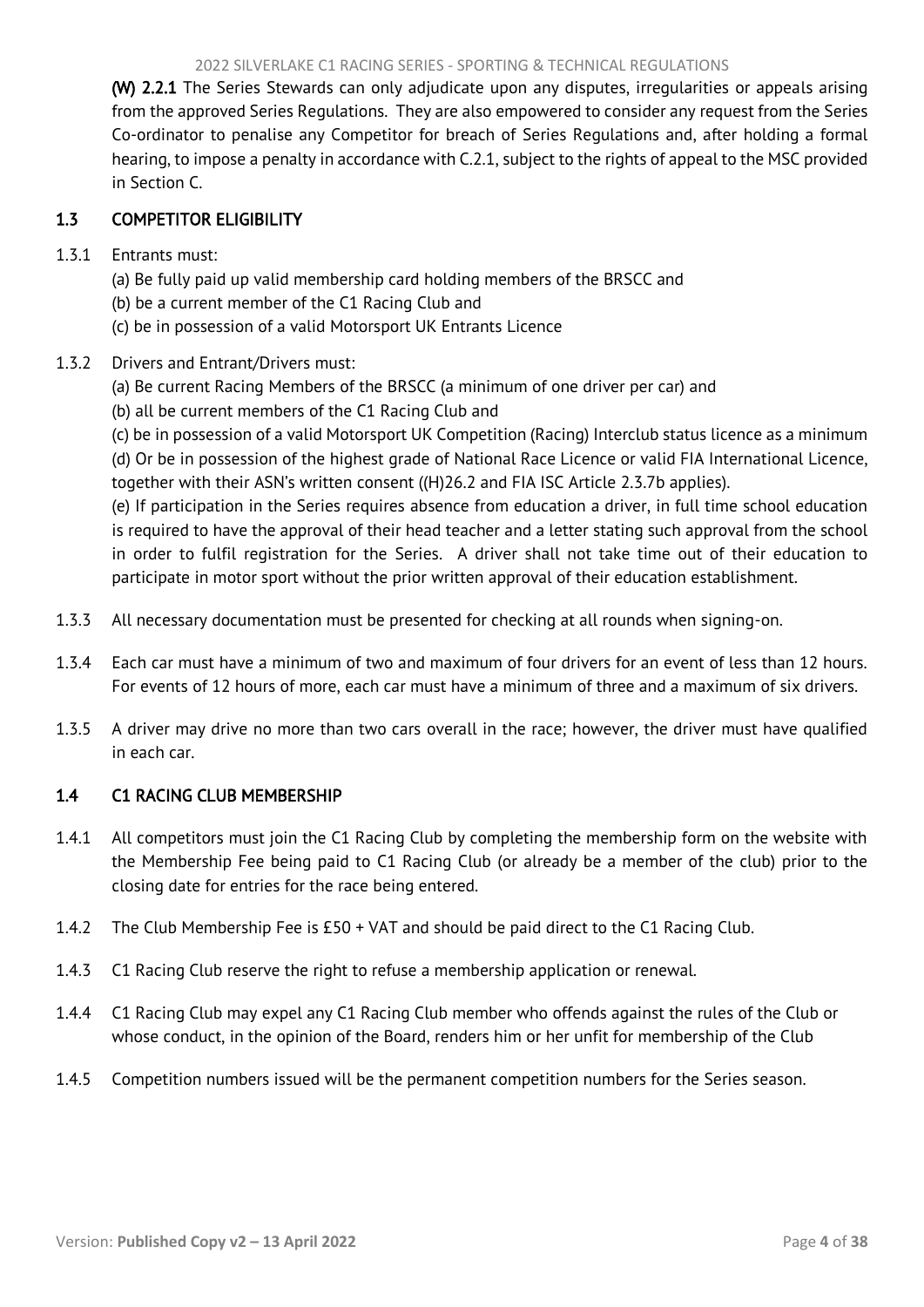## <span id="page-5-3"></span>1.5 SERIES EVENTS

<span id="page-5-0"></span>The 2022 Silverlake C1 Racing Series will include the events below:

| <b>RACE</b>    | <b>DATE</b>                                                        | <b>VENUE</b>            | <b>ORGANISING CLUB</b> |
|----------------|--------------------------------------------------------------------|-------------------------|------------------------|
| 1              | 17 <sup>th</sup> April 2022 (5 Hrs)                                | Snetterton 300          | <b>BRSCC</b>           |
| $\overline{2}$ | 20th, 21st & 22nd May 2022 (24 Hrs)                                | Silverstone GP          | <b>BRSCC</b>           |
| 3              | 17 <sup>th</sup> & 18 <sup>th</sup> June 2022 (5 Hrs)              | Anglesey International  | <b>BRSCC</b>           |
| $\overline{4}$ | $10^{th}$ July 2022 (3 Hrs)                                        | Donington Park National | <b>BRSCC</b>           |
| 5              | 20th August 2022 (3 Hrs)                                           | Brands Hatch Indy       | <b>BRSCC</b>           |
| 6 & 7          | 17 <sup>th</sup> & 18 <sup>th</sup> September 2022 (3Hrs x2) Croft |                         | <b>BRSCC</b>           |
| 8 & 9          | 15 <sup>th</sup> & 16 <sup>th</sup> October 2022 (3Hrs x2)         | Snetterton 300          | <b>BRSCC</b>           |

1.5.1 All races are deemed to be "endurance races" and will be held in accordance with Motorsport UK General Regulation Q9.1 except where specified exceptionally in these regulations.

#### <span id="page-5-1"></span>1.6 SCORING

1.6.1 Points will not be awarded to Competitors as this is a Series and not a Championship.

#### <span id="page-5-2"></span>1.7 AWARDS

1.7.1 All awards are to be provided by the Organisers

#### 1.7.2 Per Event

Trophies to 1st, 2nd and 3rd drivers for each race.

#### 1.7.3 Presentations

Awards will be presented at the end of each race, or at the drivers briefing of the subsequent meeting.

#### 1.7.4 Entertainment Tax Liability

Prize money and bonuses, if applicable, shall be posted to the Entrants within 21 days of the results being declared final after each round.

In accordance with current Government Legislation, the BRSCC is legally obliged to withhold tax at the current basic rate on all payments to non-UK resident sportsmen/sportswomen and account to HMRC using form FEU1, the quarterly return of payments made to non-resident entertainers and sportsmen/women.

That is, those persons who do not have a normal permanent residence in the UK. The UK does not include the Isle of Man, Channel Isles or Eire. This means that, as the organiser the BRSCC are required to deduct tax at the current rate applicable, from such payments they may make to non-UK residents.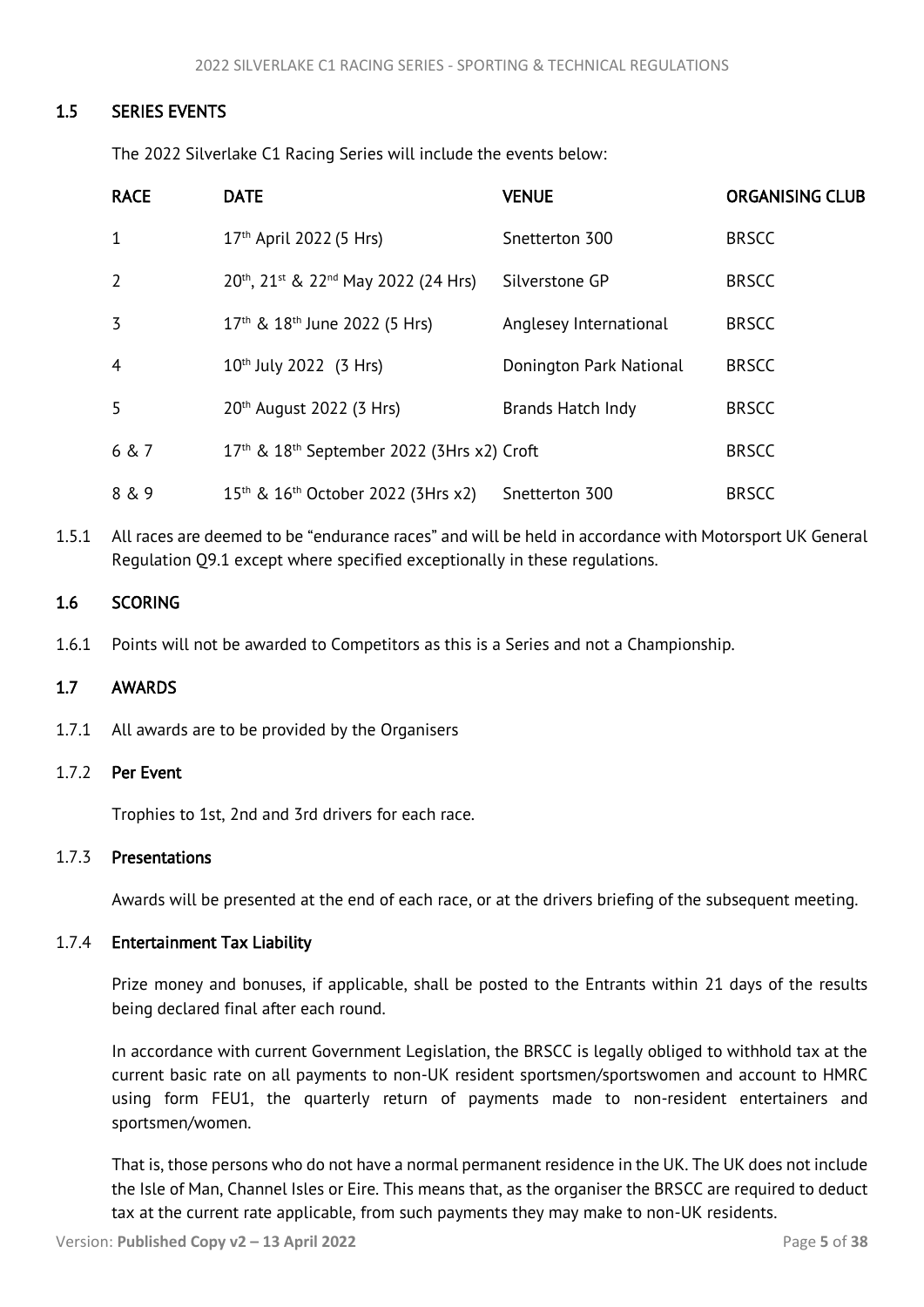Under certain circumstances, it may be possible for competitors to enter into an agreement with HMRC to limit tax withheld. Any application for such an arrangement must be made in writing and not later than 30 days before their payment is due.

For further information contact: - HMRC Personal Tax International, Foreign Entertainers Unit, St Johns House, Merton Road, Liverpool L75 1BB. Tel: (0151) 472 6488 Fax: (0151) 472 6483

## 1.7.6 Title to all Trophies

If Provisional Results are revised after any presentations and these revisions affect the distribution of any awards the competitors concerned must return such awards to the organisers in good condition within 7 days of a request being made.

1.7.7 The organisers and any sponsors/partners reserve the right to provide additional awards for and during the Series.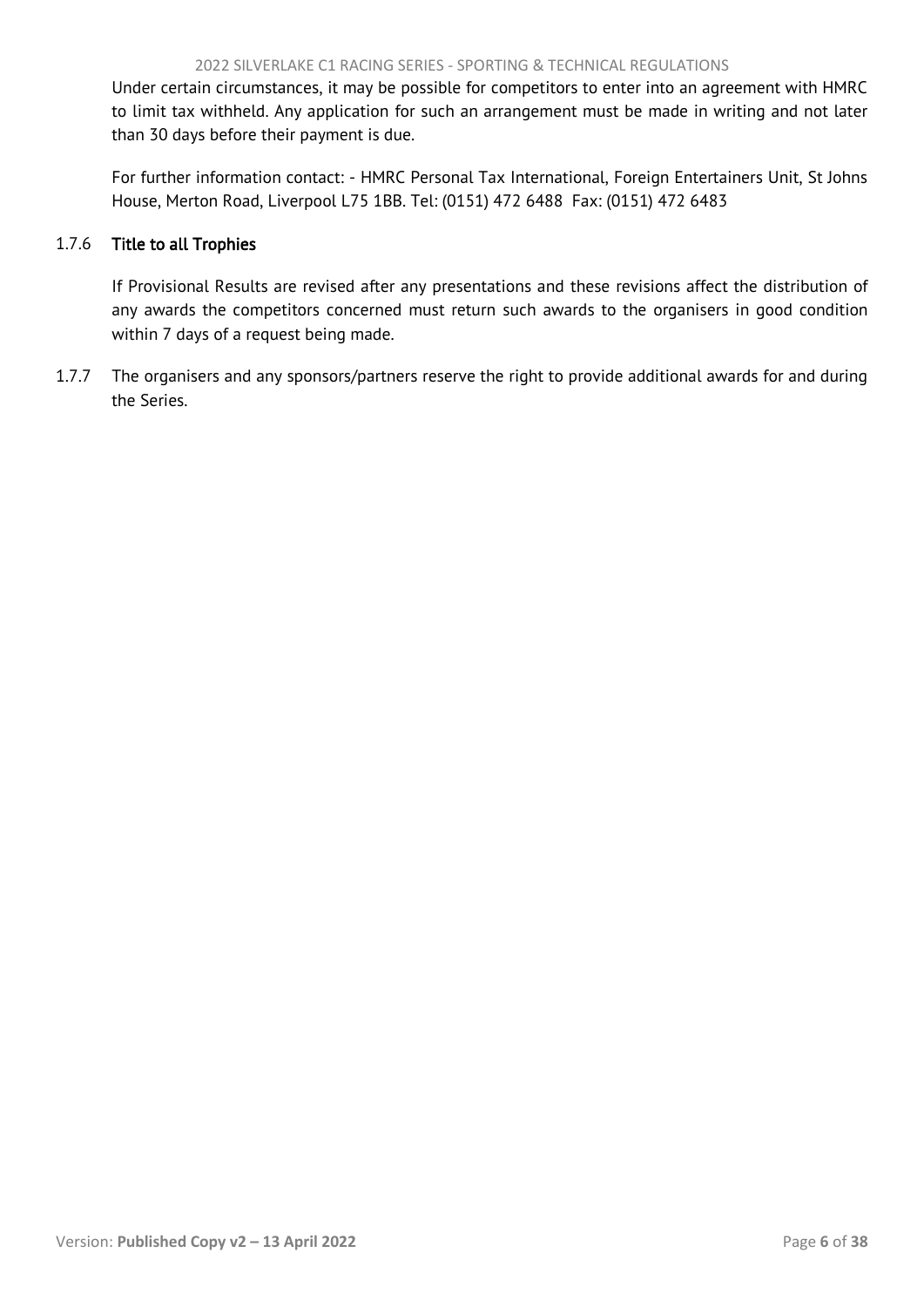# <span id="page-7-5"></span><span id="page-7-0"></span>2. SERIES EVENT MEETINGS & RACE PROCEDURES

## <span id="page-7-1"></span>2.1 ENTRIES

- 2.1.1 Competitors are responsible for sending in correct and complete entries with the correct entry fee prior to the closing date for entries before each event.
- 2.1.2 Incorrect or incomplete entries (Including Driver to be Nominated Entries) are to be held in abeyance until they are complete and correct and the date of receipt for acceptance of entry purposes shall be the date on which the Meeting Organiser receives the missing or corrected information or fee.
- 2.1.3 Any withdrawal of Entry or Driver/Car changes made after the acceptance of any entry must be notified to the Meeting Organisers in writing. D25.1.12 applies.
- 2.1.3.1 Any and every change made after acceptance of any entry must be notified to the C1 Racing Club in writing. Any and every change made within 14 days of the start of the event and during an event will incur an administration charge of £50 inc vat (per change) payable to C1 Racing Club.
- 2.1.4 The Entry Fee for each event shall be specified in the SRs and on the entry form.
- 2.1.4.1 All entry fees must be paid by the due dates specified on the entry form or entry acknowledgement email. Entries may, at the discretion of the Organisers be withdrawn if entry fees are not paid by the due date.
- 2.1.5 Race entries belong to the C1 Racing Club and are not transferable. The entries cannot not be sold and cannot not be transferred with the sale of a car.
- 2.1.6 Reserves will be listed in the Final List of Entries published with Final Instructions or in a Bulletin.
- 2.1.7 It is a specific condition of a 'race' entry that the nominated car proposed for entry must have a current DVLA MOT certificate valid and within expiry date of the event entered for. Further, for the entry to be considered as valid the certificate must have been issued a minimum of fourteen (14) days prior to the submission date of the entry.

# <span id="page-7-2"></span>2.2 BRIEFINGS

Organisers will notify competitors of the times and locations for all briefings in the Final Instructions for the meetings. Competitors must attend all briefings. If a driver misses a briefing they may be liable to a penalty.

#### <span id="page-7-3"></span>2.3 DRIVER NOMINATIONS

The Secretary of the Meeting must be informed of the order in which drivers will drive during any practice, qualifying or race session a minimum of one hour prior to the scheduled start time of that session.

## <span id="page-7-4"></span>2.4 PRACTICE/QUALIFICATION

2.4.1 Should any practice or qualifying session be disrupted the Clerk of the Course shall not be obliged to resume or re-run the session; the decision of the Clerk of the Course shall be final.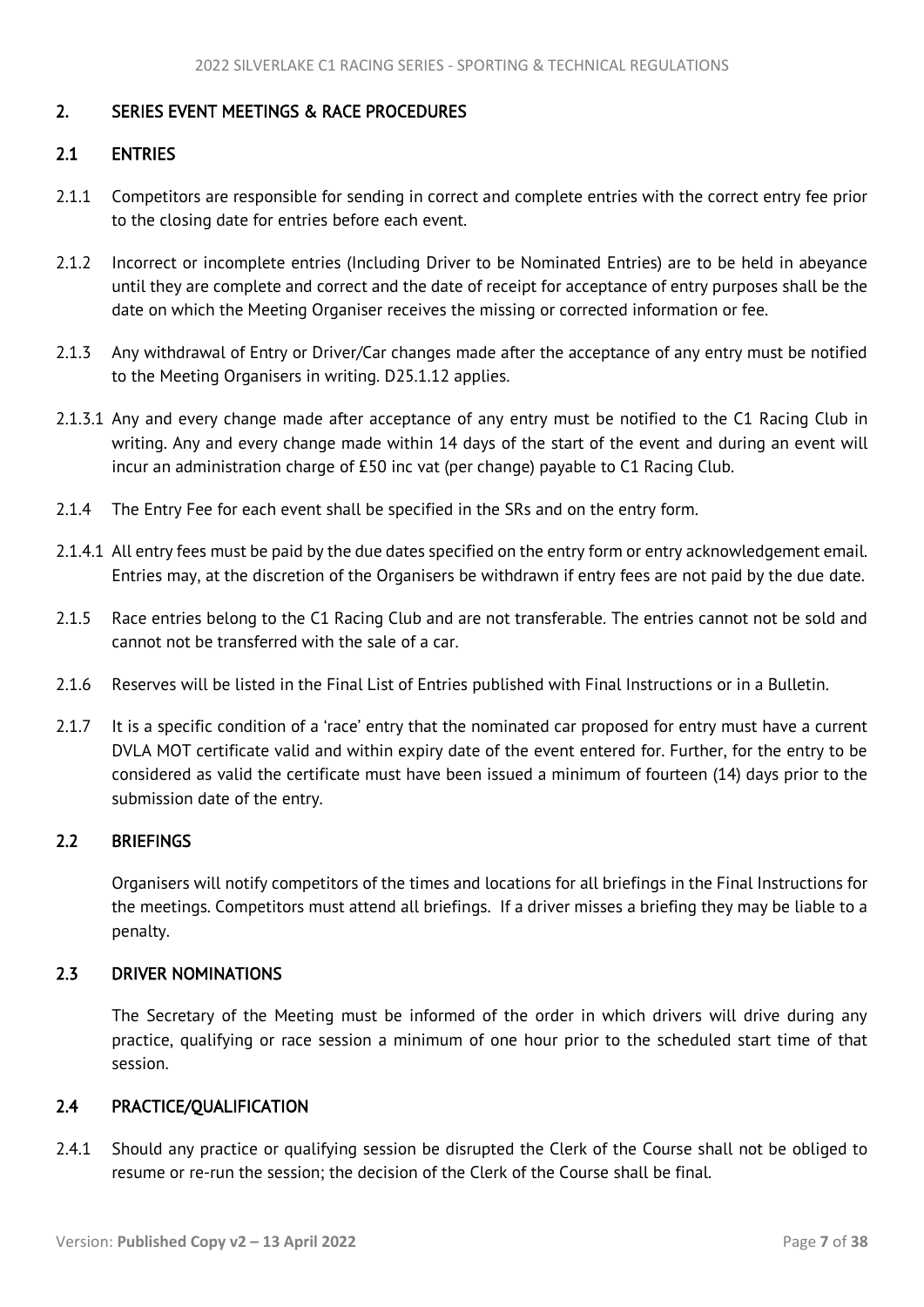- <span id="page-8-2"></span>2.4.2 Each driver must complete a minimum of 3 laps in the car (or any car to be driven by the competitor) to be raced and in the correct session in order to qualify. Motorsport UK regulations (Q12.4)
- 2.4.3. At events with two races, only one qualifying session will be held. The grid positions for race 1 will be based on fastest qualification times. Should any competitor fail to take part in the qualifying session, they must seek permission to practice out of session or satisfy the Clerk of the Course that the requirements of GR Q12.4 are met.

The grid for the second race will be based on the finishing order of race 1, with any non-finishers starting from the back of the grid in reverse order of retirement. Any non-starters from race 1 will be places behind non-finishers on the grid for race 2.

- 2.4.5 If mechanical means are used by the marshals to remove the car to a safe position during qualifying, the car concerned may re-join at the sole discretion of the Clerk of the Course, but it must return to the pits for inspection prior to continuing the session.
- 2.4.6 At the end of each session, all cars must cross the Finish Line only once.

# <span id="page-8-0"></span>2.5 RACES

- 2.5.1 Should any race be disrupted the Clerk of the Course shall not be obliged to resume or rerun the race (Q12.15)
- 2.5.2 If mechanical means are used by the marshals to remove the car to a safe position, article 2.19 of these regulations will apply ("Tow Back").
- 2.5.3 At the end of each session, all cars must cross the Finish Line only once.

#### <span id="page-8-1"></span>2.6 STARTS

- 2.6.1 All cars will be released to form up on the grid prior to the start in formation as specified on the grid sheet.
- 2.6.2. The start will be via a rolling start in accordance with Motorsport UK Regulation [Q12.9.11(b)].

The minimum countdown procedures/audible warning sequence shall be:

- I. 1 minute to start of Green Flag/Pace lap Start Engines/Clear Grid.
- II. 30 Seconds Visible and audible warnings for the start of Green Flag/Pace lap.
- III. Green Fag/Pace Lap Complete one lap of the circuit forming into grid order prior to the final corner of the circuit
- IV. Pace Car will Leave the Circuit the red lights will be switched on maintain speed & grid position
- V. Red Lights OFF Race Start.
- 2.6.3 Cars still in the pits when the pit lane closes or taken to the pits prior to the start may join the race from the pit lane after the last car has crossed the pit lane exit and after the start of race signal is given.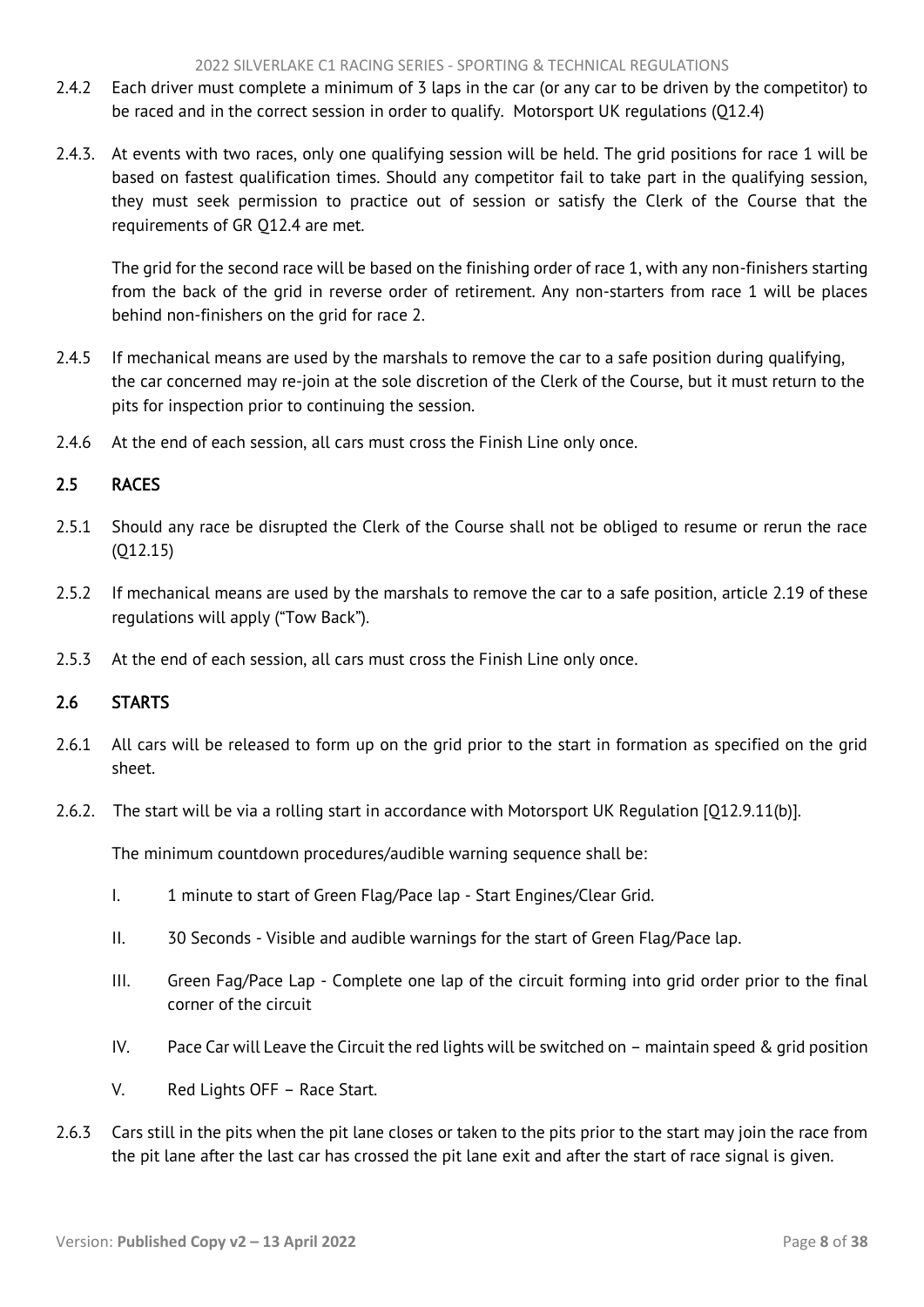- <span id="page-9-1"></span>2.6.4 Any driver unable to start the Green Flag/Pace lap or start the race is required to indicate their situation as per Motorsport UK Regulation [Q12.11.2].
- 2.6.4.1 Any driver unable to maintain their grid position on the Green Flag Lap to the extent that all other cars are ahead of them may complete the Green Flag Lap but MUST remain at the rear of the last row of the grid.
- 2.6.5 In the event that the starting lights fail the Starter will revert to using the National Flag.
- 2.6.6 The Organisers reserve the right to amend this start procedure via a bulletin issued to all competitors. This may involve changing the method of starting and/or the countdown procedure leading up to the start signal being given.

# <span id="page-9-0"></span>2.7 SESSION RED FLAG

- 2.7.1 Should the need arise to stop any race or practice, RED LIGHTS will be switched on at the Start Line and RED FLAGS will be displayed at the start line and at all Marshals Signalling Points around the circuit. This may be supplemented by the showing of red lights around the circuit.
- 2.7.2 Competitors must slow down, must not overtake, complete the lap they are on and return to the pit lane, during practice, and to the starting grid area, during a race, unless otherwise directed by officials. Parc Fermé conditions will apply and competitors are reminded that no team personnel are allowed onto the grid. The permitted driving time of any driver will include any time spent on the grid under session red flag conditions.
- 2.7.3 Any car in the pit lane at the showing of the red signal must remain where it is and all work on cars must cease unless specifically authorised by the Clerk of the Course.
- 2.7.4 Cars may not enter the Pits unless directed to do so or if repairs are necessary where 2.7.3 must be observed.
- 2.7.5 Cars in the Pits may not re-join the grid.
- 2.7.6 When the race is restarted the duration of the restarted race will be specified by the Clerk of the Course and the two (or more) parts of the race will be combined to produce an aggregate result. It is not permitted to change drivers during the course of the stoppage unless specifically authorised by the Clerk of the Course. The period of time that the race is stopped will count towards the driving times of the driver in control of the car at that time. Under these circumstances, the Clerk of the Course may revise certain driving time criteria for individual drivers.

#### 2.7.7 Case A – Less than two race laps completed by the race leader.

The race will be null and void. The race will restart from the original grid positions. Competitors unable to take the restart may be replaced by reserves who will start from the back of the grid in reserve order. Gaps on the grid should not be closed up. The length of the restarted race will be determined by the Clerk of the Course.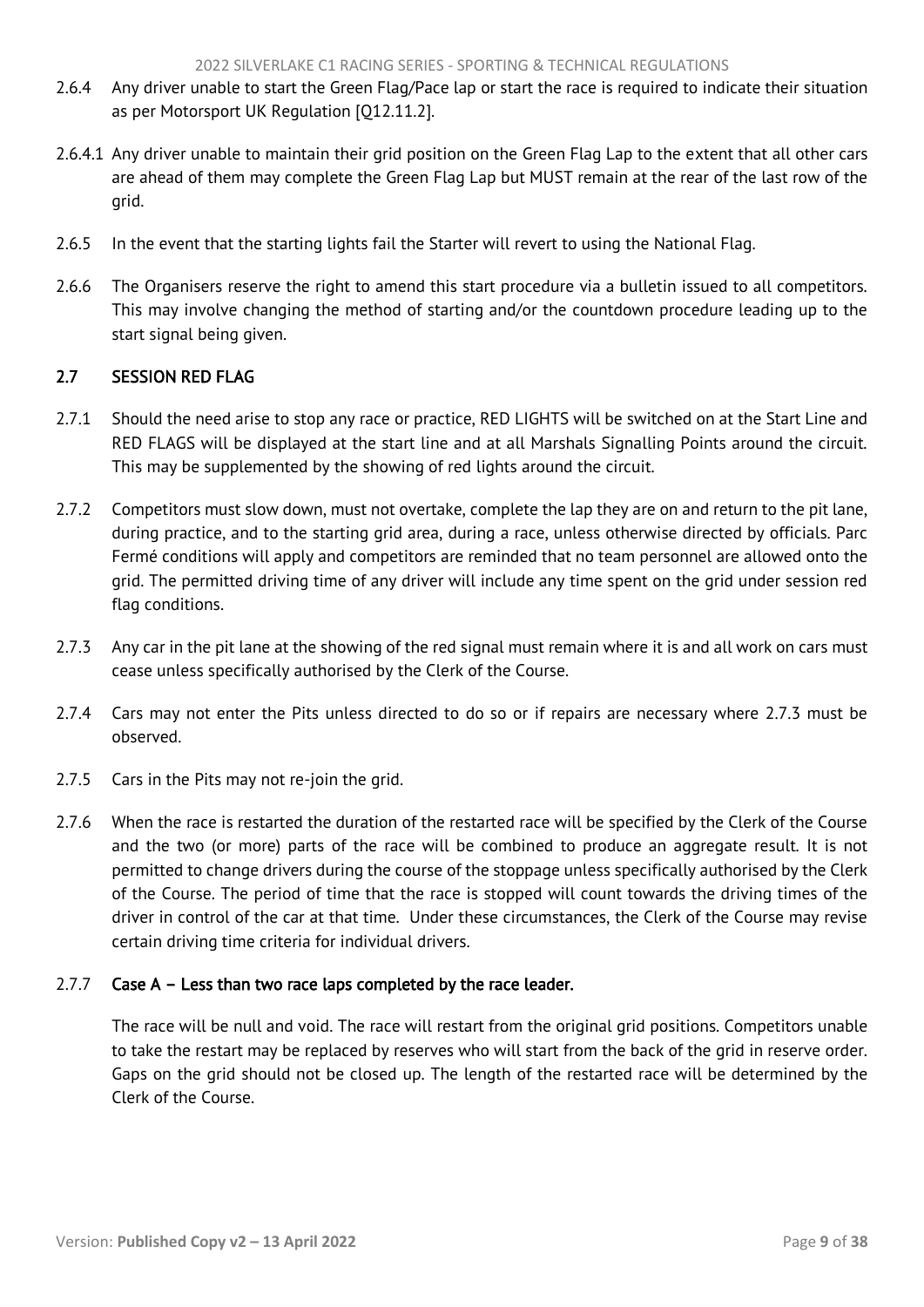# <span id="page-10-2"></span>2.7.8 Case B – More than two race laps completed by the race leader but less than 75% of the scheduled distance.

The race will restart from a grid set out by the finishing order of part one (as per Motorsport UK Regulation [Q 12.15.2]) The result of the race will be the will be the finishing order of part two. The length of the restarted race will be determined by the Clerk of the Course.

## 2.7.9 Case C - More than 75% of race completed

If the leader has completed more than 75% of the race distance or duration it shall not be restarted and the results will be declared in accordance with Motorsport UK General Regulations [Q12.15.4], unless the Clerk of the Course, in consultation with the Stewards deems it appropriate to restart the race.

# <span id="page-10-0"></span>2.8 SAFETY CAR

- 2.8.1 The safety car will be brought into operation to neutralise the race upon the instructions of the Clerk of the Course in accordance with Appendix 3 of section Q of the Motorsport UK General Regulations.
- 2.8.2 All competing cars must catch and line up behind the safety car in order to condense the grid as soon as safely practical to do so and then maintain station at the same speed as the safety car. Overtaking of the safety car or any other competing car is forbidden unless signalled to do so by the safety car observer.
- 2.8.3 In the event that the race leader pits during the safety car period it may be necessary for the car on circuit directly behind the leader to take over at the head of the train prior to a restart.
- 2.8.4 While the safety car is in operation competing cars may stop in their pits. However, for races of six hours duration or less, any pit stop made under safety car conditions (i.e. where a car crosses the pit entry line when Safety Car boards and flags are shown) will be subject to a minimum mandatory pit stop time. The minimum pit stop time will be published by event bulletin or supplementary regulations. The pit stop time will be counted from the PIT IN to PIT OUT timing lines. This regulation will not apply to cars already in the pit lane at the start of a safety car period. Any car failing to comply will be subject to a stop/go penalty for a time period decided by the Clerk of the Course.
- 2.8.5 For all pit stops under safety car, Motorsport UK Regulations Q.App.3.1.8 applies.
- 2.8.6 When the safety car is withdrawn competitors may not overtake each other until they have passed the green signal at the startline. Motorsport UK General Regulations Section Q, Appendix 3, 1.12 applies.

## <span id="page-10-1"></span>2.9 PIT PROCEDURES

- 2.9.1 Competitors must ensure that the Motorsport UK, Circuit Management and Organising Club Safety Regulations are complied with at all times.
- 2.9.2 A pit allocation will be provided by the Organisers. The fire lane must remain unobstructed at all times during the event.
- 2.9.3 All "hot" work i.e., welding, grinding must be done inside the garage with a suitable fire extinguisher to hand.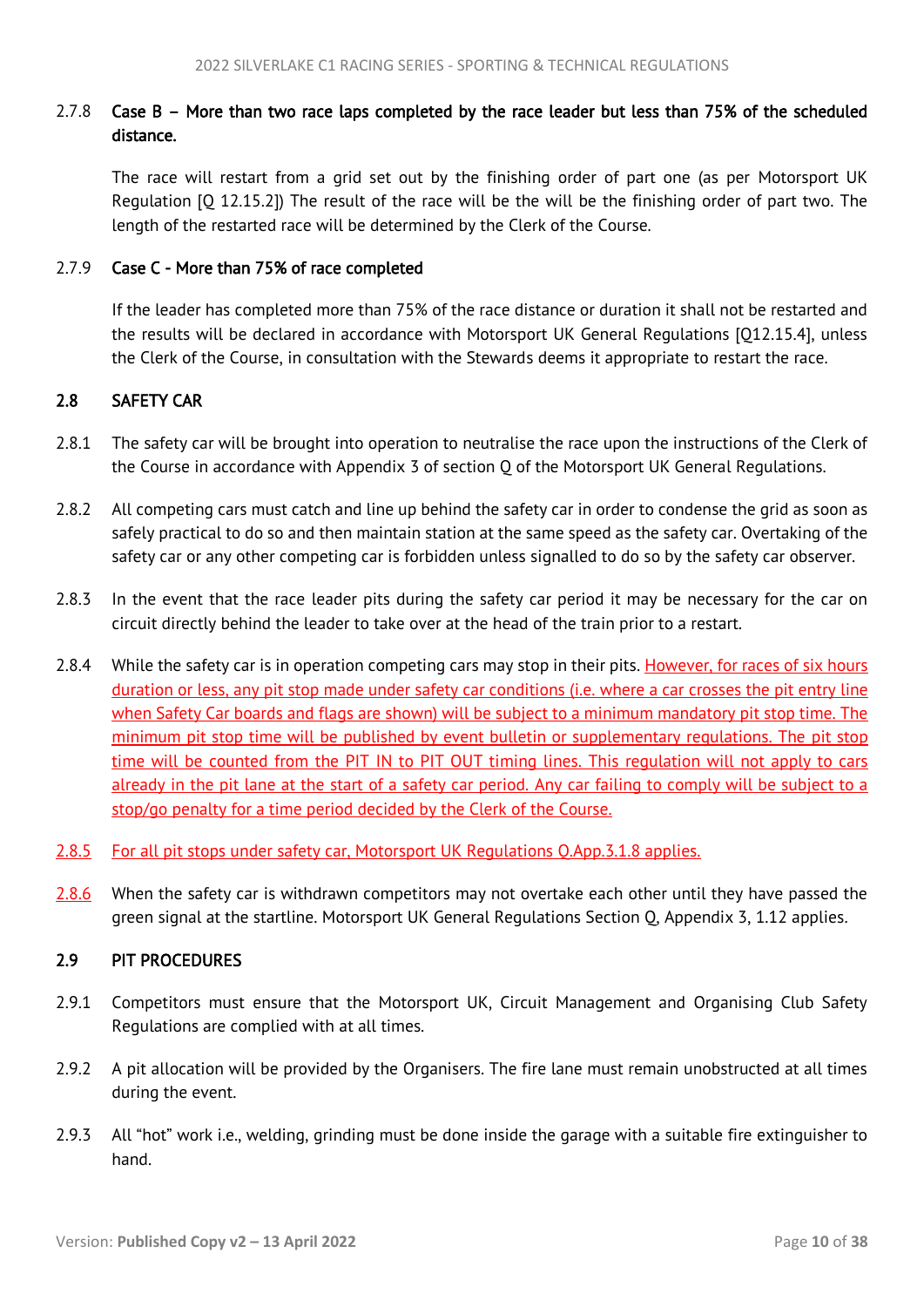<span id="page-11-2"></span><span id="page-11-0"></span>2.9.4 A maximum of 4 people (including the driver) may work on the car at any time in the pit lane during a pit stop. Working on the car is defined as any person touching the car or refuelling the car.

# 2.10 PIT LANE PROCEDURES

- 2.10.1 The pit lane speed limit of 40kph (unless otherwise stated in the Final Instructions or by event bulletin) must be observed at all times during the event. Speeds may be monitored during events by fixed or hand-held radar guns. It is the driver's sole responsibility to ensure that they do not exceed the pit lane speed limit. Penalties for exceeding this limit are illustrated in section 4 of these regulations, and/or may incur an alternative penalty at the discretion of the Clerk of the Course.
- 2.10.2 It is not permitted to drive a car in the pit lane by using reverse gear at any time under any circumstances. Push starting is only permitted if the process is clearly under the supervision of the pit lane marshals. During pushback the car must be under the guidance of a 'car controller'. The 'car controller' must position themselves in the view of the driver via the windscreen. They must check that the Pit Lane is clear for the car to be released without impeding any other vehicle. When the 'car controller' is satisfied that release of the car is safe, the car must be pushed backwards by personnel other than the 'car controller' so that the attention of the 'car controller' remains focused on the safe release of the car into the Pit Lane.
- 2.10.3 The outer lane or lanes of the pit are to be kept unobstructed to allow safe passage of cars at all times. The onus shall be on all drivers to take all due care and respect the pit lane speed limits. No-one under the age of 16 is permitted access to the pit lane unless they are the holder of a Motorsport UK Junior Race licence.
- 2.10.4 Only four people from each team (excluding the drivers) may visit the pit wall at any one time, except in the last 10 minutes of the race when other members of the team may also visit the pit wall. High visibility vests must be worn by all personnel on the pit wall at all times.
- 2.10.5 In the event that HuTags are not used, team managers are responsible for notifying the organisers of all driver changes during the event with the paper slip provided, as soon as the stop is completed.
- 2.10.6 Main beam headlights must not be used in the pitlane.

# <span id="page-11-1"></span>2.11 REFUELLING

- 2.11.1 Re-fuelling must be carried out using a Sunoco/Fair Trails Enterprises Inc. Tuff Jug fitted with an unmodified Ripper valve. Additional air vents into the Tuff Jug other than those of standard design are not permitted.
- 2.11.2 Tuff Jugs must be clearly labelled with the race number of the car.
- 2.11.3 Refuelling must only take place in the pit lane with the car positioned at  $45^\circ$  to the pit lane with the front of the car facing the pit garage.
- 2.11.4 The filler cap must be securely in place at any time the car is on the circuit, failure to ensure this may result in the car being black flagged.
- 2.11.5 Deleted.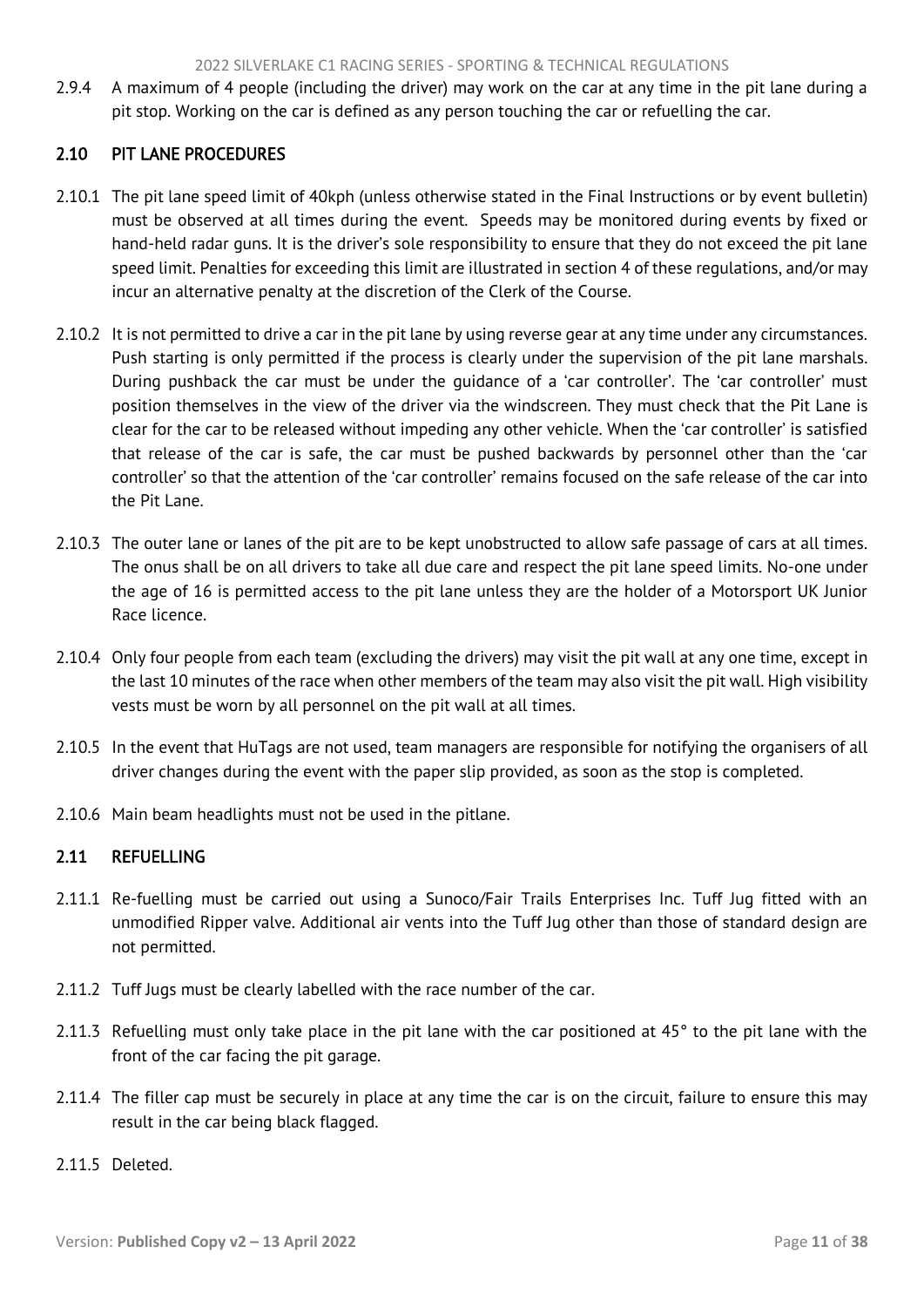- <span id="page-12-1"></span>2.11.6 During a 24 hr event fuel must only be drawn from the filling station nominated by the Organisers in advance of the event and or as advised by official bulletin or SR's. An auditable paper trail of proof of purchase from the filling station nominated by the Organisers of the fuel used in the event must be available to the organisers.
- 2.11.7 During refuelling the engine must be turned off and the driver must have vacated the car. The car must remain, supported by all 4 (four) fitted wheels, on the ground, with all doors closed and the car on both a longitudinal and transvers level horizontal plane . During refuelling, nobody other than the refueller may touch the car. Refuelling is determined to start when the fuel flap is opened and completed when the fuel flap is closed.
- 2.11.8 Refuelling equipment may not be used in such a way as to increase the fuel flow rate over that of gravity and the 'as designed' ventilation system of the Tuff Jug. The Organisers reserve the right to instruct a team to modify their refuelling procedures and failure to comply with such instruction may lead to disqualification of the car/team from the event.
- 2.11.9 Drivers who will be driving the car on completion of a Pit Stop are not permitted to refuel the car at that stop. The team member who actually refuels the car during a pit stop must wear fireproof overalls, gloves, balaclava with goggles worn over the eyes or a full face helmet with visor in the down position which must be demonstrably protective to the eyes of the wearer against the ingress of fuel. Fireproof shoes/socks are also recommended.
- 2.11.9.1 At each Pit Stop where refuelling takes place, a designated person from the team must fill the role of 'fireman'. The designated fireman may be the exiting driver, subject to 2.11.9.
- NB. Should a driver's fireproof overalls become contaminated with petrol during any re-fuelling stop the overall may be considered unsuitable for driver protection and may be confiscated for the remainder of the event.
- 2.11.9.2 The designated 'fire man' must wear protective clothing (as in 2.11.9) as the re-fuelling team member and be equipped with the appropriate foam fire extinguisher capable of extinguishing a petroleum fire.
- 2.11.9.3 The 'fireman' must position his/herself adjacent to the person re-fuelling the car and also face incoming traffic into the pit lane.
- 2.11.10 Smoking/vaping is not permitted in the garages, pit lane or on the pit wall at any time during the event. All team members and guests must comply with this restriction and failure to comply may lead to immediate disqualification of the car/team concerned. (3.4.1)
- 2.11.11 Each team must provide a foam fire extinguisher with a minimum capacity of 6 litres suitable for extinguishing a petroleum fire which must be held and 'ready for use' by the designated 'fireman' during any re-fuelling .

# <span id="page-12-0"></span>2.12 DRIVER CHANGES

2.12.1 For races of six hours or less duration, 3 (three) mandatory driver changes or procedural pits stops must be made. Unless specified in the Final Instruction or via a Bulletin, driver changes may take place at any point during the race.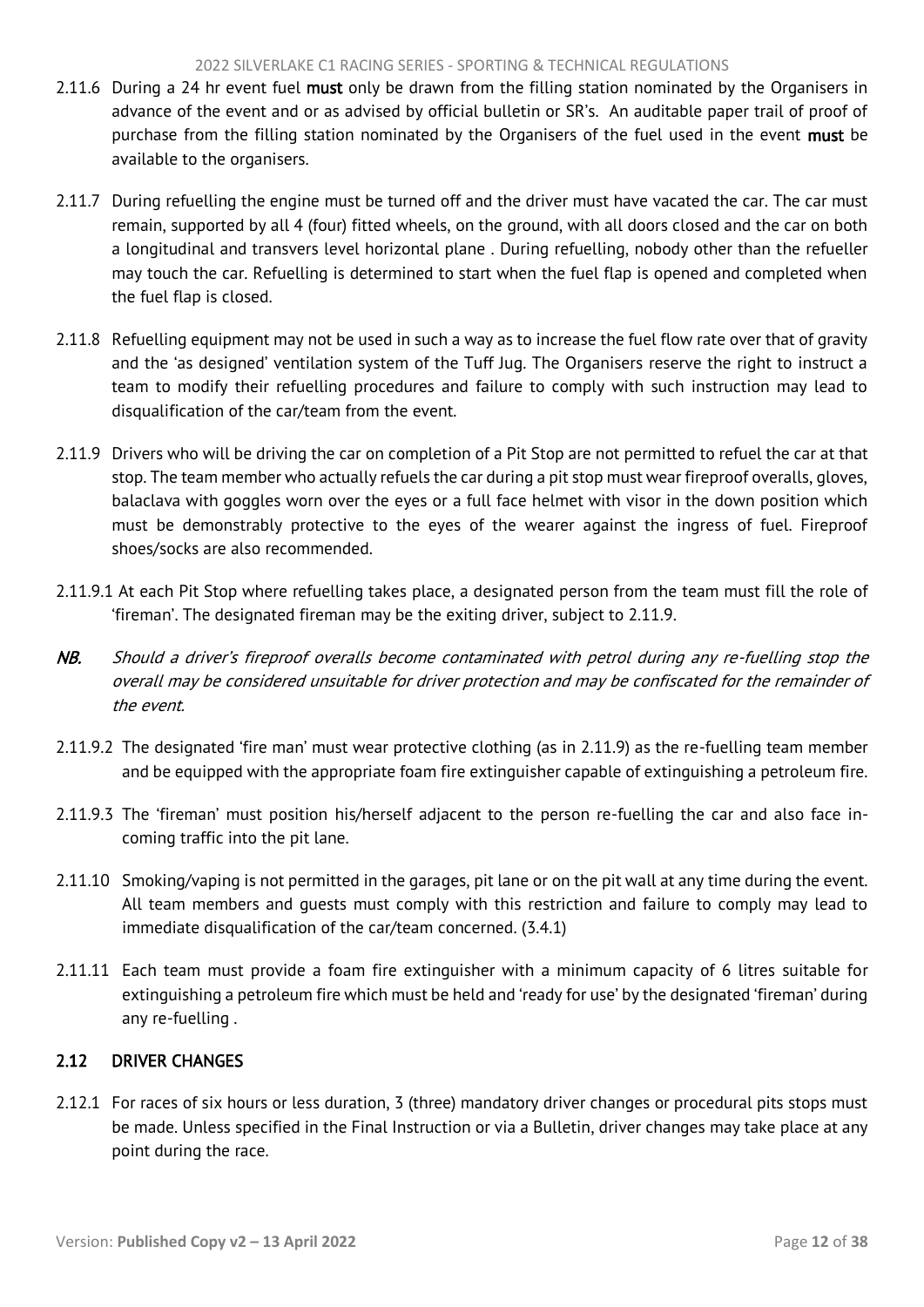- <span id="page-13-5"></span>2.12.2 All cars entering the pit lane must observe all usual pit lane safety regulations, the car must stop before seatbelts are released and driver's door is opened. Failure to comply may lead to the imposition of a Stop / Go Penalty by the Clerk of the Course.
- 2.12.3 The driver must exit the car via the drivers' door. The engine may be left running except during a pit stop where re-fuelling takes place in which case the cars' engine must not be running. The next driver must enter the car via the drivers' door. If the same driver is driving the next period, that driver must exit the car through the driver's door, the driver's door must then be closed and then re-opened for the driver to re-enter the car. All seat belts must be fully re-instated and tightened before moving off.
- 2.12.3.1 'Push Back' of the race car into the 'active' pit lane must not cause obstruction to another imminently passing car. Cars already proceeding in the 'active' pit lane have priority. Penalties may be applied if contravention is witnessed by an official or as a result of evidential camera footage made available to the organisers at a later time.

# <span id="page-13-0"></span>2.13 DRIVING TIME

- 2.13.1 For races of six hours or less duration a driver may drive for no longer than two hours and ten minutes in any 3 hours and 10 minutes period.
- 2.13.2 For races of more than six hours duration, a driver may drive for no longer than 3 hours in any 5-hour period.
- 2.13.3 For races of more than six hours duration, a driver may drive for no longer than 60% of the race duration in total.
- 2.13.4 "Driving time" will be deemed to include any time spent in the pits when a driver brings a car in and then re-joins the race or any time when the 'red flag' conditions orders cars back onto the grid.

# <span id="page-13-1"></span>2.14 RACE FINISHES

After taking the Chequered Flag drivers are required to:

- I. Progressively and safely slow down.
- II. Remain behind any competitors ahead of them
- III. Return to the pit lane/paddock entrance as instructed
- IV. Comply with any directions given by marshals or officials
- V. Keep their helmets on and harness done up while on the circuit or moving in the pit lane.

## <span id="page-13-2"></span>2.15 RESULTS

All Practice Timesheets, Grids, Race Results are deemed provisional until all vehicles are released by Scrutineers after Post Practice/Race Scrutineering and/or after completion of any Judicial or Technical Procedures (Motorsport UK regulation (D)26.3) and/or a period of 14 days after the race to allow for assessment of data recorded from cars during the race.

# <span id="page-13-3"></span>2.16 CLASSIFICATION

<span id="page-13-4"></span>2.16.1 All starters in a race will be classified in the results according to the number of completed laps.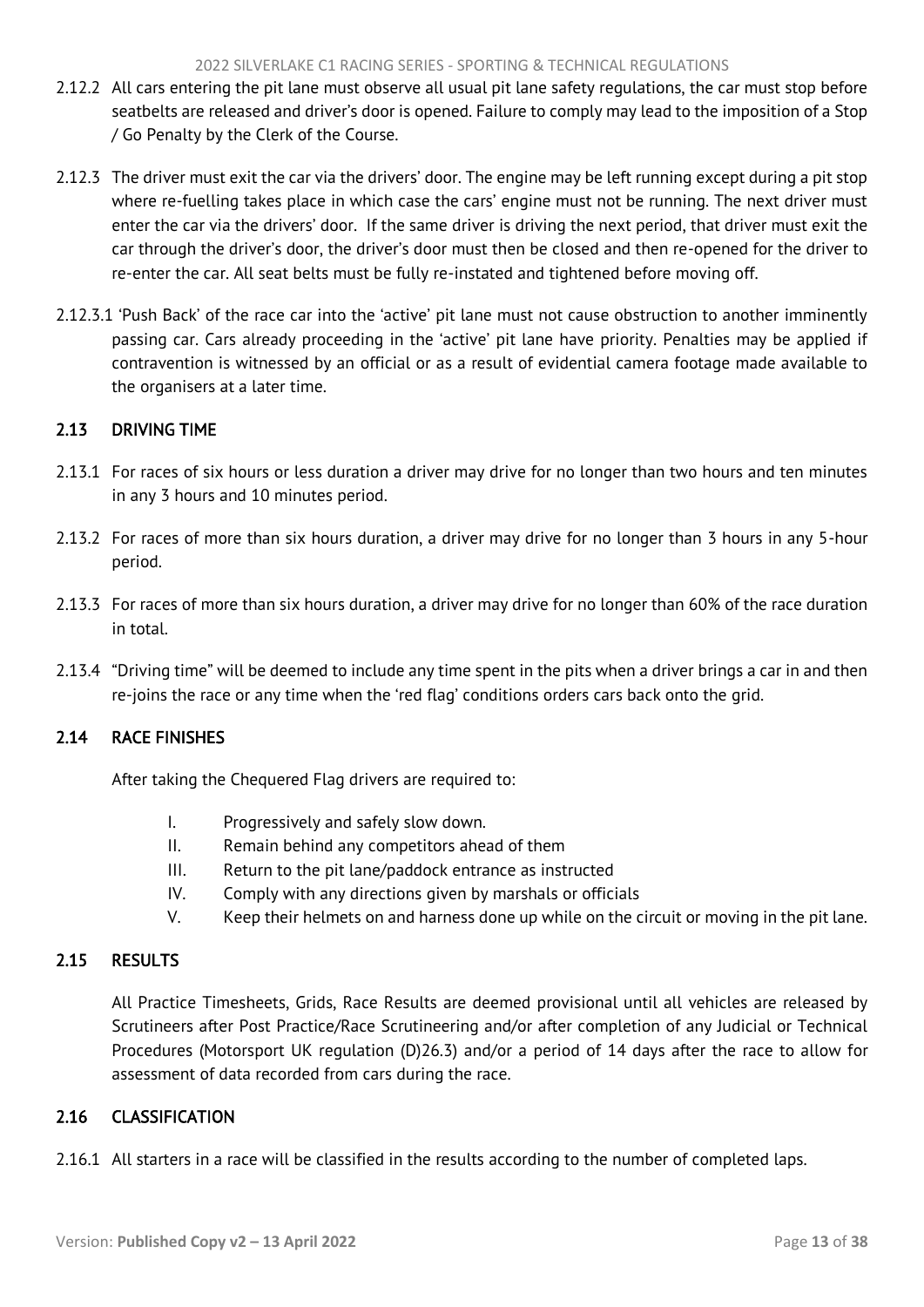## <span id="page-14-5"></span>2.17 TIMING MODULES

- 2.17.1 It is the Competitors responsibility to ensure that a working transponder is fitted to the vehicle in accordance with Q 12.8.1. The type and position of the transponder is governed by regulation 5.6.3.13.
- 2.17.2 No electronic equipment may be placed within five metres of any official timing line or hu-tag line and any breach of this may result in the confiscation of the equipment concerned.
- 2.17.3 The series will operate the HuTag RFID system at all events possible. Where it is in use, it will be mandatory for all drivers to have on their person a designated HuTag which must be scanned when exiting the pit lane (failure to do so may incur a penalty). The swapping or sharing of HuTags between drivers is forbidden.

## <span id="page-14-0"></span>2.18 QUALIFICATION RACES

If any event is oversubscribed the Organising Club may at their discretion run Qualification Races details of which will be published in Final Instructions for the event.

## <span id="page-14-1"></span>2.19 TOW BACK

- 2.19.1 Cars that stop on circuit may only be worked on by the driver alone.
- 2.19.1.1 During an event of 6hrs or under, cars may be recovered back to the pits at the sole discretion of the Clerk of the Course, if requested by the driver to do so, where the car may be worked on under pit regulations.
- 2.19.2 During a 24hr event all cars will be recovered back to the pit lane if requested by the driver to do so. The tow back rules will only apply up until the final hour of the race when the Organisers will only tow cars to the nearest place of safety, or to the pit lane if directed to do so by the Clerk of the Course.
- 2.19.3 The Clerk of the Course may, at his sole discretion, decide to refuse a recovery if the car is too badly damaged or too difficult to move.

#### <span id="page-14-2"></span>2.20 ELIGIBILITY SCRUTINEERING

2.20.1 The organisers reserve the right to select any car for additional eligibility scrutineering at any time during the event in accordance with series regulations. Any failure to comply with the technical regulations during this scrutineering process may result in the car not being allowed to start the race or being allowed to start under certain conditions that the Clerk of the Course may at his sole discretion see fit to determine. A minimum of two hours before the start of the race will be allowed to re-assemble any components that may previously have been stripped during this process.

# <span id="page-14-3"></span>2.21 COMMUNICATIONS

2.21.1 It is not permitted for any team to have any kind of radio, electronic, electrical system or cell phone communication with the driver whilst the driver is in the car during practice, qualifying or race. Any team found doing so will be subject to the penalty as described in section 4 of these regulations.

# <span id="page-14-4"></span>2.22 ON-BOARD CAMERA

Version: **Published Copy v2 – 13 April 2022** Page **14** of **38** 2.22.1 It is the Competitors responsibility to supply and fit (as a minimum) a camera that captures recorded images providing a view of the circuit ahead at all times when the car is on the circuit. (Motorsport UK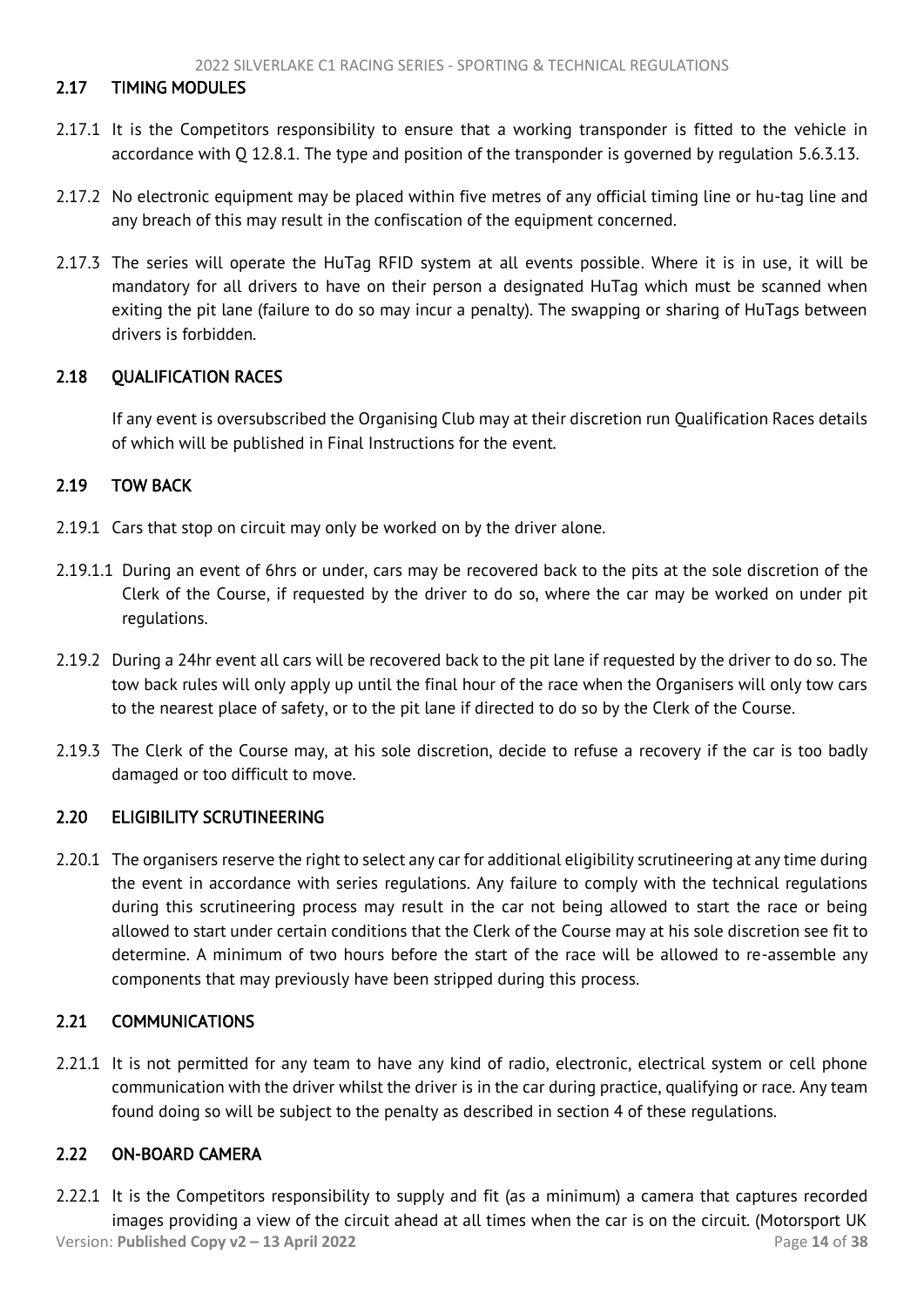<span id="page-15-1"></span>Regulations J.5.21.3 applies) The camera must be mounted to the roll cage in the area of the 'B' pillar of the car. The field of vision must record all driver inputs to the controls of the car including pedal movements, steering wheel movements and gear change movements and capture the racing number of the car (which must be displayed on the dash board) in which the camera is mounted.

- NB. A second camera or rear facing camera is recommended.
- 2.22.2 The choice of system is free but playback must be demonstrable at the event on request and by simple means such as a laptop.
- 2.22.3 The camera fitted to the vehicle must be switched on and recording for all official practice, qualifying and race sessions. If no images are available upon request, penalties may be applied in accordance with the Motorsport UK Yearbook and/or the penalties listed in section 4 of these regulations. The burden of proof to establish the cause of such failure shall lie with the competitor. The Clerk of the Course may also refer the matter of lack of recorded images to the Stewards of the Meeting for further penalties.
- 2.22.4 All rights including copyright in relation to footage captured by on board cameras, no matter that the camera/recording device is owned by the entrant/competitor, will belong to the C1 Racing Club and may not be shared or otherwise used for broadcast or commercial purposes or on social networking sites, forums or any other internet media without written permission from the C1 Racing Club.
- 2.22.4.1 The memory card having recorded a drivers' session must be removed by a team member (2.9.4) from the car at driver 'change over' in the pit lane. The driver must retain the memory card for submission if requested by the organisers. Should the same driver be continuing to drive in the following session the memory card may remain inserted as long as the next session driven is recorded.
- NB. Competitors are advised to use a memory card with sufficient capacity and/or a second memory card to record all eventualities.
- 2.22.4.2 In the case of 'driver change over' the replacement driver (or team member(2.9.4)) must insert his/her memory card to enable recording of that drivers' session.
- 2.22.5 Where it is necessary for the C1 Racing Club or Clerk of the Course to review footage after an event, that footage must be available for a period of 14 days after the event.
- 2.22.6 In the event of judicial action, all relevant on-board footage must be retained by the Organisers until the time period for all judicial matters has elapsed. The competitor is responsible for carrying and fitting an alternative memory card should one be needed whilst this activity is completed.

# <span id="page-15-0"></span>2.23 PARC FERMÉ

At all events the showing of the Chequered Flag (for both Qualifying and Racing) will indicate the commencement of Parc Fermé Regulations. Any vehicle that is in the pit lane at this time will be under Parc Fermé rules.

It is prohibited to work on any vehicle after the chequered flag has been shown. This includes tyre pressure checking, wheel changes or changes of driver.

Any vehicle in the pit lane must be immediately taken to the designated Parc Fermé area. No team personnel may enter Parc Fermé unless authorised by a Motorsport UK Scrutineer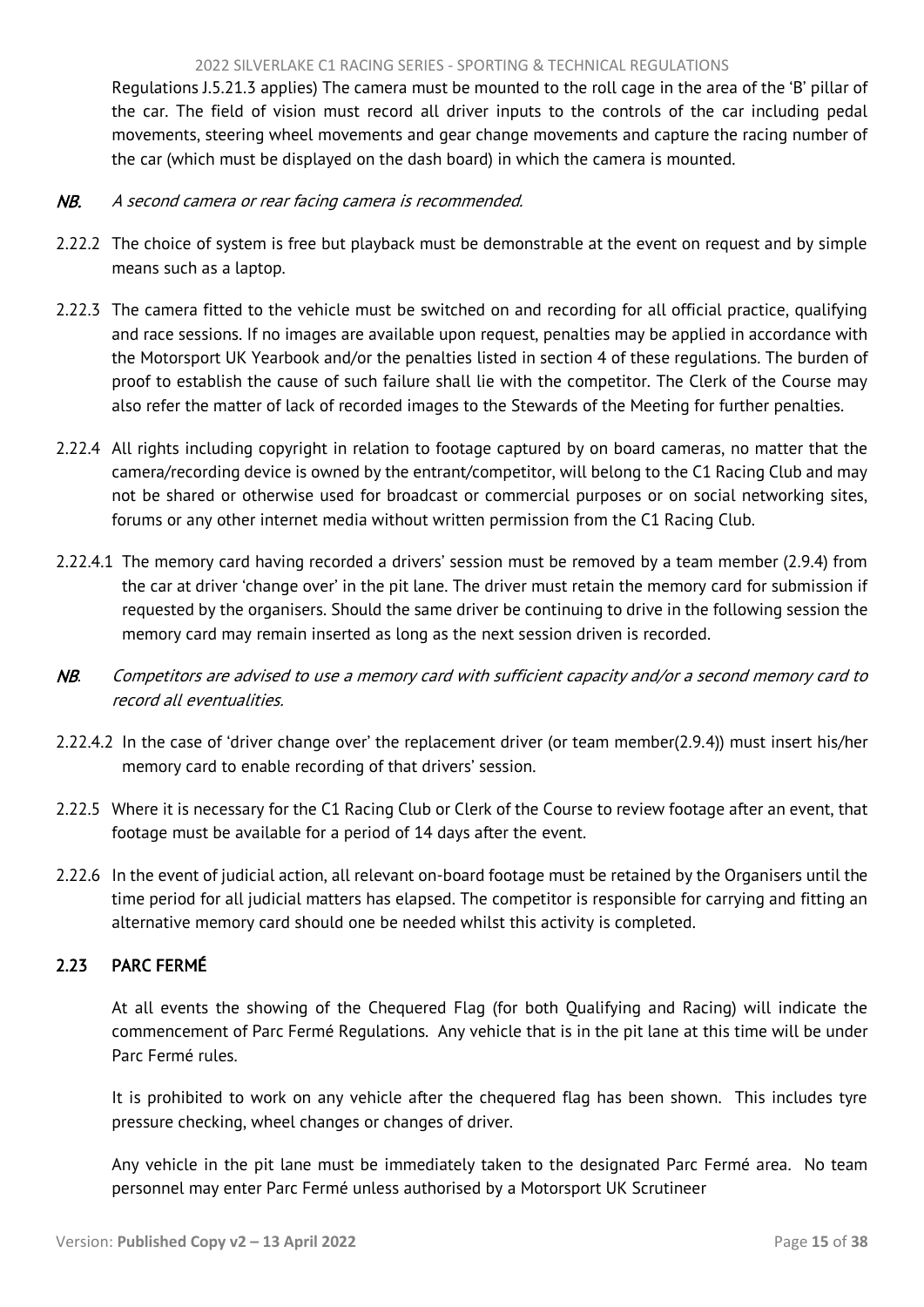<span id="page-16-5"></span>Unless authorised by a Motorsport UK Scrutineer, no tools of any type may be passed by team members or mechanics to drivers whilst in Parc Fermé.

<span id="page-16-0"></span>Competitors are reminded that the area designated as Parc Fermé area is a secure area and it is not permitted for any supporters to be in Parc Fermé unless at the request of a Motorsport UK Scrutineer or their deputy.

# 3. SPECIFIC SERIES REGULATIONS

# <span id="page-16-1"></span>3.1 MOTORSPORT UK'S RESPECT CODE

By competing in the Series all competitors and their associates commit to positively promote and demonstrate the Motorsport UK's Respect Code which is appended to these regulations (Appendix 1).

- 3.1.1 Where any reports of disrespectful conduct are judged to be well founded the Series organisers may issue warnings or require remedial actions and/or report the matter to the Series Stewards who may impose appropriate penalties which can include race bans through to Series Expulsion and referral to Motorsport UK.
- 3.1.2 It is imperative that we promote the safety and wellbeing of young people and adults at risk. In addition to this all participants must be aware of their behaviour and conduct at all times and abusive language and harmful behaviour will not be tolerated. Any such incidents must be reported to the Series Coordinator and/or Safeguarding Officer who will also relay the report Motorsport UK. Details of the Motorsport UK Policies and Guidelines are available at [www.motorsportuk.org/resource-centre](http://www.motorsportuk.org/resource-centre) by selecting Policies and Guidelines

# <span id="page-16-2"></span>3.2 REPLACEMENT CARS

3.2.1 A driver may only race the car in which he/she set a qualifying time and no replacement cars are permitted.

# <span id="page-16-3"></span>3.3 RESERVE ENTRIES

3.3.1 Where entries received exceed, the number permitted to start a race, the Organisers will accept a maximum number of entries equal to that number. Any further entries will be ordered as nominated reserves based upon date of receipt of entry. Such reserves are to be nominated on the final list of entries published with Final Instructions or in an Event Bulletin. All reserves will qualify and replace withdrawn or retired entries in reserve number order. If a reserve is given grid places prior to issue of the first Grid Sheets for an event the times set in qualifying shall determine their grid position. If a reserve is given a place after publication of the grid sheet and prior to cars being collected in the official assembly area then they will be placed at the rear of the grid and will be started without any time delay. Otherwise, they will be held in the pit-lane and be released to start the race after the last car to start the green flag lap or last car to take the start has passed the pitlane exit. Such approval to start must be obtained from the Clerk of the Course.

# <span id="page-16-4"></span>3.4 ACCEPTANCE OF REGULATIONS

3.4.1 It is a condition of entry into this series that all persons connected to any team (in any manner) are understood to have read, agreed and accepted this entire document (the 2022 Sporting & Technical Regulations) and to be bound by the rules without exception.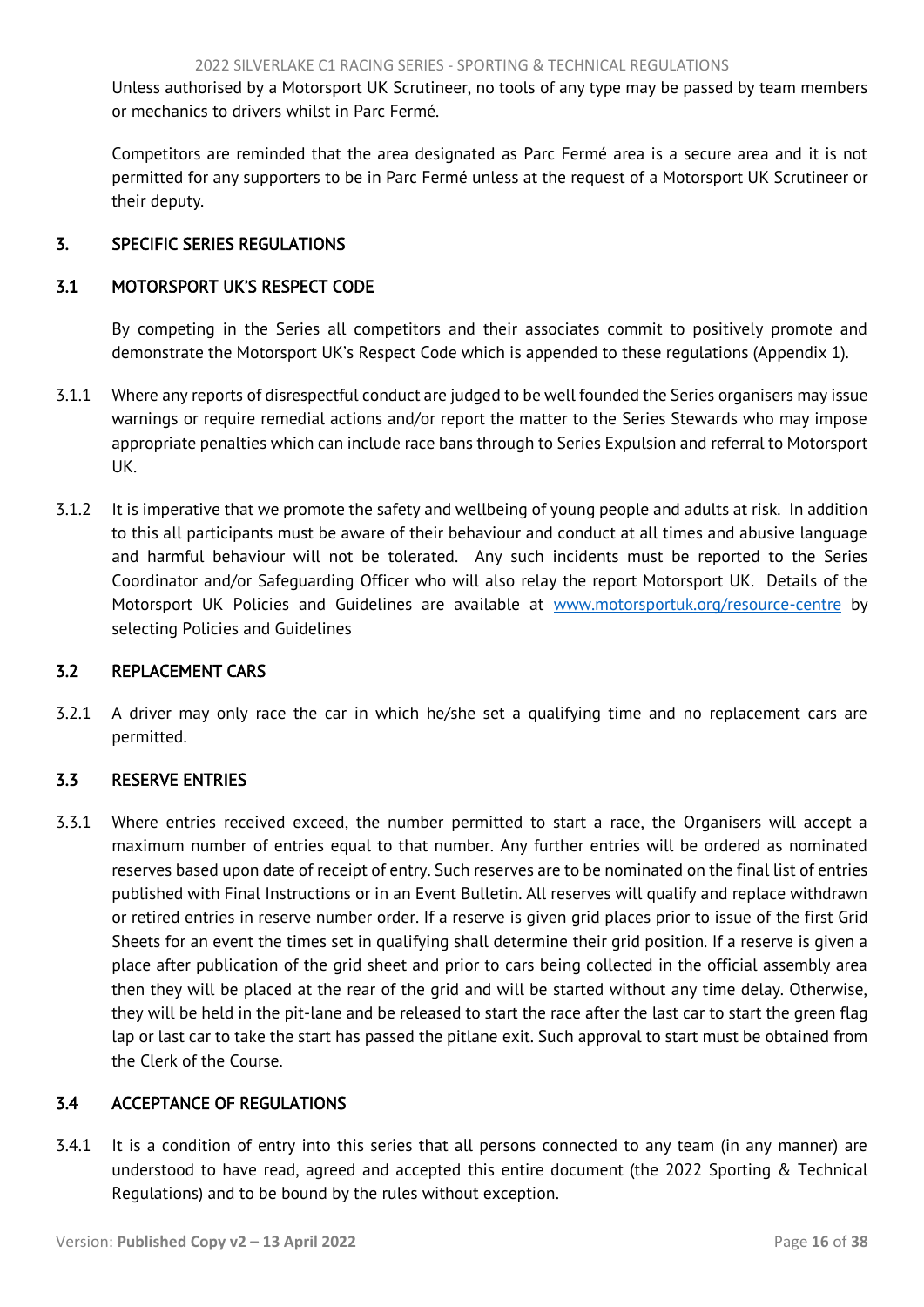## <span id="page-17-3"></span><span id="page-17-0"></span>4. SPECIFIC SERIES PENALTIES

In accordance with Section C of the current Motorsport UK Yearbook, the C1 Racing Club Driving Standards Policy, and these Series Regulations.

## <span id="page-17-1"></span>4.1 INFRINGEMENTS OF TECHNICAL REGULATIONS

4.1.1 Arising from post practice Scrutineering or Judicial Action

Minimum Penalty: The provisions of Motorsport UK Regulation [C3.3].

4.1.2 Arising from post-race Scrutineering or Judicial Action

Minimum Penalty: The provisions of Motorsport UK Regulations [C 3.5.1 (a) & (b)].

## <span id="page-17-2"></span>4.2 ADDITIONAL SPECIFIC SERIES PENALTIES

#### 4.2.1 Datum Penalties

| Infringement                                                   | Penalty                                                                                   |  |
|----------------------------------------------------------------|-------------------------------------------------------------------------------------------|--|
| <b>False Start</b>                                             | Drive through penalty                                                                     |  |
| Overtaking a competitor under a yellow<br>flag                 | Stop/Go penalty                                                                           |  |
| Overtaking a competitor under Safety Car                       | Stop/Go penalty                                                                           |  |
| Overtaking Safety car without instruction                      | Stop/Go penalty                                                                           |  |
| Causing avoidable contact                                      | 3 min Stop/Go penalty minimum or higher at discretion of Clerk of Course                  |  |
| Not respecting track limits                                    | 1 min Stop/Go penalty                                                                     |  |
| More than 3 laps under black/orange flag                       | Car to be cleared by scrutineer, released from pit exit then return for a Stop/Go Penalty |  |
| More than 3 laps under black flag                              | Call in for chat with an official                                                         |  |
| Excess speed in pit lane                                       | Stop/Go penalty + 10 sec per kph over limit                                               |  |
| Reversing under power in pit lane                              | Drive through penalty                                                                     |  |
| Breach of refuelling rules                                     | 3 min Stop/Go penalty                                                                     |  |
| More than 4 people working on car                              | 1 min Stop/Go penalty                                                                     |  |
| Exiting pit lane under red light at exit                       | 3 min Stop/Go penalty                                                                     |  |
| Driving through HuTag sensor without<br>getting green light    | 1 min Stop/Go penalty                                                                     |  |
| Exceeding driving time<br>(continuously/total)                 | 10 lap penalty                                                                            |  |
| Mechanical assistance from 3rd party                           | 3 lap penalty                                                                             |  |
| Failing/refusing breathalyser test                             | Disqualification of the team                                                              |  |
| Using electronic communication with the<br>car                 | 2 lap penalty                                                                             |  |
| Failing to provide video coverage                              | 3 lap penalty for first offence escalating to 5 laps then 10 laps for subsequent offences |  |
| Failing to nominate the starting driver<br>before the deadline | Start from the back of the grid                                                           |  |
| Not completing the minimum number of<br>pit stops              | 10 lap penalty                                                                            |  |
| Failure to declare correct driver weight                       | 2 lap penalty per underweight driver                                                      |  |
| Pit stop procedure                                             | 3 min Stop/Go penalty minimum or higher at discretion of Clerk of Course                  |  |
| Unsafe release from pit box                                    | 3 min Stop/Go penalty                                                                     |  |
|                                                                | Stop/Go penalty                                                                           |  |
|                                                                | 1 min Stop/Go penalty                                                                     |  |
| Penalties should increase for repeated                         | 3 min Stop/Go penalty                                                                     |  |
| offences as follows                                            | 5 min Stop/Go penalty                                                                     |  |
|                                                                | 10 min Stop/Go penalty                                                                    |  |
|                                                                | Black Flag with possible disqualification                                                 |  |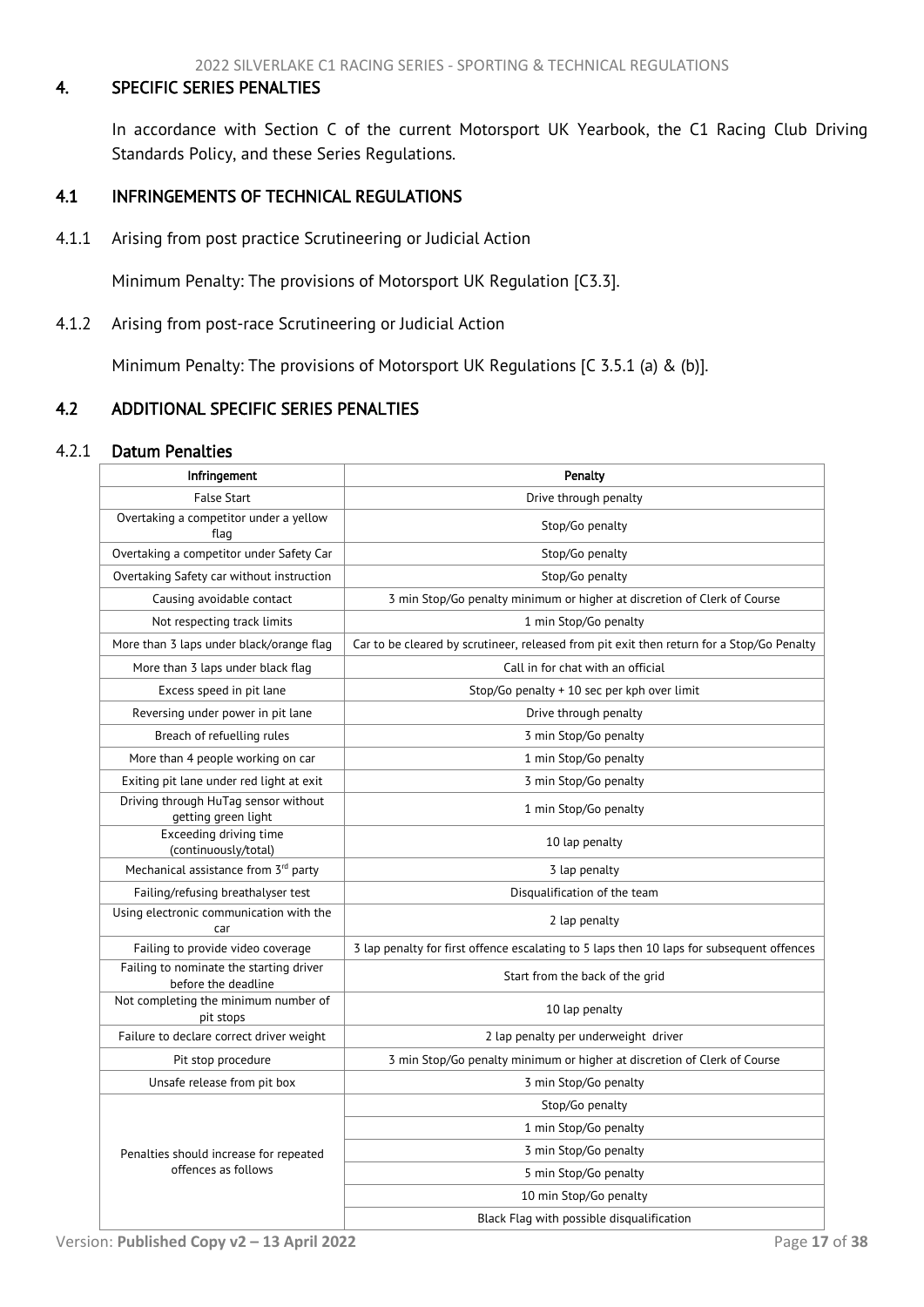- <span id="page-18-1"></span>4.2.1.1 No two penalties can be served at the same time, you must re-join the track and complete 1 FULL lap past the start line then come in to serve the next Penalty. To clarify, One out lap, one full lap, one in lap.
- 4.2.1.2 For all other irregularities, sanctions are left to the discretion of the officials. For any irregularity, even one sanctioned via the above table, the Clerk of the Course is always empowered to impose other or additional sanctions. The above table is a guideline for first time infringements at the event. Repetition of infringements by teams and/or individuals may be dealt with more severely. The Clerk of the Course is empowered to operate Stop and Go for any period that they consider appropriate to the offence.
- 4.2.2 Any Competitor may be called before the Series Stewards who at their discretion may take further action against the Competitor.
- 4.2.3 The Clerk of the Course may impose "drive through" or "stop/go" penalties, as defined in the these regulations, for breaches of the sporting regulations of the event and specific relevant sections of the Motorsport UK Yearbook. These penalties must be taken in accordance with C.2.1.6 and do not carry penalty points against the drivers Motorsport UK licence. Driver changes, refuelling and any other work on the car is not permitted during such a penalty being served.
- 4.2.4 Random alcohol testing will take place of drivers and/or the person responsible for releasing the car from the pit/pit box into the pit lane, anyone found exceeding 0 micrograms per 100 millilitres of breath will cause the immediate disqualification of their team's car and drivers from the event.

# <span id="page-18-0"></span>4.3 SOCIAL MEDIA

Should a competitor, team or team associate be considered to have brought the Series or the BRSCC into disrepute in the opinion of the Series Stewards, that competitor (as team and team associate principal) may be subject to a penalty or disqualification from the Series.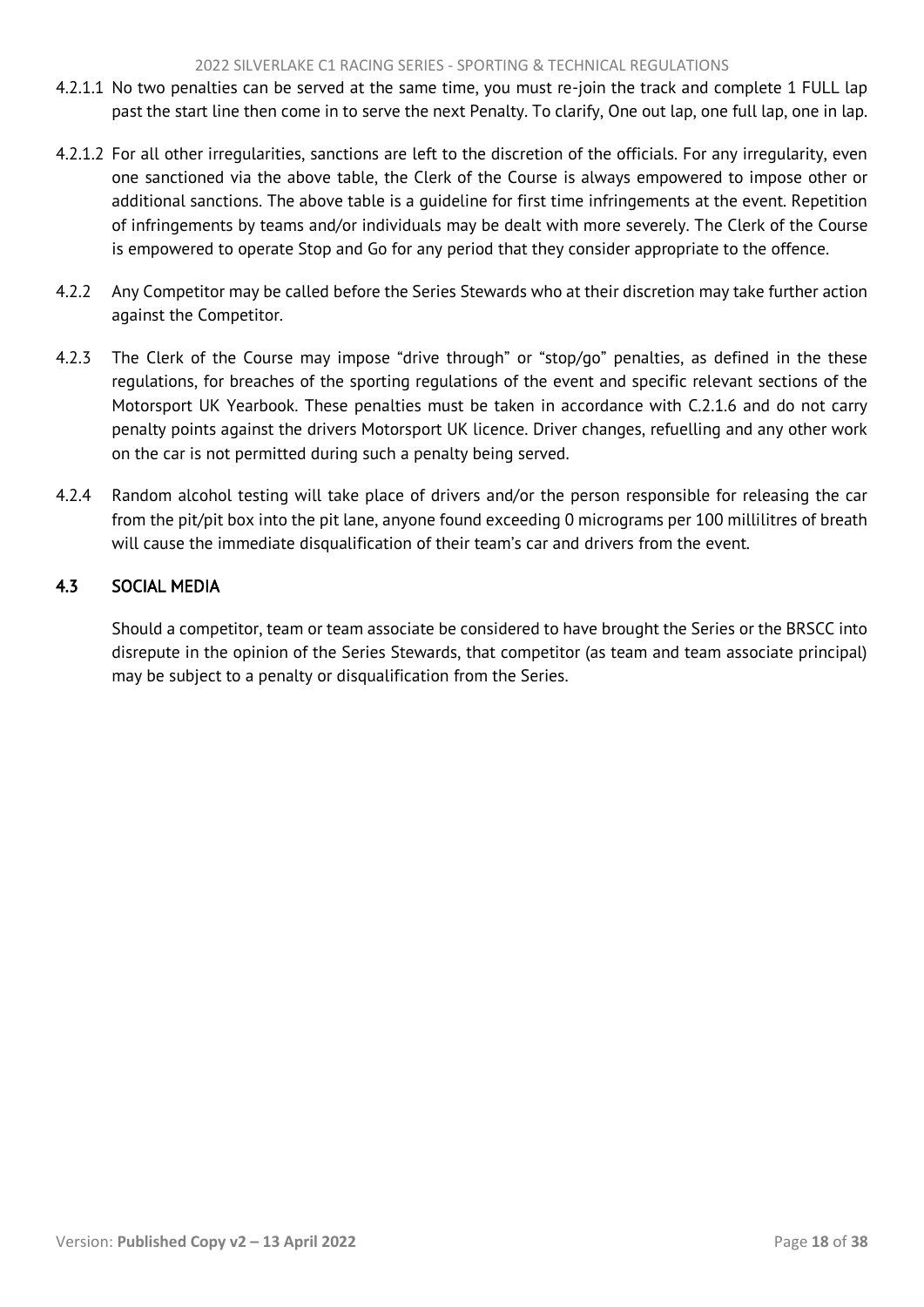#### <span id="page-19-2"></span><span id="page-19-0"></span>5. TECHNICAL REGULATIONS

#### <span id="page-19-1"></span>5.1 INTRODUCTION

- 5.1.1 The following technical regulations are set out in accordance with Motorsport UK specified format and it should be clearly understood that if the following texts do not clearly state that you can do it, you should adopt the principal that you cannot.
- 5.1.2 Anything that is not explicitly authorised in writing by the C1 Racing Club and anything that is not specified either in these regulations or in any Official C1 Racing Club Bulletin is therefore strictly not permitted and thus will be regarded as a breach of these Technical Regulations and may be penalised as described in section 4.
- 5.1.3 Any modification, defined as, any change in the design, material, shape, dimension and/or surface finish of any component is not permitted. Modification, addition, variation, tuning or removal of material other than specifically permitted in these regulations is not permitted.

#### 5.1.4 Shared Data

The C1 Racing Series is a one make series and is not a development series. All cars must compete with parts and specifications equivalent to and equal to the remainder of the grid. No mechanical or set-up advantage over another car is permitted or will be tolerated. The C1 Racing Club reserve the right to publicise any information acquired as a result of invasive technical inspections or information obtained by any other means in order to maintain a level playing field of car specification. Competitors making any attempt to withhold information regarding the aforementioned may be liable to an imposed penalty.

#### 5.1.5 Technical Queries

Any matter querying Technical Regulations must be put in writing to the C1 Racing Club as any claim to have received clarifications or rulings on the Regulations must be substantiated by the production, on demand, of written confirmation of such granted or denied rulings.

#### 5.1.6 Eligibility

- 5.1.6.1 All cars are subject to approval of their eligibility by the Organisers in conjunction with a Licensed Motorsport UK Scrutineer.
- 5.1.6.2 The responsibility to prove eligibility of the car entered is always that of the entrant or entrant/driver.
- 5.1.6.3 Proof of a vehicles' eligibility may be required to be substantiated by production of documents, where issued, for the vehicle and these must be available for inspection when required.
- 5.1.6.4 The Organisers in conjunction with a Licensed Motorsport UK Scrutineer shall determine matters as to the eligibility which may involve photographing any part of the vehicle and performing electrical diagnostics at the scrutineer's discretion.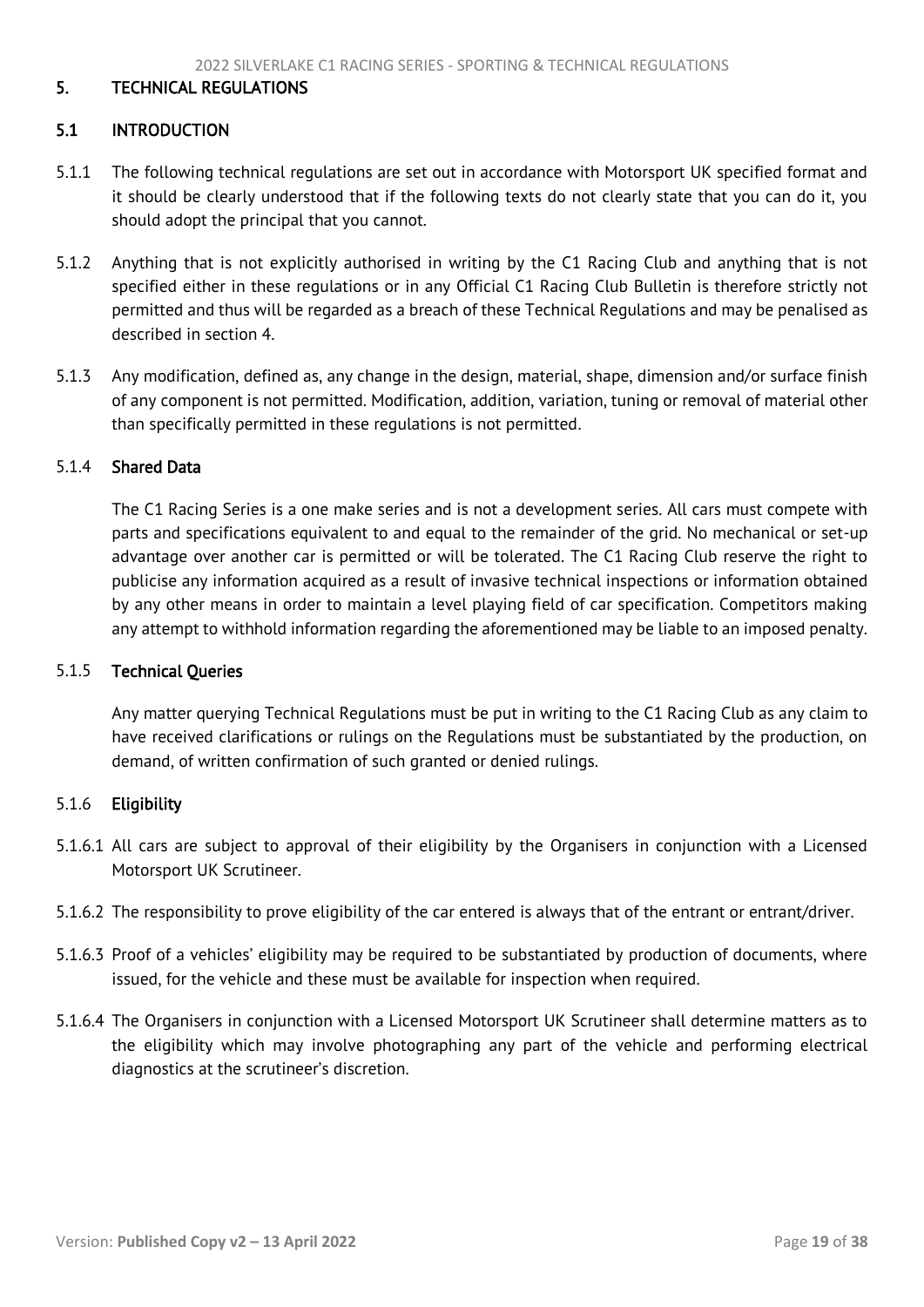## <span id="page-20-2"></span><span id="page-20-0"></span>5.2 GENERAL DESCRIPTION

5.2.1 The following regulations are for competitors participating in standard production pre 30 April 2014 Citroen C1 998cc 3 door saloon vehicles in the Silverlake C1 Racing Series.

#### 5.2.2 Examination of Vehicles

- 5.2.2.1 A Licenced Motorsport UK Scrutineer reserves the right to inspect, test, measure, seal, compare or impound any component fitted to or used in conjunction with any car registered in the Series either personally or through a nominated representative.(G.1.1.2) The costs of such checking shall be borne by the Organisers, but the Organisers shall not be liable for the costs of stripping or reassembly of vehicles after the checks have been carried out. These costs will be borne by the Competitor.
- 5.2.2.2 Any breach of the Technical Regulations or a breach of the procedure surrounding the Technical Regulations will be the subject of a report to the Clerk of the Course.
- 5.2.2.3 Any component sealed by a Motorsport UK Licensed Scrutineer either personally or through a nominated representative (G.1.1.2), must remain sealed and may not be tampered with in any way. In the event of a seal needing to be broken to effect repair or replacement, prior to doing so the Motorsport UK Licensed Scrutineer must be informed in writing and approve the seal being broken.
- 5.2.2.4 If a vehicle/component is sealed for subsequent technical examination, the Motorsport UK Licensed Scrutineer will inform the Competitor/ C1 Racing Club that he intends to examine the vehicle/component on any stated future date and time and at a specified location, and that the sealed items must be made available for his inspection. The removal of seals must only be undertaken after prior authorisation by an eligibility scrutineer. These arrangements are not negotiable. If a vehicle/component is not made available for an eligibility examination as required by the Motorsport UK Licensed Scrutineer, it will be considered as ineligible by default and will be reported as such to the Clerk of the Course for the application of penalties laid down under Motorsport UK Regulations and these Series Regulations.
- 5.2.2.5 In addition to any seals fitted by a Motorsport UK eligibility scrutineer, the C1 Racing Club may also action the fitment of C1 Racing Club seals to any part of the car they so choose. From the time of fitment, this seal and seal system will fall under the description of a mandatory part, and must remain in place and shall be effective until authorisation from the C1 Racing Club for their removal has been granted. The removal or modification of the C1Racing Club seal or seal system without prior authorisation from the C1 Racing Club may render the car non-compliant with these technical regulations.
- 5.2.2.6 Cars having had a C1 Racing Club seal fitted, which the Organiser's judge to have been removed, broken or tampered with will be reported to the Motorsport UK Scrutineer for investigation, and may incur penalties commensurate with a breach of these technical regulations.

## <span id="page-20-1"></span>5.3 SAFETY REQUIREMENTS

- 5.3.1 Motorsport UK Appendix K Safety Criteria Regulations apply as relevant, in particular K1, K1.2.1, K1.3.1 - 4, K5, K6, K8, K9, K10, K13 & K14.
- 5.3.2 A plumbed in fire extinguisher that complies with Motorsport UK Regulations (Q 13.10.7.) is mandatory (4 litre minimum recommended). The driver's activation pull cable or button must be mounted on the centre console. The mounting of the extinguisher must be directly behind the passenger seat location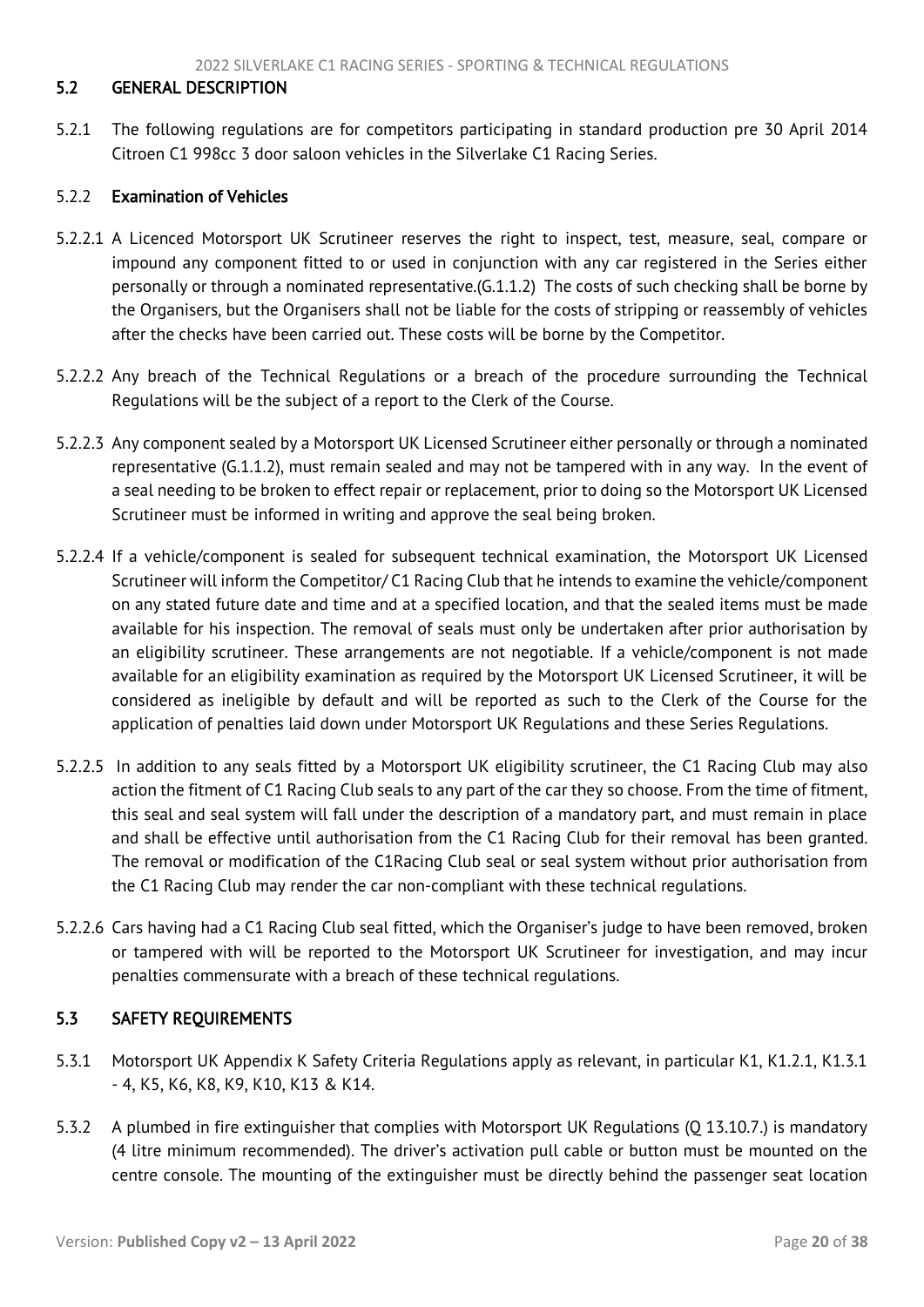and must be installed using only the bracketry supplied with the extinguisher. No further brackets or mountings are permitted for the installation.

- NB. See build notes.
- 5.3.3 For cars which can be proven to the organisers to have raced with the club before January 1st 2017 a steel roll cage complying with the applicable sections of the current Motorsport UK Yearbook must be installed.

The roll cage must be fitted with door bars to both sides of the car at hip level. For cars first raced after January 1st 2017 the roll cage must be a Safety Devices standard bolt in cage in one of the following 2 configurations:

| Configuration 2                                                           |                                                                            |  |  |
|---------------------------------------------------------------------------|----------------------------------------------------------------------------|--|--|
| <b>SD Part Number</b>                                                     | <b>Description</b>                                                         |  |  |
| <b>RBC052 3SXU</b>                                                        | Front roll cage with windscreen reinforcement bar for unique single door   |  |  |
|                                                                           | bars, with roof cross diagonals.                                           |  |  |
| RBC052 5XSU                                                               | Rear roll cage, single fixed diagonal for single door bars and roof cross. |  |  |
| <b>RBC052 DSUN</b><br>Unique single door bar, near side (left hand side). |                                                                            |  |  |
| <b>RBC052 DSUO</b><br>Unique single door bar, off side (right hand side). |                                                                            |  |  |
| <b>RBC052 SB</b>                                                          | Rear strut brace/harness mount.                                            |  |  |

| Configuration 3                                                   |                                                                                          |  |
|-------------------------------------------------------------------|------------------------------------------------------------------------------------------|--|
| <b>SD Part Number</b>                                             | <b>Description</b>                                                                       |  |
| <b>RBC052 3SXX</b>                                                | Front roll cage with windscreen reinforcement bar for cross door bars and<br>roof cross. |  |
| RBC052 5SXX                                                       | Rear roll cage, cross diagonal, lower backstays, for roof cross and cross<br>door bars.  |  |
| <b>RBC052 DXUN</b><br>Cross door bar, near side (left hand side). |                                                                                          |  |
| <b>RBC052 DXUO</b>                                                | Cross door bar, off side (right hand side).                                              |  |
| <b>RBC052 SB</b>                                                  | Rear strut brace/harness mount.                                                          |  |

- NB. Padding with Motorsport UK compliant padding is recommended in order to prevent injury.
- 5.3.4 Rear harness straps must be mounted on a roll cage harness bar to conform to Motorsport UK and seat harness manufacturers regulations. It is not permitted to have elasticated return facility on the shoulder straps of the harness.(K 2.1.12)
- 5.3.5 An FIA homologated seat belt must be fitted and is mandatory (Q 13.10.2). Particular attention should be given to seat belt angles and anchorage. See FIA 253-42.
- 5.3.6 It is mandatory to use a harness with a minimum of 5(five) fixing points, where at least one fixing point is designed to prevent the driver from sliding forward and under the lap straps. Harnesses must be suitable for use with a Frontal Head Restraint (FHR) device and be properly installed in the car in accordance with the manufacturer's installation instructions.
- NB. Installation quidance may also be found in the FIA publication 'Guide for the use of HANS<sup>®</sup> in international motor sport'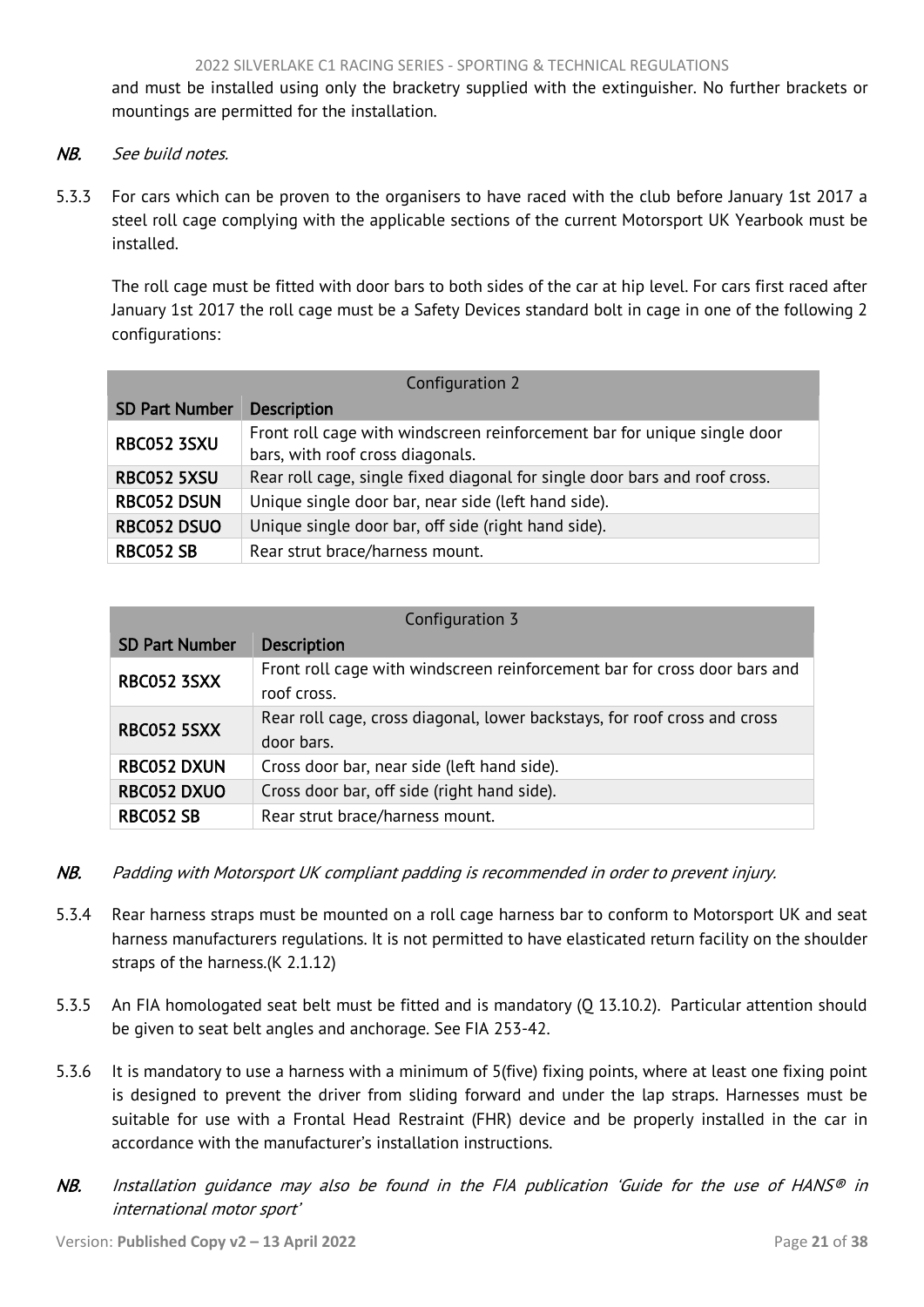## <span id="page-22-2"></span><span id="page-22-0"></span>5.4 GENERAL TECHNICAL REQUIREMENTS & EXCEPTIONS

The following Technical Regulations are set out in accordance with the Motorsport UK rules and it should be clearly understood that if the following texts do not clearly specify that a modification may be made to the car, then that modification is not permitted. The fact that some modifications are mentioned as prohibited does not imply that others are allowed. If any doubt exists about the legality or acceptability of any modification, then clarification from the Organisers prior to any work being undertaken must be applied for.

## 5.4.1 Definition Of Terms

- 5.4.1.1 STANDARD: The word 'standard' used within these technical regulations as a description of components is to be interpreted as per 'Standard Part' defined in Section B – Nomenclature & definitions in the Motorsport UK Yearbook. Checking will be by comparison to spare parts as supplied by the manufacturer's official agent, comparison to standard parts or by any other means necessary to ensure compliance. 'Standard Part: Is a part, the specification, features, location and method of operation of a part are as provided when new by the motor manufacturer for the model and date of car as shown on the entry form.'
- 5.4.1.2 STANDARD PATTERN: The phrase 'standard pattern' used within these technical regulations as a description of components is to be interpreted as per 'Standard Pattern Part' defined in Section B – Nomenclature & definitions in the Motorsport UK Yearbook. Checking will be by comparison to standard pattern part or any other means necessary to ensure compliance.

'Standard Pattern Part: A replacement part that has a similar form shape and features as the standard part and is made using similar materials and manufacturing processes e.g., a standard part manufactured by a non-original equipment supplier that is fully interchangeable with the standard part.'

- 5.4.1.3 COMPONENT: The phrase 'component' used within these technical regulations shall be considered to be ANY individual part or assembly of parts used in the construction of the vehicle.
- 5.4.2 The car must be of sound construction, in good mechanical condition and well maintained in accordance with Motorsport UK General Technical Regulations (Sections J & Q) as appropriate. It must have a current MOT certificate or equivalent for non-UK road registered cars. It must be presented in good order.
- 5.4.3 The Organisers reserve the right to require any competitor to remove any part, or assembly of parts, from the car to be compared and checked against a standard or pattern part or assembly of parts. Any noncompliance will be dealt with under normal Motorsport UK technical rules for infringement. Additional fines penalties to those applied by the Motorsport UK may be applied by the organisers for infringements. The competitor will be liable for all costs relating to any exchanged parts.
- 5.4.4 The Organisers reserve the right to exchange any part or assembly of parts on the car for standard ones at any time during a race meeting on any competing car.

#### <span id="page-22-1"></span>5.5 BODYSHELL

5.5.1 A pre-April 2014 standard Citroen C1 or Peugeot 107 3 door vehicle produced by the manufacturer for the home (GB) or European market must be used. LHD or RHD is permitted. The car must be 'panelled' as a Citroen C1 and must be of the 2005-April 2014 generation model bodyshell.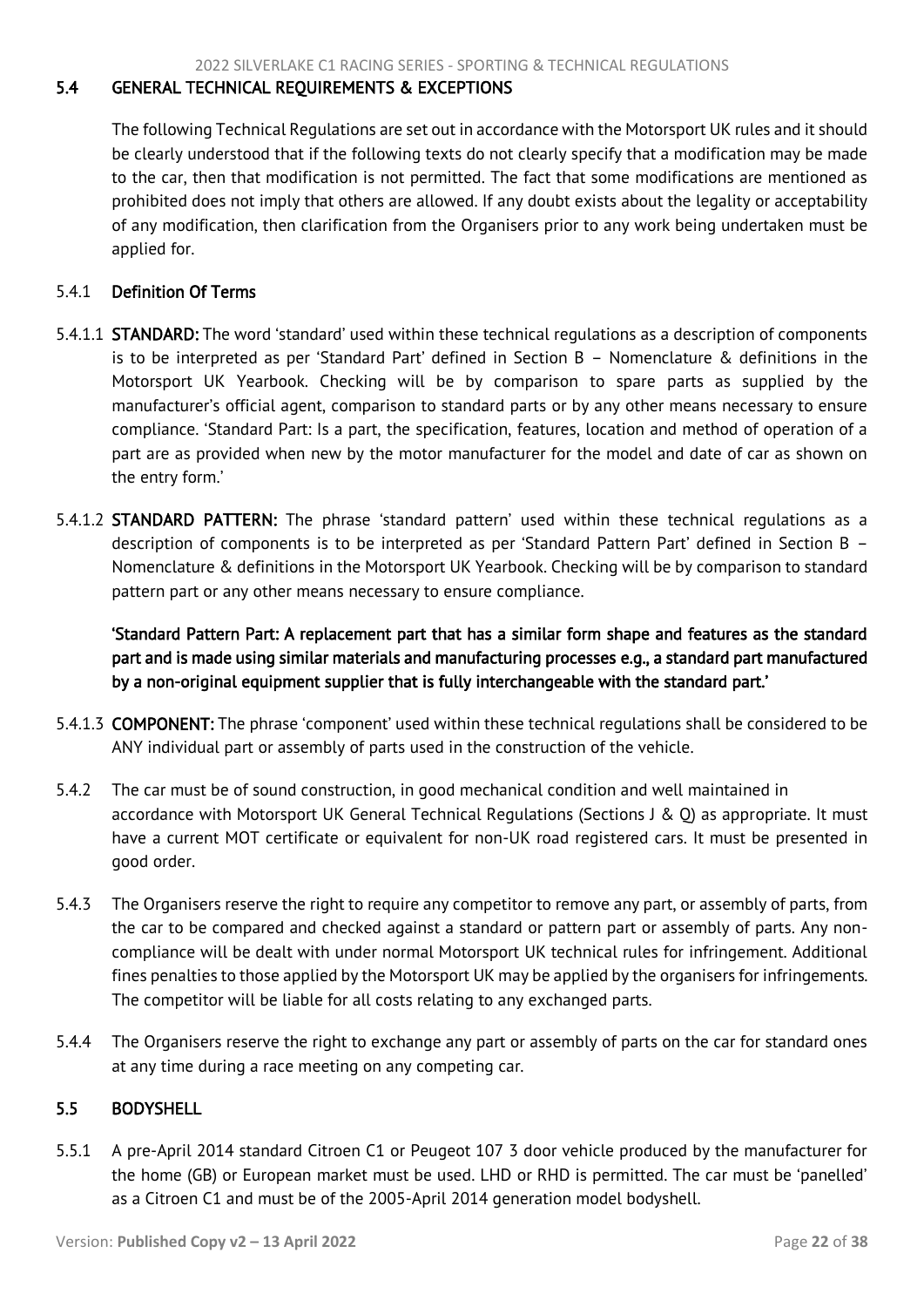- <span id="page-23-1"></span>5.5.2 No part of the monocoque shell shall be removed, modified or added to. This includes any welding to stiffen or otherwise modify the shell or any brackets or parts of brackets attached to the monocoque shell or bodywork panels except as specified in 5.5.3. and 5.6.2.2. Removal of in-cabin sound deadening or removal of seam sealer is not permitted.
- 5.5.3 The tabs at the left and right ends of the steering column support bar that provide an M6 threaded fixing for the dash panel may be shortened to facilitate the fitting of the roll cage front legs.

# <span id="page-23-0"></span>5.6 BODYWORK

## 5.6.1 General

- 5.6.1.1 Other than graphics, at all times, a standard external appearance to the car must be maintained.
- 5.6.1.2 It is permitted to apply paint, decals, stickers or wraps to the car with the exception that the areas reserved for sponsorship are not covered (see 5.17.1.3).
- 5.6.1.3 All doors must be fitted with original lock fittings and operating mechanisms, and must be kept unlocked during any practice, qualifying or racing.
- 5.6.1.4 If the vehicle is fitted with central locking, the central locking fuse (Fuse F2 second one down on RHS of instrument housing) must be removed.

#### 5.6.2 Interior

- 5.6.2.1 No part of the interior which is an integral part of the monocoque shell may be removed, modified or added to except the drilling of 12 x 25mm holes in the sills to accommodate the welded roll cage feet.
- 5.6.2.2 The cups spot welded to the top of the rear suspension towers must be removed to accommodate the roll cage backstay feet.
- 5.6.2.3 The front bulkhead must comply with the requirements of the Motorsport UK Yearbook. Two holes may be drilled to allow the cable pulls to pass through. Two holes may be drilled to allow the battery to master switch cables to pass through. These 4 holes must be fitted with grommets and ensure the fire protection integrity of the bulkhead. A further hole may be drilled to accommodate the fire extinguisher pipe.

# NB. An optional single multi-hole-bulkhead fitting is permitted.

- 5.6.2.4 Interior trim, fittings, courtesy light and passenger seats may be removed except as specified below. The dashboard must remain fitted, with the non-Bluetooth OEM radio, all heater controls, lights and switches and must remain fully operational as produced by the manufacturer. A close-fitting slot cut-out in the dashboard is permitted to facilitate the fitting of the roll cage. The centre console and handbrake surround must also be fitted.
- 5.6.2.5 The internal door trims may be replaced by panels supplied by the C1 Racing Club. If these are not used, the standard internal door trims must be fitted but may be modified to facilitate clearance around the roll cage door bars.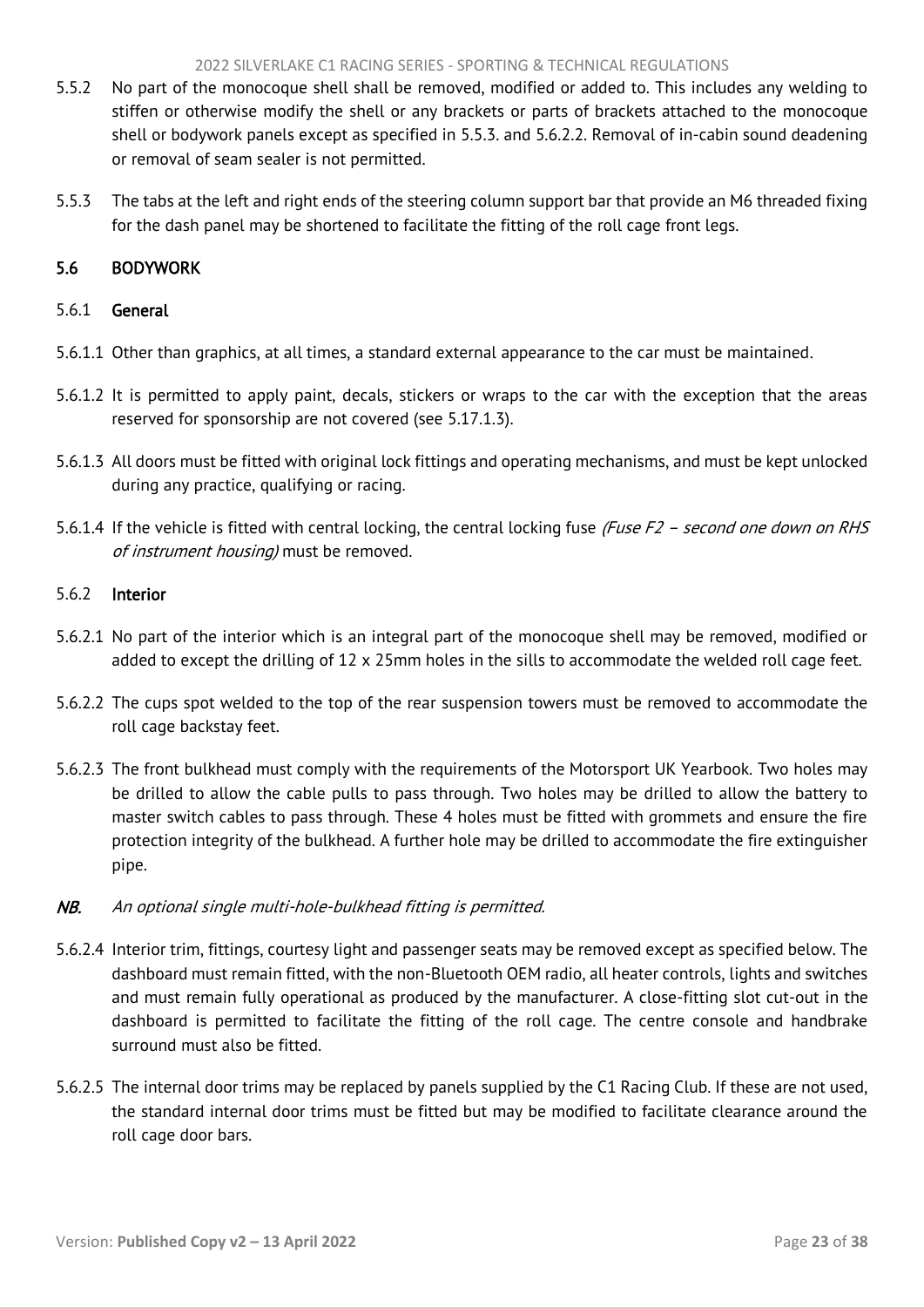- 5.6.2.6 The standard driver's seat must be replaced with a racing seat approved to Motorsport UK Yearbook Regulations. K 2.2 or FIA 8855-1999 as a minimum and must be fitted in the manufacturers production position using the OEM seat fixing points and OEM runners.
- 5.6.2.7 Adjustable seat rails may be fitted. They must comply with Motorsport UK regulation K.2.2.1.
- NB. OEM seat runners are recommended.
- 5.6.2.8 It must be possible to refit the passenger seat without moving or removing anything other than the ballast tray.
- 5.6.2.9 The original pedal box with original pedals must be fitted in its original position, using the standard mountings. It is permissible to add extension plates to the pedals. The maximum size of the pedal extensions is 120mm high x 80mm wide x 4mm thick. These must be attached directly to the pedals. The use of spacers between the pedals and plates is prohibited.
- 5.6.2.10 An aluminium floor plate of maximum dimensions 650mm x 500mm x 3mm may be installed to the driver's side foot well. A foot rest may be fitted to this plate on the left-hand side.
- 5.6.2.11 A standard Citroen C1, Peugeot 107 or Toyota Aygo rev counter may be fitted. For right hand drive cars, the rev counter must be fitted on the right hand side of the main instrument binnacle, for left hand drive cars the rev counter must be fitted to the left hand side of the main instrument binnacle.
- 5.6.2.12 A V-Box, Smarty Cams, Aim Solo or Solo 2 GPS lap timer (CLSolo-K1) may be fitted (the DL versions of the Aim Solo lap timers are not permitted). If fitted the device must be powered from either the power source for the cigarette lighter socket or from the master switch. No other power source is permitted. Any system fitted must not interface with or be connected in any way to the OEM car or CANBus systems of the car.
- 5.6.2.13 Ducts, no longer than 300mm and 75mm or less in diameter, may be fitted to the driver and passenger dashboard air vents to aid driver ventilation.

# 5.6.3 Exterior

- 5.6.3.1 No panel may be cut, drilled or in any other way modified other than those detailed in these regulations or in section 5.6.6.
- 5.6.3.1.1 Driver/passenger door windows may be converted from manual to electric operation by the use of OEM parts only. Additional electrical wiring is permitted to enable the operation of the windows as appropriate.
- 5.6.3.2 A minimum of 3 (three) rear view mirrors must be fitted (1 (one) interior and 2(two) exterior) and must be operational at all times. A wide-angle interior mirror is recommended. External mirrors must all be standard unmodified C1 mirror assemblies fitted in the manufacturers production position.
- 5.6.3.3 All mirrors must provide a view to the rear of the car and must not be adjusted to provide aerodynamic advantage to the car. Both door mirrors must provide a rear view at all times and must be fitted at all times including practice, qualifying and race.
- 5.6.3.4 Transparent coloured film may be fitted to rear view mirrors to reduce night- time glare. This must not reduce the effectiveness of the rear-view mirrors in daylight.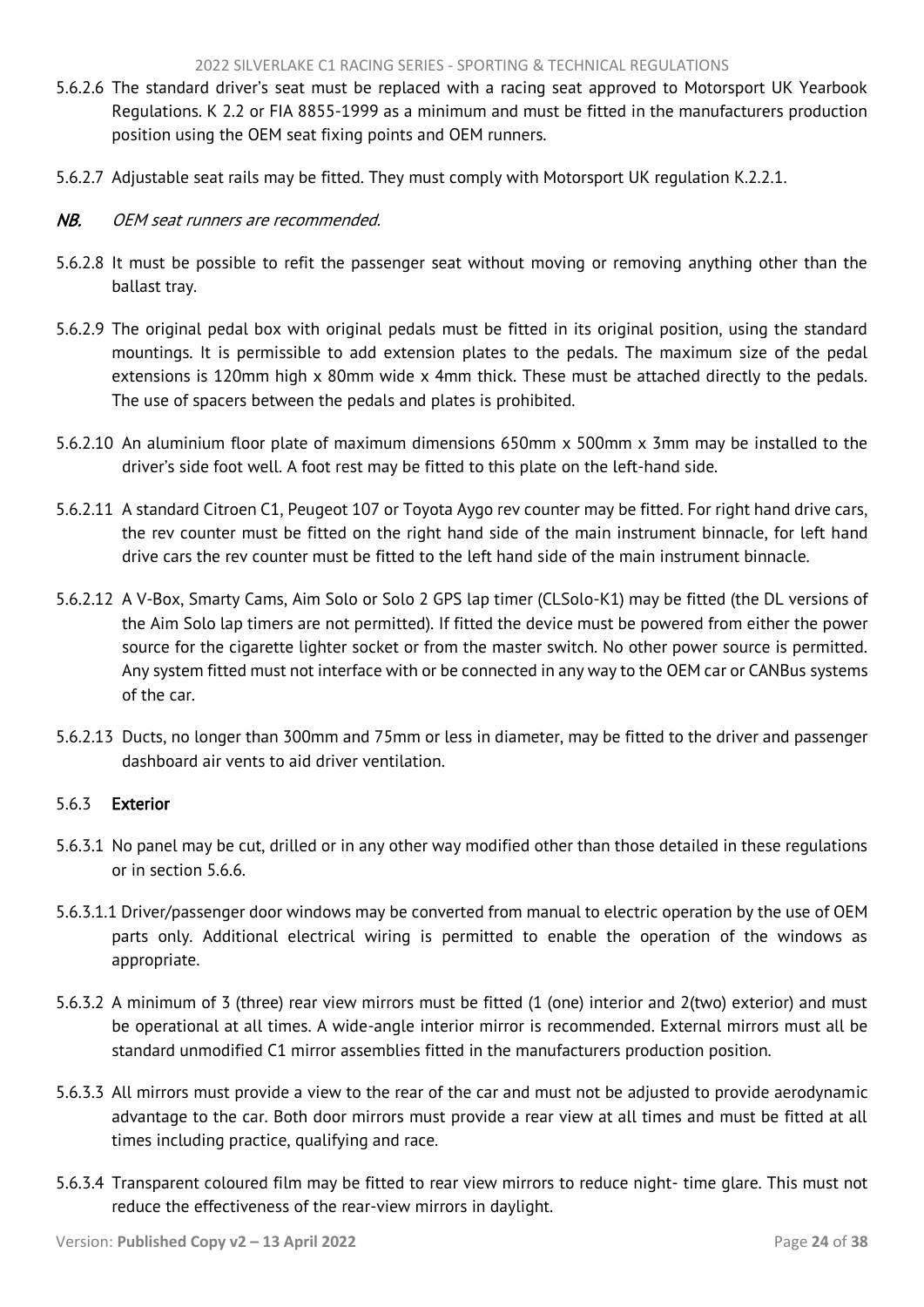- 5.6.3.5 All elements of the standard front and rear bumper assemblies (including the crash bar(s)) must be fitted. The front bumper may have a slot cut into it on each side to facilitate the fitting of the optional spot lights. It may also have a slot cut into it on each side to facilitate fitting wire tow straps under Motorsport UK regulation Q 13.1.3.
- 5.6.3.6 The bonnet must be secured by one of the following systems:
	- NB. Preferred System The standard bonnet secondary catch with the primary latch disabled and two (2) locking pins or straps conforming to Motorsport UK regulation Q 13.2.6.
	- Two (2) locking pins or straps conforming to Motorsport UK regulation Q 13.2.6.

It is permitted to drill two(2) holes through the bonnet and engine bay front cross member to install bonnet pins. It is permitted to drill a maximum of four(4) holes of maximum diameter 6mm in the bonnet outer skin and four(4) holes of maximum diameter 6mm in the bumper to install bonnet straps.

- 5.6.3.7 It must be possible to open the rear tailgate without the use of a key and from the outside of the vehicle by either of the following methods:
	- A. By fitting the tailgate catch from a central locking car.
	- B. By fitting a pull cable to the original key operated internal tailgate catch.
- 5.6.3.7.1 Opening method(s) must be indicated by an adjacent 'OPEN' decal or similar.
- 5.6.3.8 The windscreen must be of HPR laminated glass and must be fitted at all times including practice, qualifying and race. Tinted window film is not permitted.
- 5.6.3.9 The standard toughened glass side and rear tailgate must be retained and must be fitted at all times including practice, qualifying and race. Tinted window film is not permitted.
- 5.6.3.10 Clear window film between 50μm and 100μm must be fitted to the inside of all side and rear tailgate glass. Tinted window film is not permitted.
- 5.6.3.11 The standard window winding mechanism (electric or manual) must be retained and must be operational on both driver and passenger windows.
- 5.6.3.12 All body panels must be standard or standard pattern parts.
- 5.6.3.13 The mandatory TSL lap timing transponder must be fitted to the front inner (right side) flitch panel in the position shown below:



Version: **Published Copy v2 – 13**  $\overline{f_{See}}$  14.1.2 for wiring regulations. Page 25 of 38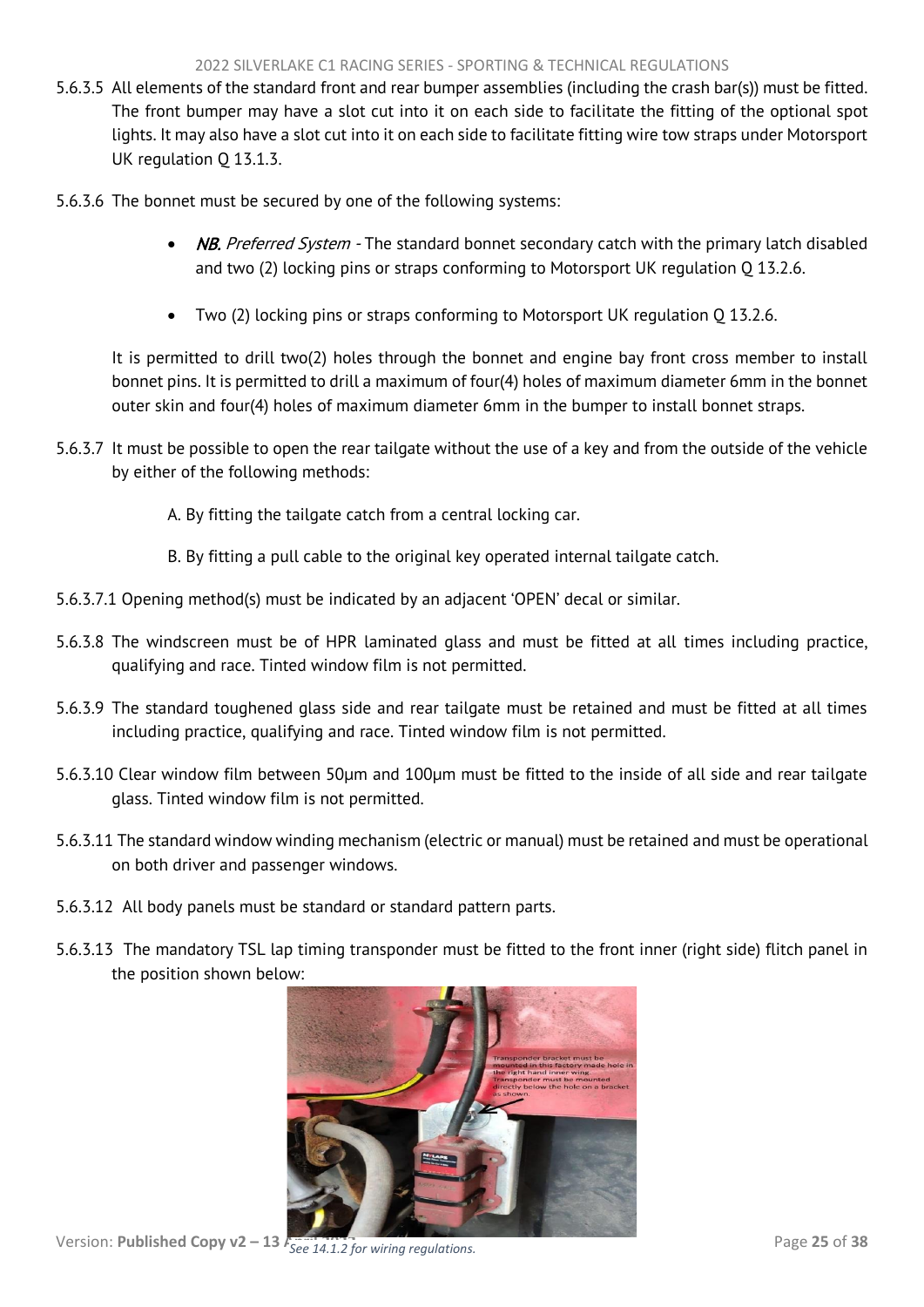## 5.6.3.14 Additional front/rear bumper fasteners may be fitted:

Option 1: Extra fasteners and strengthening plates (maximum size 1mm thick x 30mm x 80mm) may be fitted, one plate to each side front and/or rear, to the outside of the junction between the front wings and the front bumper and/or the outside of the junction between the rear quarter and the rear bumper.

Option 2: Front/rear bumper to wing/rear quarter fastener attachment may be fitted using a washer/bobbin and fastener and elasticated coupler

NB. Recommended and preferred method as attached photo:



- 5.6.3.15 A mandatory guard supplied by the C1 Racing Club must be fitted to the underside of the floor to protect the brake and fuel pipes as they exit the engine bay.
- 5.6.3.16 The lower (metal) and upper (plastic) scuttle trays below the windscreen may be modified in the following ways:
	- A hole (maximum diameter 32mm) may be drilled in the lower scuttle tray immediately above each front strut to allow an allen key to be inserted into the top of the strut shaft. The holes must have closed grommets fitted to maintain the fire protection of the scuttle tray.
	- Up to 3 holes may be drilled in the lower scuttle tray to allow pull cables to pass through. Sealing grommets must be fitted to these holes to maintain the fire protection of the scuttle tray.
	- Up to 2 holes may be made in the upper scuttle tray to allow pull cable handle fittings to be mounted. A reinforcing plate may be used on the underside of the scuttle tray to strengthen it. One pull cable must operate the fire extinguisher and one to operate the master cut-out switch. All handles must be marked with indicative stickers on the bonnet.
	- Extra fasteners and a plastic plate (maximum dimensions 2.5mm x 30mm x 125mm) may be fitted over the joint between the left and right halves of the plastic scuttle tray.
- 5.6.3.17 Sound deadening materials may be removed from the engine bay and underside of the bonnet.
- 5.6.3.18 Front wheel arch liners may be removed.
- 5.6.3.19 Rear spoilers are not permitted.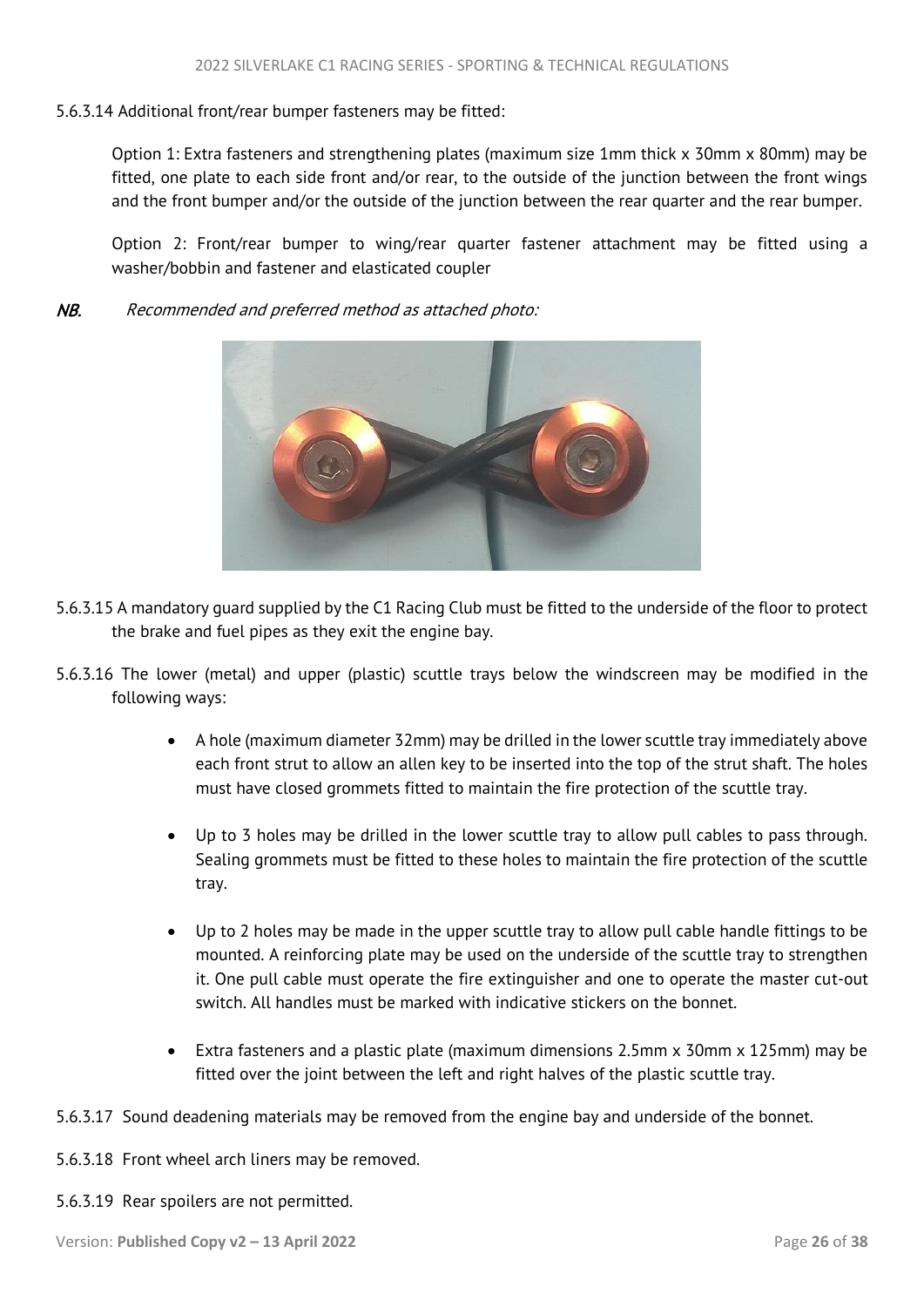#### <span id="page-27-1"></span>5.6.4 Silhouette

The original silhouette (including below a line drawn through the front and rear hubs) of the car must be maintained, except for the variation caused by the fitment of the C1 Racing Club approved front driving lights (see 5.10.2.2) and/or the fitting of wire towing straps in accordance with Motorsport UK regulation Q 13.1.3.

#### 5.6.5 Ground Clearance

Ground clearance must comply with the requirements of the Motorsport UK Yearbook. For the purposes of this regulation bottom front strut brace and exhaust are considered to be part of the car and are subject to the same ground clearance rules.

#### 5.6.6 In-Race Repairs

- 5.6.6.1 During a race, a team may choose to cut, drill or modify to affect a repair having incurred damage on the course during the same race. This repair is only permitted as a result of damage incurred during the same race. It will not be acceptable to present the car at a future scrutineering session or event in the same repaired state.
- 5.6.6.2 The use of 'repair tape' is permitted in the execution of 5.6.6.1.
- 5.6.6.3 It is not permitted to use any 'repair tape' or any other type of tape for the purpose of 'taping' panel gaps. 'Taping' panel gaps is not permitted.

#### <span id="page-27-0"></span>5.7 ENGINES

#### 5.7.1 General Engine Regulations

The engine must be an un-altered 3 cylinder Citroen, Peugeot or Toyota unit, engine type code 1KR-FE as produced on the 1KR-FE engine production line and to the un-altered specification as new and available to the home (GB) or European market between 2005 and April 2014.

No engine modifications are permitted.

Specific engine details are contained within the 'C1 Challenge Technical File'. This file is to be used in conjunction with the 11: ENGINE regulations and is the definitive document in the comparison between competitor engine and 'C1 Challenge Technical File' defined and permitted engine specifications.

#### 5.7.2 Engine Inspection Seal

To allow a Motorsport UK Scrutineer or C1 Club Racing the option for an engine to be sealed prior to inspection, Two bolts at the front of the valve cover must be cross drilled or replaced by competitor supplied drilled bolts. These two valve cover bolts may be wired together and sealed by a Motorsport UK Scrutineer or their appointed assistants (Motorsport UK General Regulation G.1.1.2), or by C1 Racing Club personnel in relation to fitment of C1 Racing Club seals (5.2.2.5 - 5.2.2.6). The engine will be made available for inspection at any future time as specified by the Motorsport UK scrutineer, or in relation to C1 Club seals, as requested by the C1 Racing Club.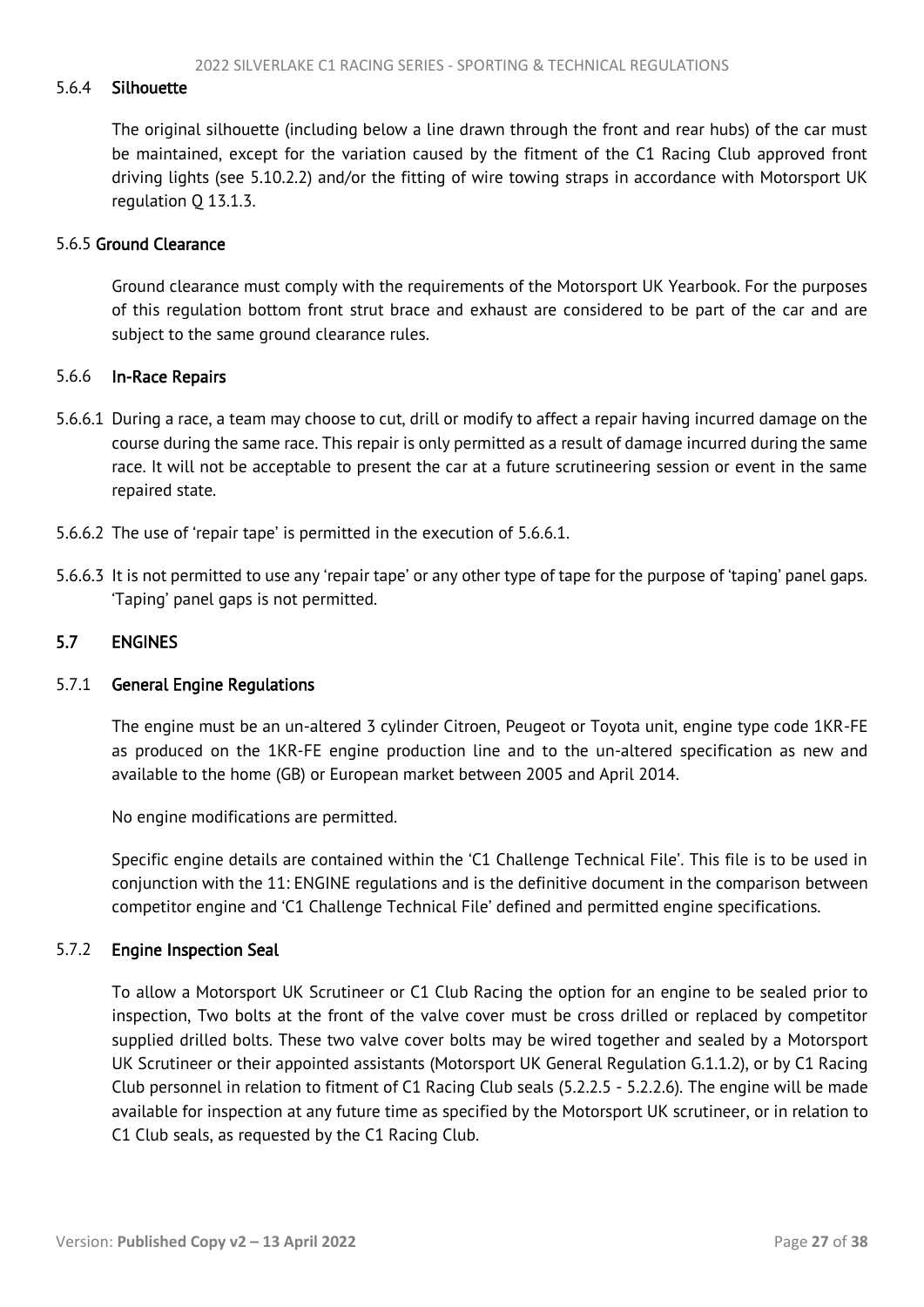2022 SILVERLAKE C1 RACING SERIES - SPORTING & TECHNICAL REGULATIONS



#### 5.7.3 Air Conditioning

If fitted as standard, the air conditioning compressor and associated pipework may be removed.

## 5.7.4 Location

The engine must be located in the original position and by the use of OEM/pattern fittings and mounts.

## 5.7.5 Cooling Systems

5.7.5.1 No modifications to the standard cooling system are allowed.

NB: An OEM radiator is highly recommended

- 5.7.5.2 The water pump must be the standard/standard pattern part and must not be modified in any way and the impeller must be present and working as the manufacturer produced.
- 5.7.5.3 The auxiliary belt must have all 6 ribs present. Only the following part numbers from the specified suppliers may be used:

| Citroen | <b>EuroCarParts</b> | <b>GSF</b> | <b>Andrew Page</b> |
|---------|---------------------|------------|--------------------|
| 5750 OJ | 202772925           | 134RE0600  | 6PK853             |
| 5750 OK |                     |            |                    |

#### 5.7.6 Induction Systems

No modifications to the standard induction system are permitted.

The use of a standard or standard pattern air filter element is mandatory.

The use of a 'free flow' type filter element is not permitted.

Other than cars adapted for disabled drivers using the OEM Automatic actuation system, 'Fly by Wire' throttle bodies are not permitted.

#### 5.7.7 Exhaust Systems

5.7.7.1 No modifications to the standard exhaust system are allowed except as specified in 5.7.7. Removal, repositioning or modification of the Catalytic converter is not permitted.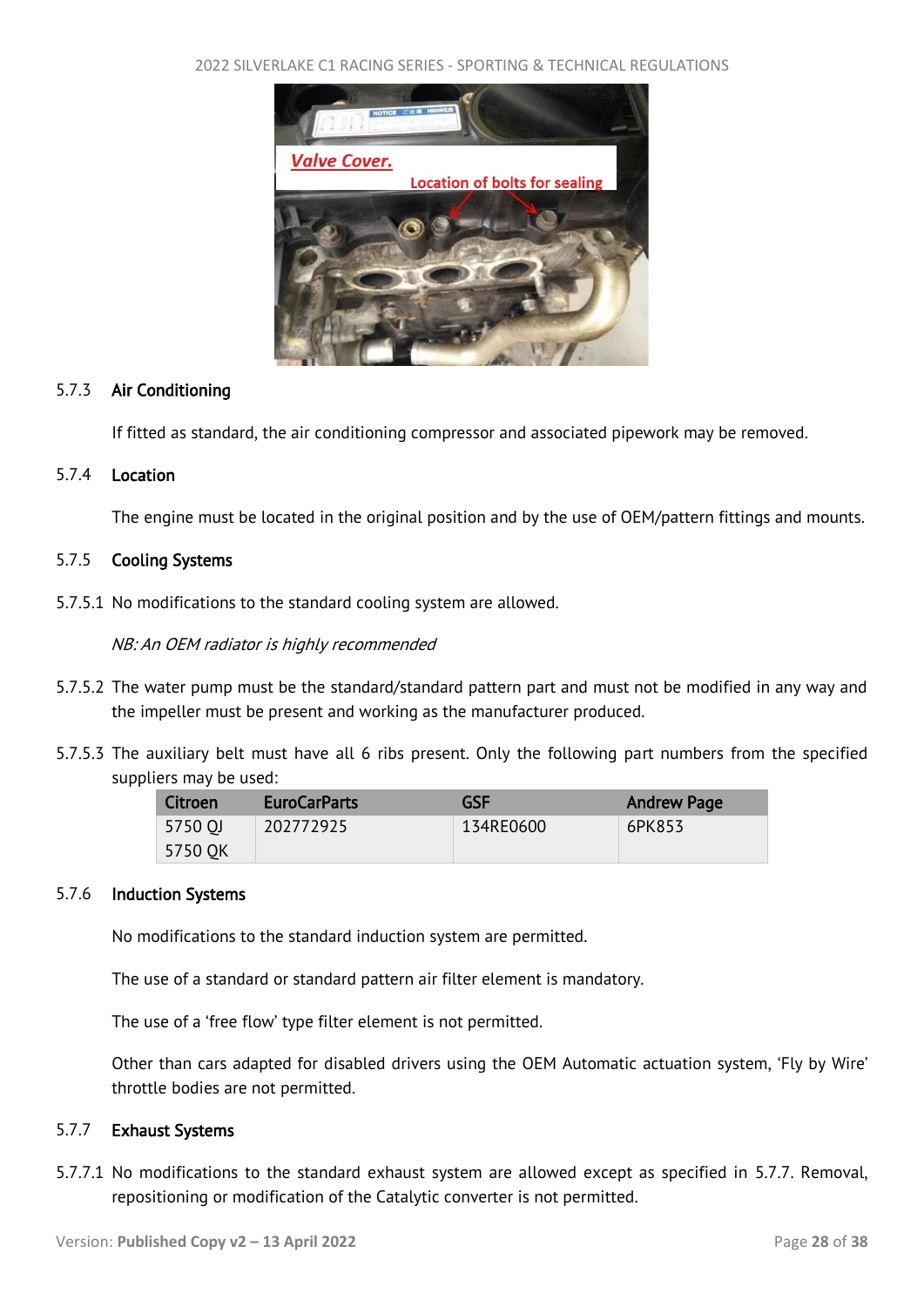5.7.7.2 A slip joint may be fitted to the horizontal section of the front exhaust pipe to enable the engine to be removed without needing to remove the whole exhaust pipe and fuel tank guard. The exhaust pipe must be cut 150mm forwards from the exhaust hanger bracket as shown below.



The overall length/bore of the exhaust centre pipe must not be altered. It is permitted to use a Universal Exhaust Pipe Sleeve Clamp as shown below or make a slip joint.



*Universal Exhaust Pipe Sleeve Clamp*

If using a Sleeve Clamp, it must be no more than 100mm long and the correct diameter for the exhaust pipe to ensure a complete seal.

If using a slip joint, the outer tube of the slip joint must be no longer than 100mm. The internal diameter must be a snug fit over the exhaust pipe and it must be welded completely around its circumference to the rear section of the exhaust pipe. The sliding portion of the joint must be 50mm long maximum.

- 5.7.7.3 The hanger bars on the rear silencer box may be re-furbished.
- 5.7.7.4 Only the following part numbers from the specified suppliers may be used:

| Part                                     | Citroen            | <b>EuroCarParts</b> | - GSF     | Andrew Page   |
|------------------------------------------|--------------------|---------------------|-----------|---------------|
| Catalytic                                | 0342 L5 or 0342 K8 | 724540520           | 215PC1489 | BM91263H      |
| Converter                                |                    |                     |           |               |
| Centre pipe                              | 1717 CY            | 706540181           | 220PC0050 | <b>CN548K</b> |
| Rear silencer                            | 1730 JF or 1730 HO | 705730271           | 252PC0099 | CN549J        |
| The parts in bold italics are preferred! |                    |                     |           |               |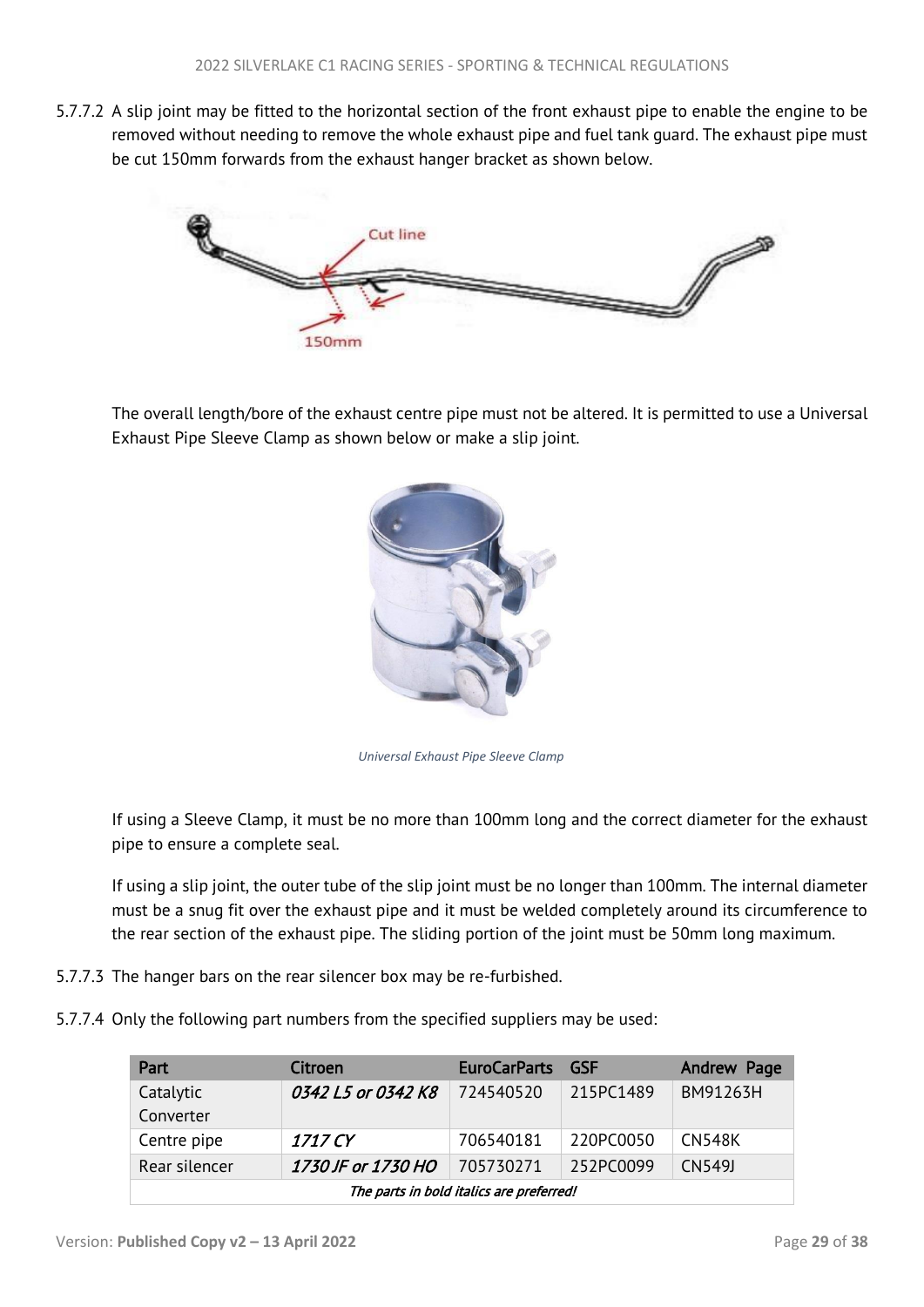## <span id="page-30-1"></span>5.7.8 Ignition Systems

- 5.7.8.1 No modifications or additions to the standard ignition system are allowed.
- 5.7.8.2 The Engine Control Unit (ECU) must be installed with the C1 Racing Club 'Map'. The Organisers reserve the right to download data from a competitors ECU and to upload C1 Racing Club data to the ECU. The Organisers reserve the right to require competitors to submit the car ECU for compliance checking at any time.
- 5.7.8.3 It is mandatory to use spark plugs in matching sets of three. Only the following part no's/descriptions are permitted; Denso K20HR-U11, NGK LFR6C-11, Bosch FR8 SC+ or Bosch FR7 SE.

#### 5.7.9 Fuel Delivery Systems

- 5.7.9.1 The manufacturer's entire fuel delivery system must be retained unmodified.
- 5.7.9.2 The use of alternative fuel pumps or pressure regulation equipment is prohibited.

#### <span id="page-30-0"></span>5.8 SUSPENSIONS

## 5.8.1 Permitted Modifications

5.8.1.1 Only the following damper part numbers from the specified suppliers may be used.

| Part              | Citroen | <b>KYR</b> |
|-------------------|---------|------------|
| Front left strut  | 5202 SA | 332808     |
| Front right strut | 5202 SC | 332807     |
| Rear damper       | 5206 EG | 343808     |

- 5.8.1.2 Modifications to dampers are not permitted. Bump stop rubbers must be the standard OEM type. The use of more than one bump stop per damper is not permitted. Only bump stops intended by the manufacturer for fitment to the front of the car may be fitted to the front of the car. Only bump stops intended by the manufacturer for fitment to the rear of the car may be fitted to the rear of the car.
- 5.8.1.3 The only spring set permitted allowed is the Apex 70-4200. Rear Springs must be fitted in the correct orientation (closed coils to the bodyshell) and fitted with standard OEM rubber seats.
- 5.8.1.4 Upper and/or lower front strut braces are permitted, providing that they are bolt-in items that require no modifications to the bodyshell for fitment and that they are firmly attached to the bodyshell at both ends.
- 5.8.1.5 C1 Racing Club supplied lower front wishbones must be used together with the C1 Racing Club extended driveshafts and track rod extenders. The standard front wishbone rear bush may be fitted replaced with Powerflex Polybush part no: PFF12/702. It is permitted to 'tack' weld the outer casing of the Polybush to the wishbone.
- 5.8.1.6 Rear wheel geometry may be adjusted by the use of shims fitted between the rear suspension cross member and the wheel bearing hub assembly. Standard bolts must be used and one bolt position must have no shims. The maximum rear camber permitted is -3.5°.
- 5.8.1.7 Front wheel camber must not exceed -4.0°.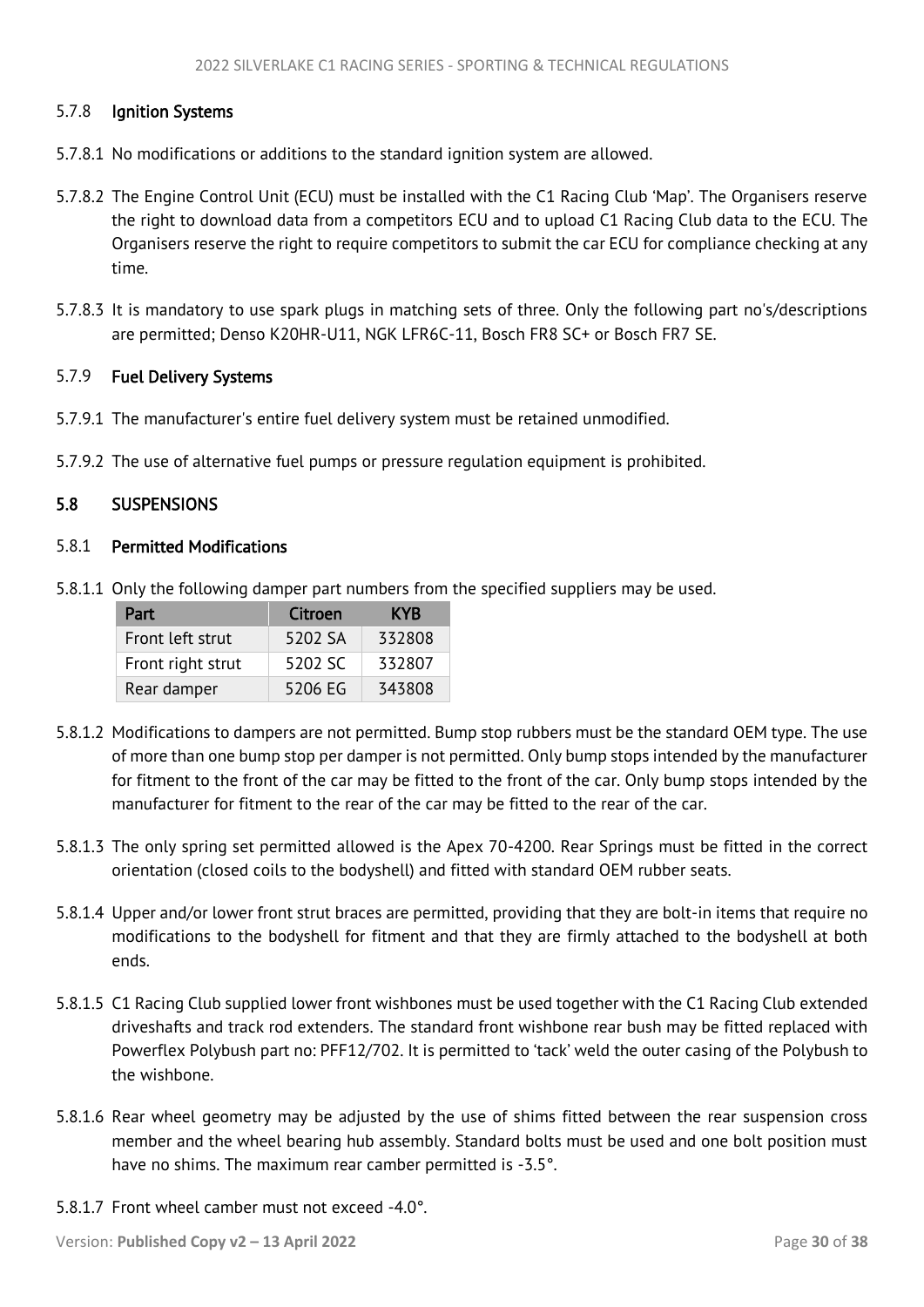<span id="page-31-2"></span>5.8.1.8 Anti-roll bar drop links may be replaced by Honda Civic drop link rods with part number 90112SE0000.

5.8.1.9 No other modifications are allowed.

## 5.8.2 Prohibited Modifications

No modifications to the suspension, mounting points, rubber bushes, shock absorbers, springs or wheel alignment geometry are allowed other than from the consequences of changes by those specified in 5.8.1.

## <span id="page-31-0"></span>5.9 TRANSMISSIONS

5.9.1 Either of the following standard Citroen C1 gearboxes must be used and without modification:

|        | C550 (2005 -<br>Sept2010) | C553 (Sept2010 -<br>May2014) |
|--------|---------------------------|------------------------------|
| First  | 3.545                     | 3.545                        |
| Second | 1.913                     | 1.913                        |
| Third  | 1.310                     | 1.161                        |
| Fourth | 1.027                     | 0.973                        |
| Fifth  | 0.850                     | 0.804                        |
| Diff   | 3.550                     | 3.550                        |

- 5.9.1.1 The 3.550 final drive must be used; no other final drive is permitted.
- 5.9.1.2 The use of any Limited Slip Differential or any device which provides similar influence upon the front wheels is not permitted.

## 5.9.2 Permitted Modifications

- 5.9.2.1 C1 Racing Club supplied extended drive shafts and track rod extenders must be used in conjunction with C1 Racing Club supplied wishbones.
- 5.9.2.2 It is permitted to use any of the permitted gearboxes in any of the permitted cars.
- 5.9.2.3 Cars fitted / adapted with the standard unmodified OEM Automated Gearbox actuation system, may only be used by a team where a minimum of one disabled team driver is registered and driving in that team car for any event entered.

# <span id="page-31-1"></span>5.10 ELECTRICS

#### 5.10.1 General

The standard C1 electrical system must be retained. It is not permitted to modify the wiring loom or its ancillaries except for the following and/or as described in 5.10.1.1, 5.10.1.2:

- Air bag firing mechanism must be removed.
- Wires for the additional optional front spot lights as defined in 5.10.2.3.
- Wires for optional identification lights as defined in 5.10.2.4.
- Modification to reverse light wiring to convert to rain light as defined in 5.10.3.
- The fitment of a Master Switch circuit breaker as defined in 5.10.7.
- Modification to ignition switch as defined in 5.10.8.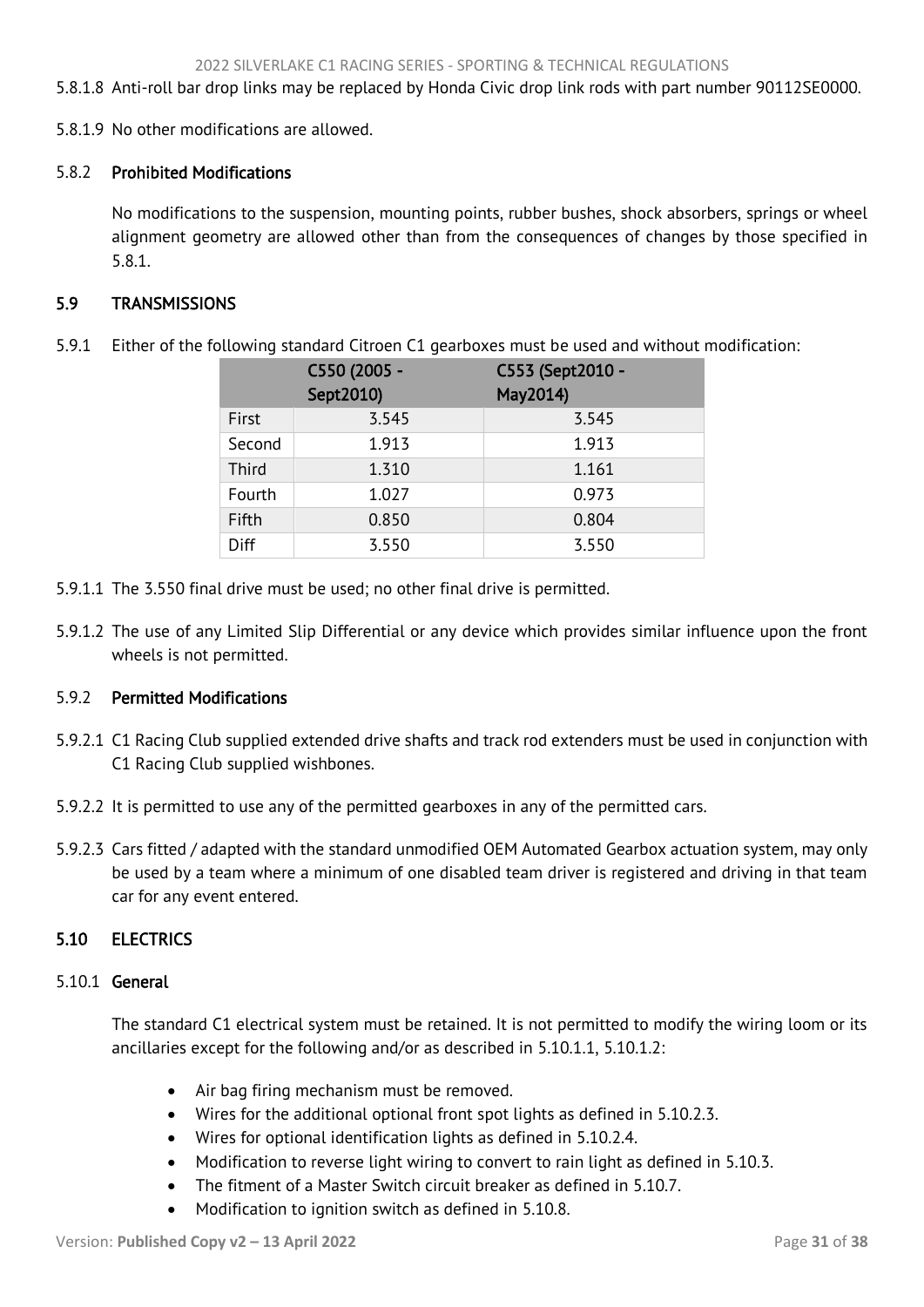- The air bag ecu may be removed.
- 5.10.1.1 Power for cameras must be taken from the power feed to the cigarette lighter socket or from the power feed described in 5.10.1.2. It is permissible to fit a cigarette lighter socket multi way adaptor.
- 5.10.1.2 The positive feed to the transponder must be taken from the blue wire on the back of the ignition switch multi cable connector.
- 5.10.1.3 Nothing may be plugged into the OBD port unless directed by the organisers. The OBD port must be permanently connected to the car's electronic systems as manufactured. No modifications are allowed to the OBD connector or the wiring to it.

# 5.10.2 Exterior Lighting

- 5.10.2.1 All standard lights (front and rear side lights, 3(three) brake lights, front and rear indicators, dip and main beam headlights, rain lights) must all be present and working.
- 5.10.2.2 Standard or standard pattern light units must be used. HID, LED and upgraded H4 bulbs are permitted.
- 5.10.2.3 One pair of C1 Series Organiser supplied or Masai (SKU 8-REC-4-LED-40W-Com-6012) LED spot lights may be fitted directly to the mandatory unmodified fitting bracket as supplied by the C1 Racing Club. The spot lights must be fed from a fused relay that is operated by an input from the main beam light wires behind the left-hand side headlight unit. The spot lights must activate at the same time as the standard main beam bulbs and no additional or independent operation is permitted. Additional internal switches are not allowed.
- 5.10.2.4 Identification lights are permitted. These lights must be non-flashing or phasing and must emit a mono colour only. Power must be supplied by the side light circuit. The identification lights must activate at the same time as the standard side lights and no additional or independent operation is permitted. Additional internal switches are not permitted.
- 5.10.2.5 All lights detailed in Regulation 5.10.2.1 must be in working order throughout the entire Event.

# 5.10.3 Rain Light

- 5.10.3.1 The reversing light must be converted to a red bulb and illuminate simultaneously with the rear fog light to act as Motorsport UK compliant rain lights as defined in K.5.1. No additional rain lights are permitted.
- 5.10.3.2 Additional wiring may be fitted to link the rear fog light to the reversing light or the links in the reversing light fitting may be altered so the reversing light is illuminated when the rear fog light circuit is active.

#### 5.10.4 Batteries

5.10.4.1 The 12-volt battery must be equivalent in size, weight and amp hours as the manufacturer's original fitment in the standard position and must be firmly secured.

# 5.10.5 Alternator / Charging Circuit

5.10.5.1 A functioning standard OEM specification alternator must be fitted. No modifications are allowed to the alternator, its drive mechanism or electrical circuits.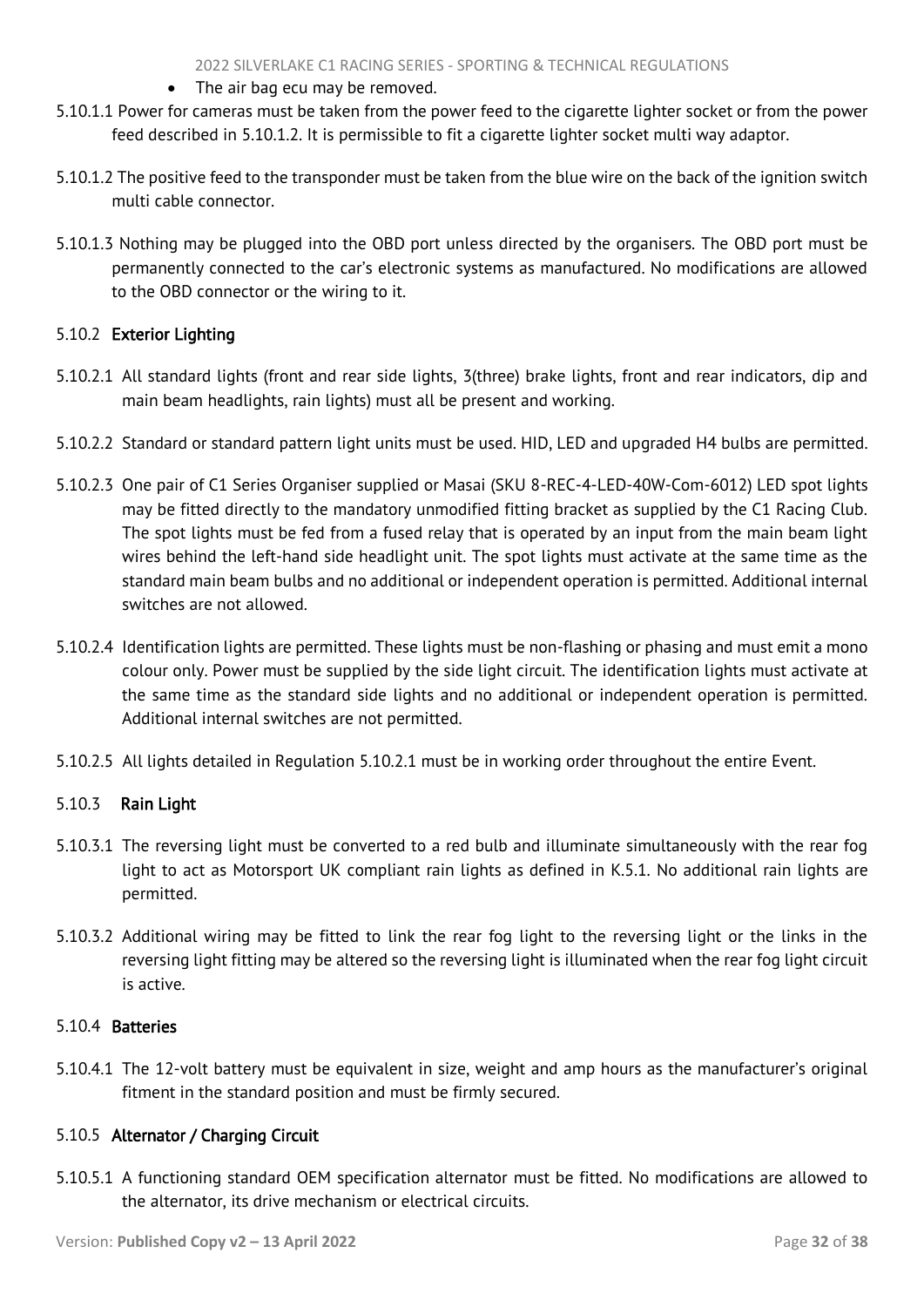- <span id="page-33-1"></span>5.10.5.2 The auxiliary belt must have sufficient tension to make the alternator function as intended by the manufacturer.
- 5.10.5.3 The Charging Circuit must be connected and operational (as designed) at all times whilst the Engine is running.

#### 5.10.6 Windscreen Wipers

5.10.6.1 Standard or standard pattern front and rear windscreen wipers and washers must be fitted and fully operational. The front wiper blade must be a minimum of 650mm long. No modifications are permitted to the windscreen wiper blade, windscreen wiper mechanism or windscreen washer system.

#### 5.10.7 Master Switch

- 5.10.7.1 Should a solid state master switch battery isolator not be fitted; a cable operated master switch battery isolator must be mounted on the centre console within the confines of 2 vertical planes which are defined by the external faces of the centre console and a horizontal plane at the level of the bottom of the heater controls. A rearward extension to the mounting position is permitted to enable operation of the master switch with the driver seated in the full racing position with seat belts firmly secured.
- 5.10.7.2 One side of the secondary switch labelled Z or 2 on the back of the master cut-out switch must be introduced into the blue wire from the ignition switch multi cable connector.
- 5.10.7.3 Should a solid-state master switch battery isolator be installed; the internal operating buttons must be mounted on the centre console within the confines of 2 vertical planes which are defined by the external faces of the centre console and a horizontal plane at the level of the bottom of the heater controls. A rearward extension to the mounting position is permitted to enable operation of the internal operating buttons with the driver seated in the full racing position with seat belts firmly secured.
- NB: Motorsport UK Yearbook:

8.1: The circuit breaker, when operated, must isolate all electric circuits with the exception of those that operate fire extinguishers

8.1.1 Push-button circuit breakers must only isolate the electrical circuits, any re-set must be operated by a separate button or switch.

#### 5.10.8 Ignition Switch

5.10.8.1 It is permitted to modify the ignition switch so that the steering lock is disabled.

## <span id="page-33-0"></span>5.11 BRAKES

- 5.11.1 Mintex MDB2743-1144 or MDB2743-F4R brake pads supplied by the C1 Racing Club must be used.
- NB. MDB2743-F4R brake pads are preferred for events of 4hrs +
- 5.11.2 The ABS system must be operational at all times.
- 5.11.3 Standard or standard pattern brake discs must be used. Brake discs with any friction surface grooves, holes, slots or other performance enhancing features are not permitted.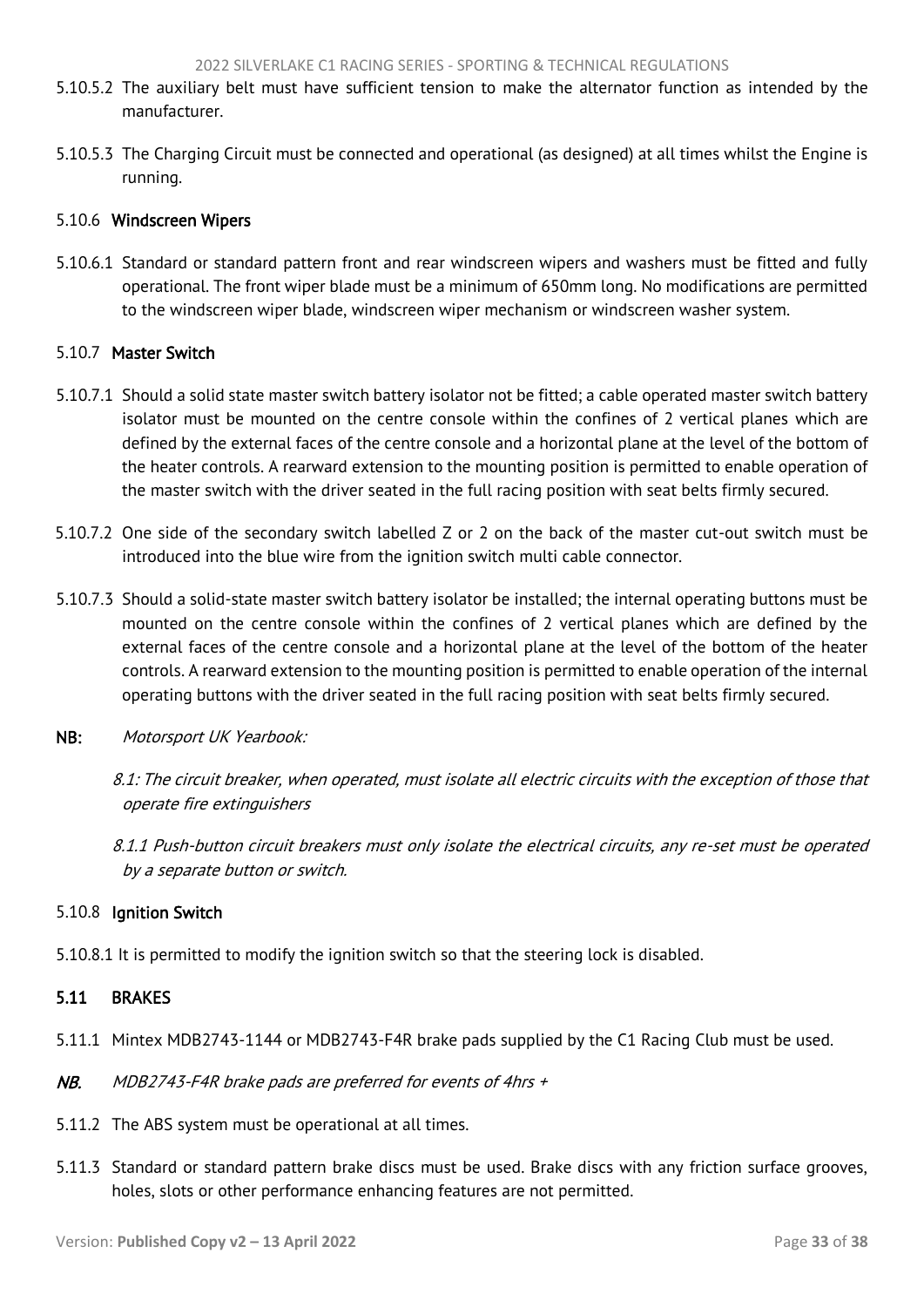- <span id="page-34-3"></span>5.11.4 It is not permitted to modify the brake pipes. Standard rubber brake hoses may be replaced by braided hoses.
- 5.11.5 The standard handbrake (and system) must remain in the manufacturers production position and be fully operational.

## <span id="page-34-0"></span>5.12 WHEELS/STEERING

- 5.12.1 Other than the extended track rod kit available from C1 Racing Club, no modifications of any kind are allowed to the steering system.
- 5.12.2 The standard steering wheel may be used. A Motorsport UK approved alternative steering wheel and either quick release or fixed boss is permitted.
- 5.12.3 The standard horn must be fitted, working and operated from the steering wheel centre.
- 5.12.4 The driver and passenger airbag must be completely removed.
- 5.12.5 Wheel spacers are not permitted.
- 5.12.6 Standard wheel bolts must be used, wheel studs are not permitted.
- 5.12.7 Original Equipment Citroen 4.5J x 14ET39 steel wheels or Citroen alloy wheels, part number 9607W4, must be used.

#### <span id="page-34-1"></span>5.13 TYRES

#### 5.13.1 Specification

- 5.13.1.1 The regulation size is 155/55 R14
- 5.13.1.2 The use of tyre heating/heat retention devices, tyre treatments and compounds are prohibited.
- 5.13.1.3 Tyre planing / shaving is permitted.
- 5.13.1.4 Adjudication of tyre legality will be undertaken by a nominated official of the Organisers who will be considered a Judge of Fact.

# 5.13.2 Nominated Manufacturer

5.13.2.1 All tyres used during an event must be Nankang AS-1, supplied by Nankang UK with the C1 Racing Club logo moulded or branded into the sidewall.

#### <span id="page-34-2"></span>5.14 WEIGHT

5.14.1 The weighing machinery system employed from event to event may differ. At some venues the on-site weighing system may be used and at other venues the C1 Racing Club weighing system may be used. When the chosen system has been nominated at the event by the C1 Racing Club, that same system will be employed for the entirety of that event and used in the enforcement of the following rules up to and including 5.14.9.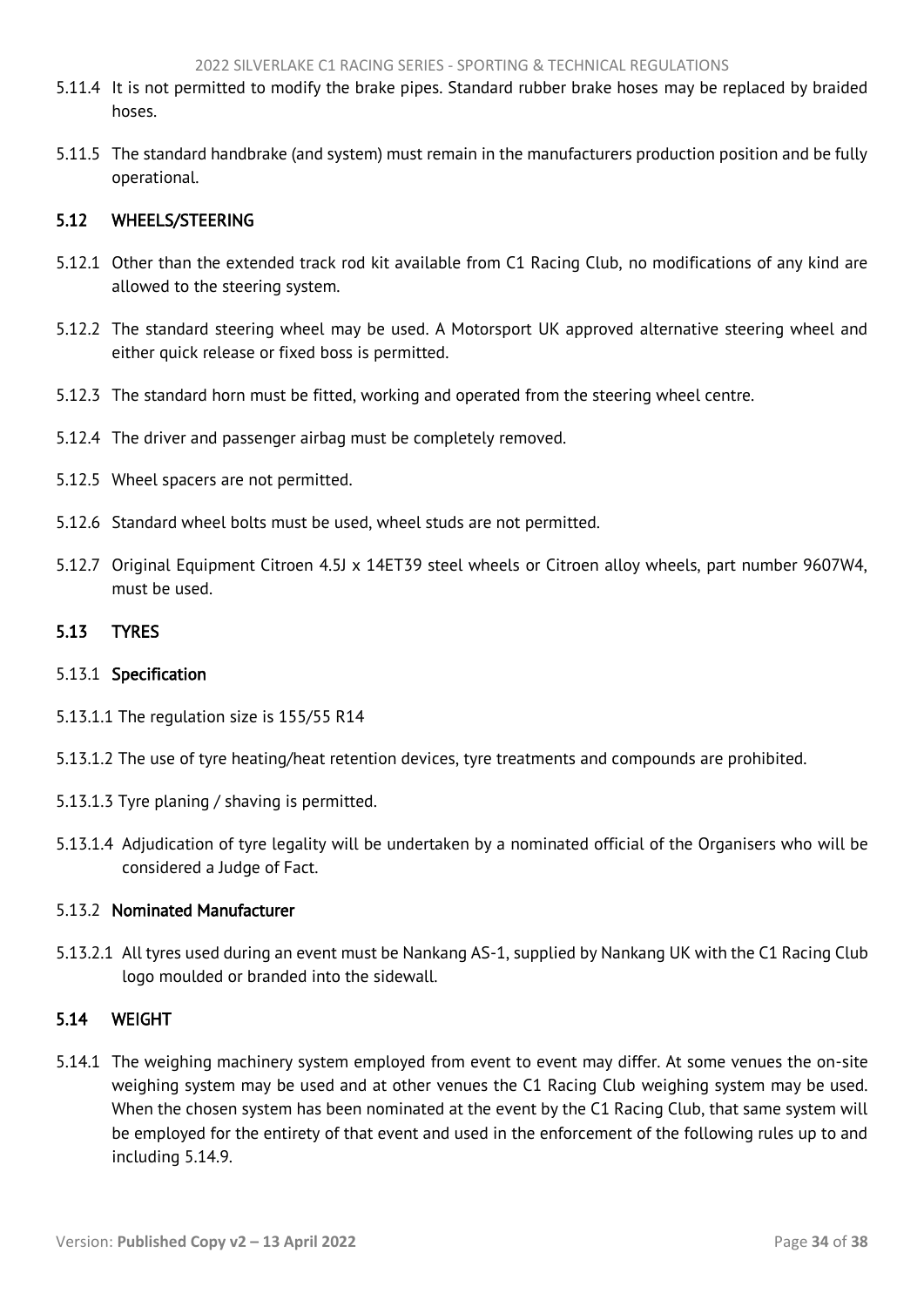#### 2022 SILVERLAKE C1 RACING SERIES - SPORTING & TECHNICAL REGULATIONS

- <span id="page-35-1"></span>5.14.2 Car's must be presented to the Organisers in the designated area for pre-qualification weight check during the allotted time period as illustrated in the final instructions or alternatively as advised verbally on the day. A combination of the weight of the lightest driver and the weight of the car will be used to establish the actual weight of the car which will then determine the need for additional ballast or not. The required weight of the vehicle including a full (standard and unmodified) tank of fuel and a washer bottle full of water-based fluid only and including the lightest driver in full racing attire must be a minimum of 940kg.
- 5.14.3 Should ballast be required to meet the minimum weight; it must be fitted to the upper face of the tray supplied by the C1 Racing Club. The tray must be attached to the 4(four) passenger seat mounting points using three 3(three) x OEM seat mounting bolts and one (competitor supplied) pre-drilled socket cap head screw fitted to the near side rear position. The ballast must be bolted to the tray using 4 x M8 bolts, one of which must be (competitor supplied) drilled through the head to accept a sealing wire and fitted to the near side rear position. On completion of the fitting of ballast to meet the minimum weight requirement the 2(two) drilled headed bolts will be wired together by the Organisers and sealed with a C1 Racing Club seal. From the time of fitment and for the duration of the event, this seal and seal system will fall under the description of a mandatory part, and must remain in place and shall be effective for the duration of the event. The removal or modification of the seal or seal system will render the car noncompliant with these technical regulations (see 5.14.7)
- 5.14.4 Registered and entered drivers (for the event) of the car may be required to be weight checked wearing full racing attire to establish the validity of the nominated lightest driver.
- 5.14.5 It is not permitted for drivers to carry ballast on their person at any time during the event.
- 5.14.6 Post qualification and or race, cars (including the driver) may be subject to weight checking. The required weight of the car and driver as captured in parc fermé and displaying the unbroken ballast seal is a minimum of 910kg.
- 5.14.7 Cars with a weight seal which Organiser's judge to be broken or tampered with will be reported to the Motorsport UK Scrutineer for investigation, and will incur the penalties described in 5.14.10.
- 5.14.8 The penalty for a car and driver as described in 5.14.6 not meeting the required minimum weight of 910kg post qualifying will be determined by the Organisers and may be reported by the Motorsport UK Scrutineer to the Clerk of the Course for further penalty.
- 5.14.9 The penalty for a car and driver as described in 5.14.6 not meeting the required minimum weight of 910kg post-race is disqualification from the event in its entirety, which includes an automatic report to the Clerk of the Course by the Motorsport UK Scrutineer.
- 5.14.10 The penalty for a car and driver not meeting the requirement of 5.14.3 and adjudged by the organisers to fall foul of 5.14.7 is disqualification from the event in its entirety, which includes an automatic report to the Clerk of the Course by the Motorsport UK Scrutineer.

# <span id="page-35-0"></span>5.15 FUEL TANK AND FUEL

# 5.15.1 Fuel Tank

5.15.1.1 The fuel tank must be a Citroen C1 standard production item fitted in the manufactured original position.

Version: **Published Copy v2 – 13 April 2022** Page **35** of **38** 5.15.1.2 Modifications to the fuel tank, sender unit, fuel pump and pressure regulator are not permitted.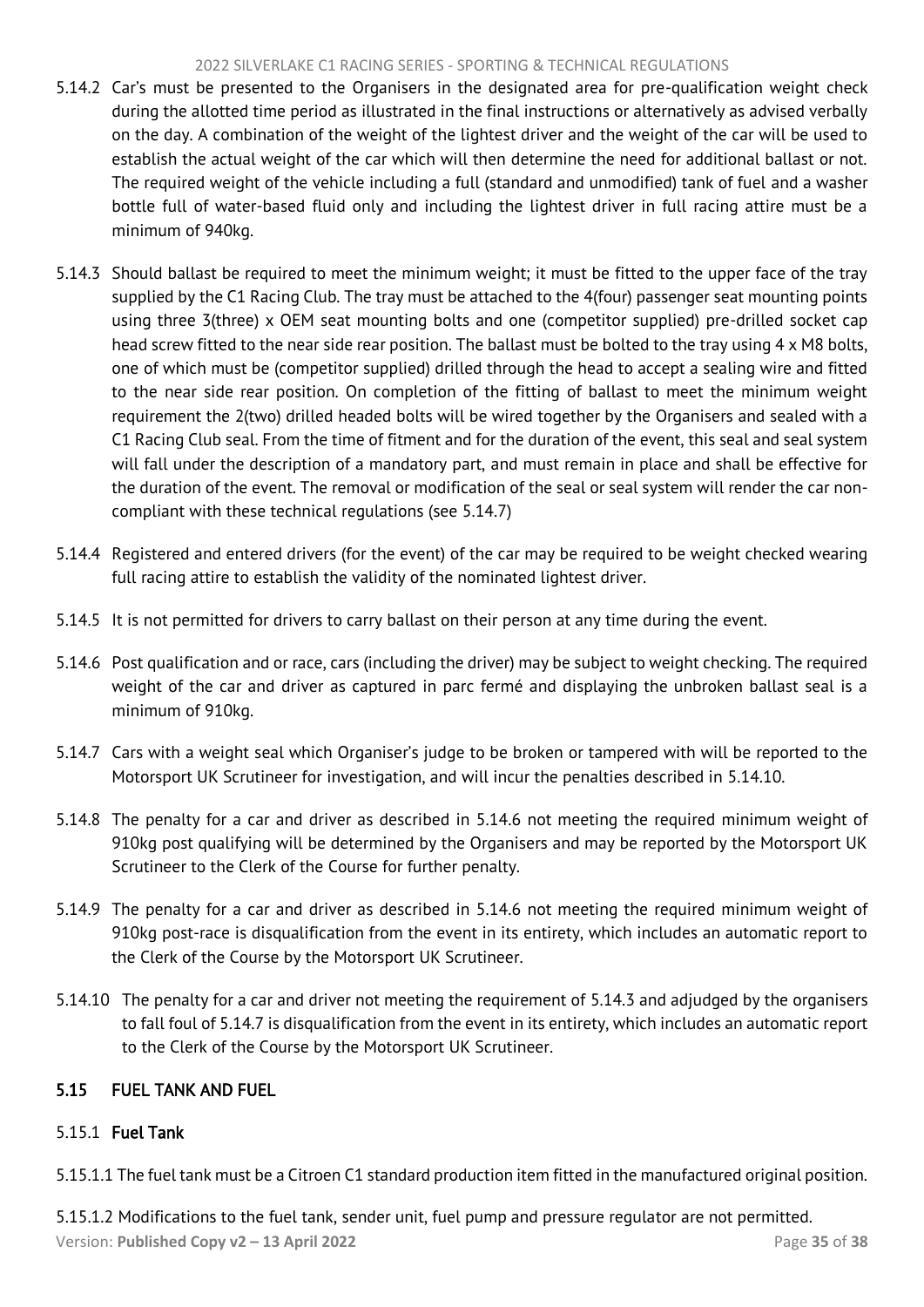<span id="page-36-1"></span>5.15.1.3 The fuel pump cover panel must allow access to the fuel pump and pressure regulator. The cover panel may be modified and have additional mechanical fasteners fitted to enable access to the fuel pump and pressure regulator.

# 5.15.2 Filler Cap

A filler cap must be fitted. The standard lockable filler cap must be replaced by a non-lockable one.

## 5.15.3 Tank Guard

A fuel tank guard supplied by the C1 Racing Club must be fitted in the location specified.

## 5.15.4 Fuel

- 5.15.4.1 Petrol as available and sourced from roadside filling stations to BS EN 228 standard must be used, is the only fuel to be used. The modification of fuel including the use of additives is not permitted. The removal of the ethanol content from the fuel is not permitted.
- 5.15.4.2 Other than the OEM introduction of air and fuel (as described in 19.4.1) into the engine, the introduction of any other media into the combustion chambers is not permitted.
- 5.15.4.3 An audit trail for all fuel purchased and used in any event must be demonstrable.

# <span id="page-36-0"></span>5.16 COMPETITION NUMBERS/DECALS

# 5.16.1 Positions

- 5.16.1.1 To be eligible to compete in any event all vehicles must carry a BRSCC decal on each side and in an unobscured position when viewed from a direct side elevation and as illustrated in 5.17.1.3.
- 5.16.1.2 Race numbers must be located on the rear side windows and windscreen as required by Section Q 11.5 of the Motorsport UK Yearbook. An additional black car number (minimum digit height size 125mm) on a white background A5 size only is required in the top right-hand corner of the rear tailgate. For races with night time running, the white background must be an electroluminescent panel and must be of A5 size only. Power must be supplied by the side light circuit. The electroluminescent panel must activate at the same time as the standard side lights and no additional or independent operation is permitted. Additional internal switches are not allowed.
- 5.16.1.3 Competitors must locate, unmodified and in the intended orientation the decals of the series sponsors and associates on the cars, as follows:
	- Windscreen Sunstrip & Tailgate Sunstrip & to the left of Tailgate catch: SILVERLAKE
	- Front & Rear numberplates: NANKANG
	- To the right of the Tailgate catch: C1 CLUB
	- Front wings (left & right) (as illustrated): BRSCC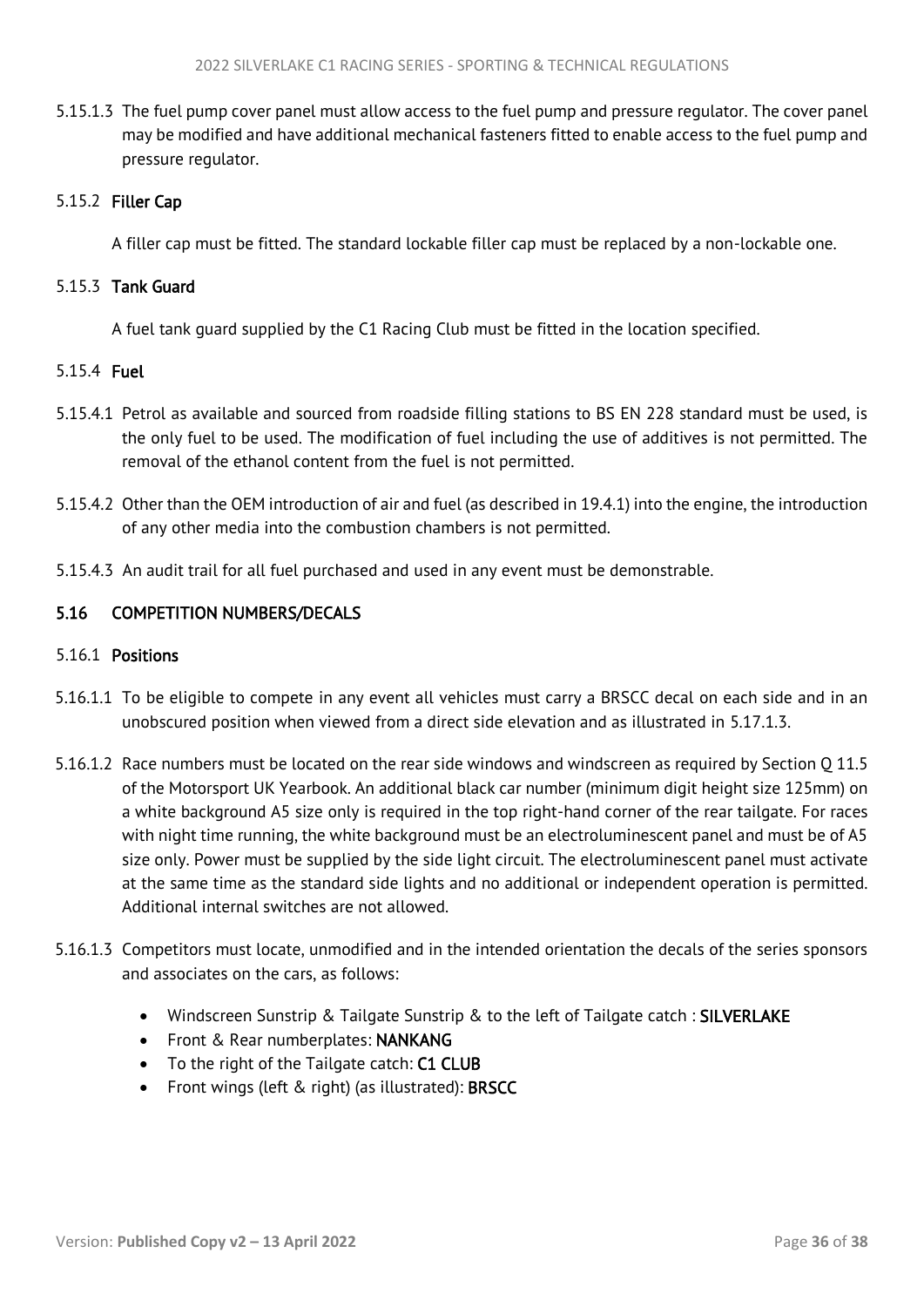<span id="page-37-1"></span>The following diagram shows areas in red that are reserved for sponsor and associate stickers:



# <span id="page-37-0"></span>5.17 MISCELLANEOUS

- 5.17.1 Towing eyes must be fitted front & rear and must comply with Q 13.1.3.
- 5.17.2 Electronic pit boards are not permitted. These include any device that is attached by cable or wirelessly to a computer for the purpose of passing messages from the pit wall to a driver. Motorised pit board deployment mechanisms are not permitted. It is permitted to illuminate a manual pit board at night.